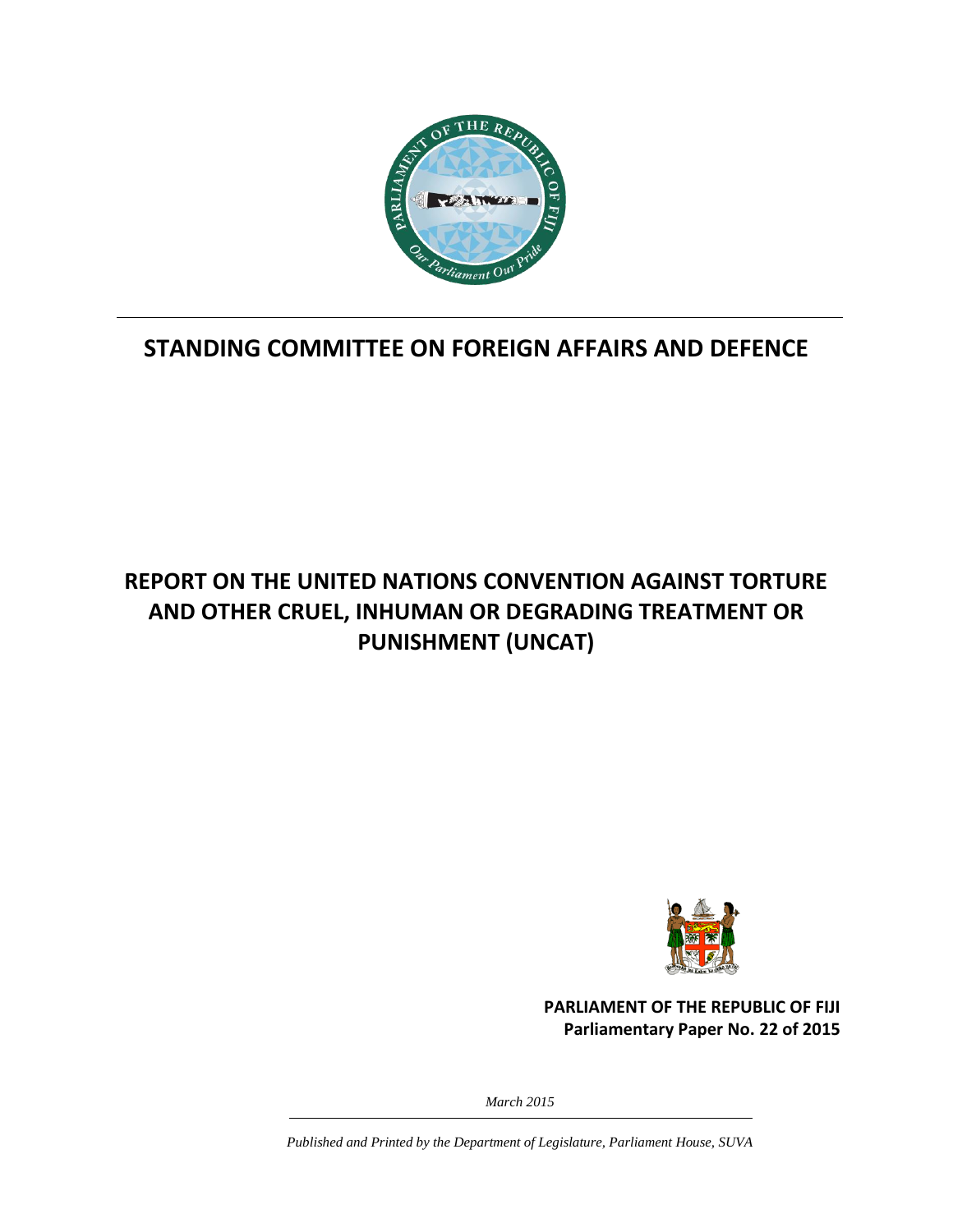# **TABLE OF CONTENTS**

| 1.0                                                                                    |                                                                                         |  |  |  |
|----------------------------------------------------------------------------------------|-----------------------------------------------------------------------------------------|--|--|--|
| 1.1                                                                                    |                                                                                         |  |  |  |
| 1.2                                                                                    |                                                                                         |  |  |  |
| 1.3                                                                                    |                                                                                         |  |  |  |
| 1.4                                                                                    |                                                                                         |  |  |  |
| 2.0                                                                                    | Chapter 2: United Nations Convention Against Torture (UNCAT)  10                        |  |  |  |
| 2.1                                                                                    |                                                                                         |  |  |  |
| 2.2                                                                                    |                                                                                         |  |  |  |
| 2.3                                                                                    |                                                                                         |  |  |  |
| 2.4                                                                                    |                                                                                         |  |  |  |
| 3.0                                                                                    |                                                                                         |  |  |  |
| 3.1                                                                                    |                                                                                         |  |  |  |
| 3.2                                                                                    |                                                                                         |  |  |  |
| 3.3                                                                                    |                                                                                         |  |  |  |
| 3.4                                                                                    |                                                                                         |  |  |  |
|                                                                                        |                                                                                         |  |  |  |
| Appendix 1: Convention Against Torture and Other Cruel, Inhuman or Degrading Treatment |                                                                                         |  |  |  |
|                                                                                        |                                                                                         |  |  |  |
|                                                                                        | Appendix 3: Copies of written submissions received by the Standing Committee on Foreign |  |  |  |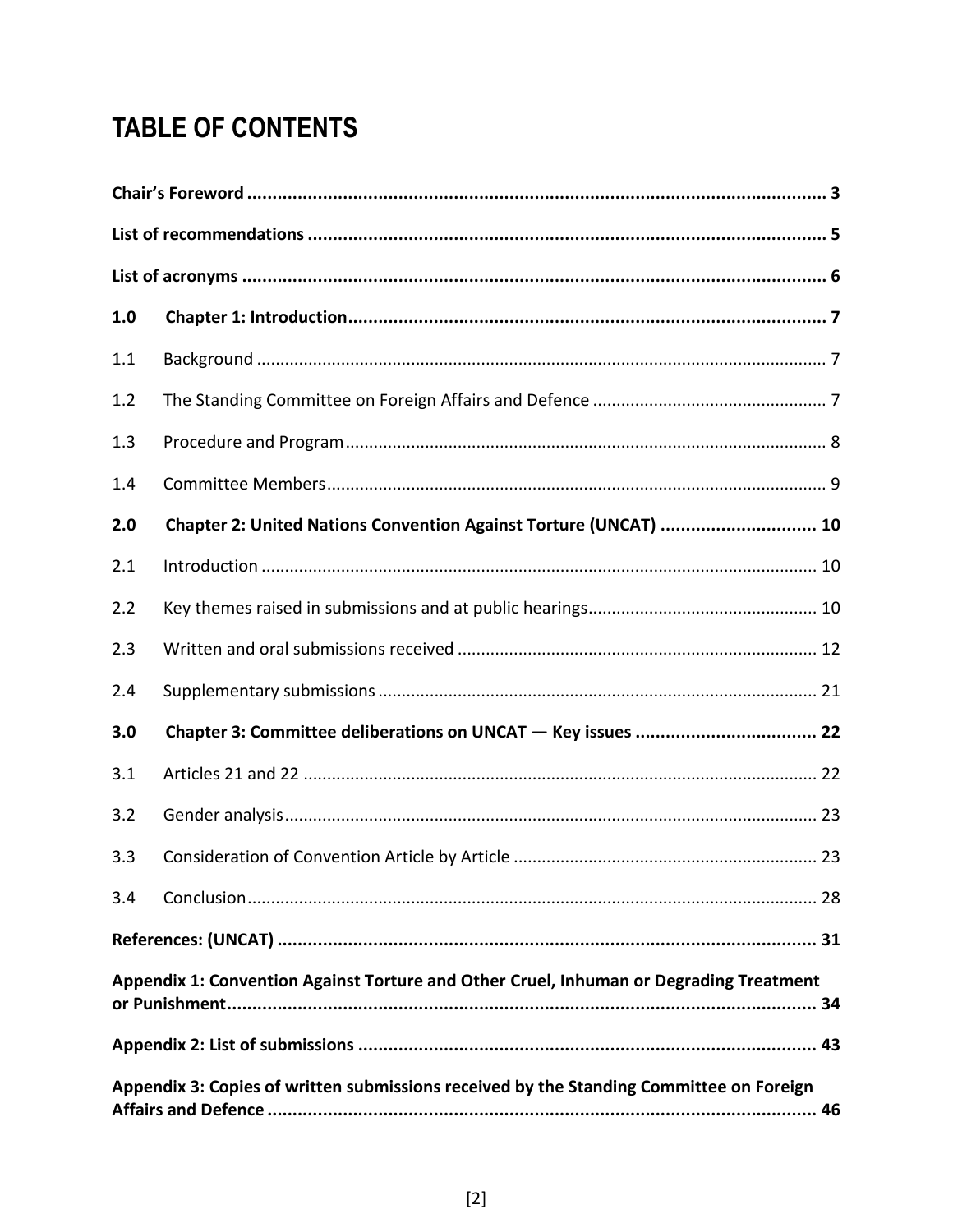# <span id="page-2-0"></span>**CHAIR'S FOREWORD**

I am pleased to present the first report of the Parliament of the Republic of Fiji's Standing Committee on Foreign Affairs and Defence inquiry into the proposal by the Fiji Government on ratifying the United Nations Convention Against Torture and Other Cruel, Inhuman or Degrading Treatment or Punishment (UNCAT). This report recommendsthat the Fiji Government ratifies the UNCAT.

This report provides a summary and examination of submissions and oral evidence heard at the Committee's public hearings in February 2014, all of which were in favour of ratifying UNCAT at the first available opportunity. The report is divided into three chapters:

- **Chapter 1** covers the role and responsibilities of the Committee and the inquiry process in undertaking a review of the UNCAT.
- **Chapter 2** focuses on the UNCAT and examines the submissions received and the information provided at public hearings held by the Committee, including a summary of questions and answers from the public hearings.
- **Chapter 3** details the Committee's deliberations and analysis of the evidence received, followed by recommendations to Government.

The parliamentary committee system under the 2014 Constitution and Standing Orders aims to enhance transparency of, and accountability by, public agencies and officials. This report goes some way in helping to achieve this by recommending that UNCAT be ratified. The report also makes the following recommendations to the Fiji Government:

- the establishment of an independent national level agency to hear cases of torture and abuse and to advocate for redress on behalf of victims;
- commissioning an independent review at regular intervals of all government agencies adherence to, and training programs provided, in support of UNCAT principles;
- working with key human rights bodies to develop or enhance training programmes, ensuring fair and equity for all Fijians;
- working with government agencies and Non-Government Organisations (NGOs) to support the independent national level agency that offers a single point of entry for people seeking to make a complaint about a public body.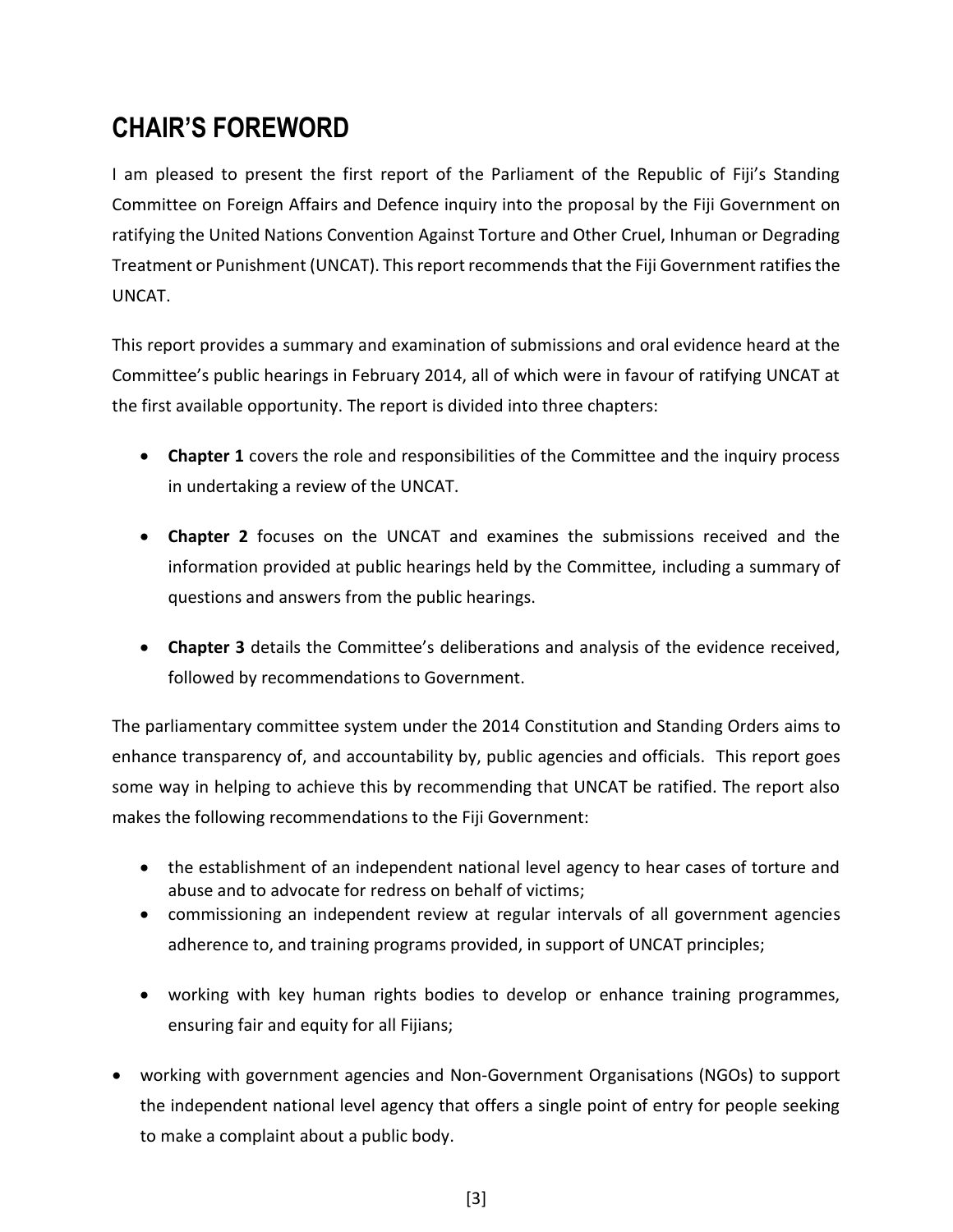The Committee held its first meeting on 23 February 2015 and in response to a call for submissions, held a series of public hearings from 20<sup>th</sup> to the 27<sup>th</sup> of February 2015, on whether or not to recommend to the Fiji Government that UNCAT be ratified.

On behalf of the Honourable Members on the Committee, I would like to express my sincere thanks and appreciation to all those organisations and individuals who made a submission and/or attended public hearings. The strength and depth of the Committee's inquiry rests with the voluntary commitment and time of groups and individuals making submissions and appearing at public hearings. This was evident in the high quality of submissions received and with presenters at the public hearings, who candidly provided their opinions and advice to the Committee.

I also wish to extend my thanks to the Honourable Members and the Secretariat involved with the production of this bipartisan report: my Committee colleagues Hon. Ratu Isoa Tikoca MP (Deputy Chairman), Hon. Semi Koroilavesau MP (Member), Hon. Dr Neil Sharma MP (Member), Hon. Niko Nawaikula MP (Alternate Member) and Hon. Roko Tupou Draunidalo MP (Member). Also worthy of note, is the assistance provided by Mr Sean Coley of the Parliament of Victoria during his short attachment with the Committee.

I commend this report to the Parliament.

**HON. NETANI RIKA MP CHAIRMAN**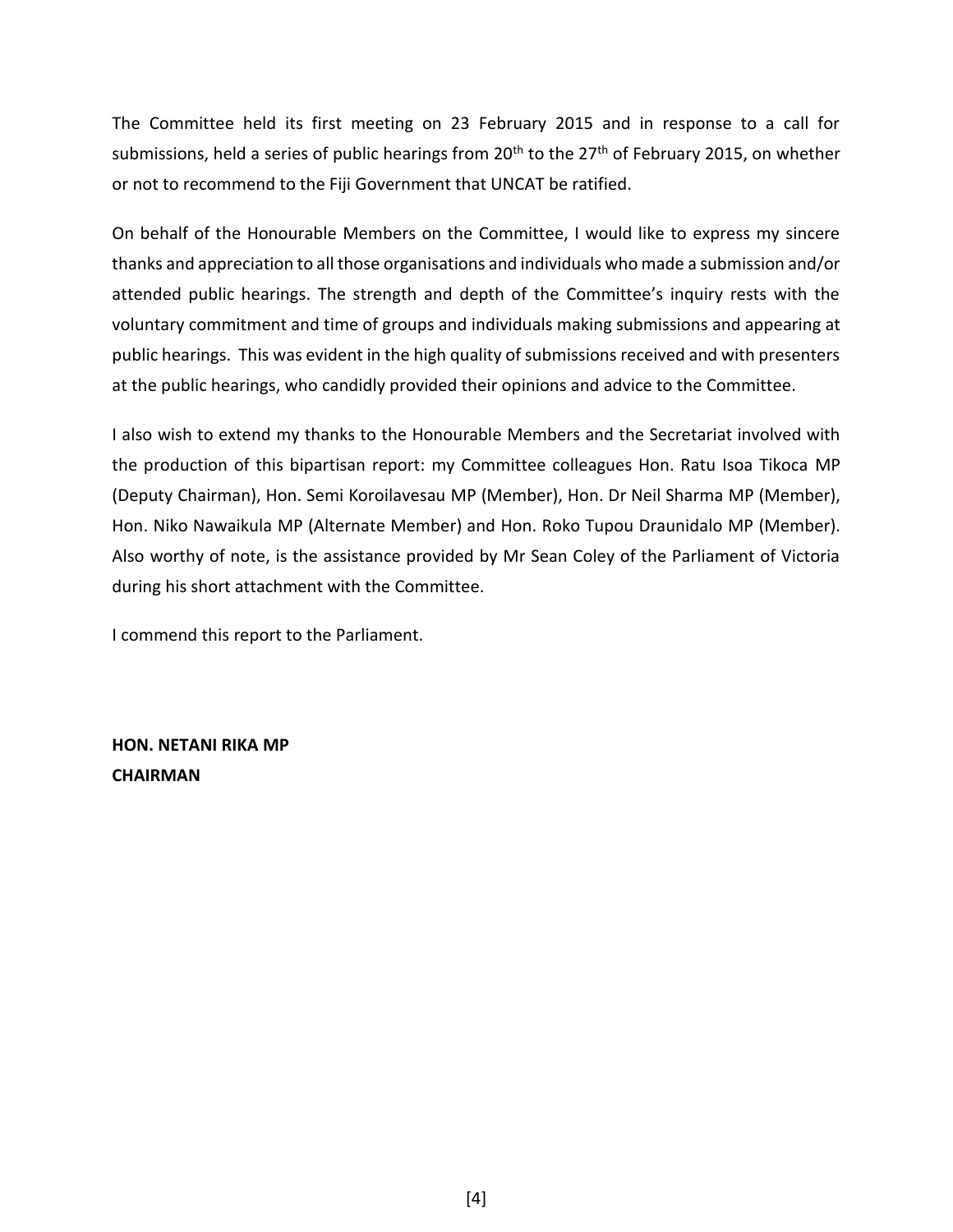# <span id="page-4-0"></span>**LIST OF RECOMMENDATIONS**

**RECOMMENDATION 1**: That the Fiji Government ratifies each and every article of the United Nations Convention Against Torture and Other Cruel, Inhuman or Degrading Treatment or Punishment without any exception or reservations whatsoever.

**RECOMMENDATION 2**: The establishment of an independent national level agency as a seamless one-stop-shop framework to hear complaints of torture and abuse and to advocate for redress on behalf of victims.

**RECOMMENDATION 3**: That an independent review be commissioned at regular and periodic intervals of all government agencies adherence to, and training programs provided in support of UNCAT principles. The key performance indicators of government agencies be tied to compliance by their agencies and staff, to UNCAT principles.

**RECOMMENDATION 4**: That enhanced training programs be developed in collaboration with key human rights bodies, for personnel in the Republic of Fiji Military Forces, Fiji Police Force and the Prisons and Corrections Services and other similar security institutions.

**RECOMMENDATION 5**: That the Fiji Government allows complaints to be made by all available means other than in writing, such as oral or electronic complaints.

**RECOMMENDATION 6**: That a truth and reconciliation process be part of the mandate given to the proposed independent national level agency to incorporate and reflect the full letter and spirit of the ratified UNCAT.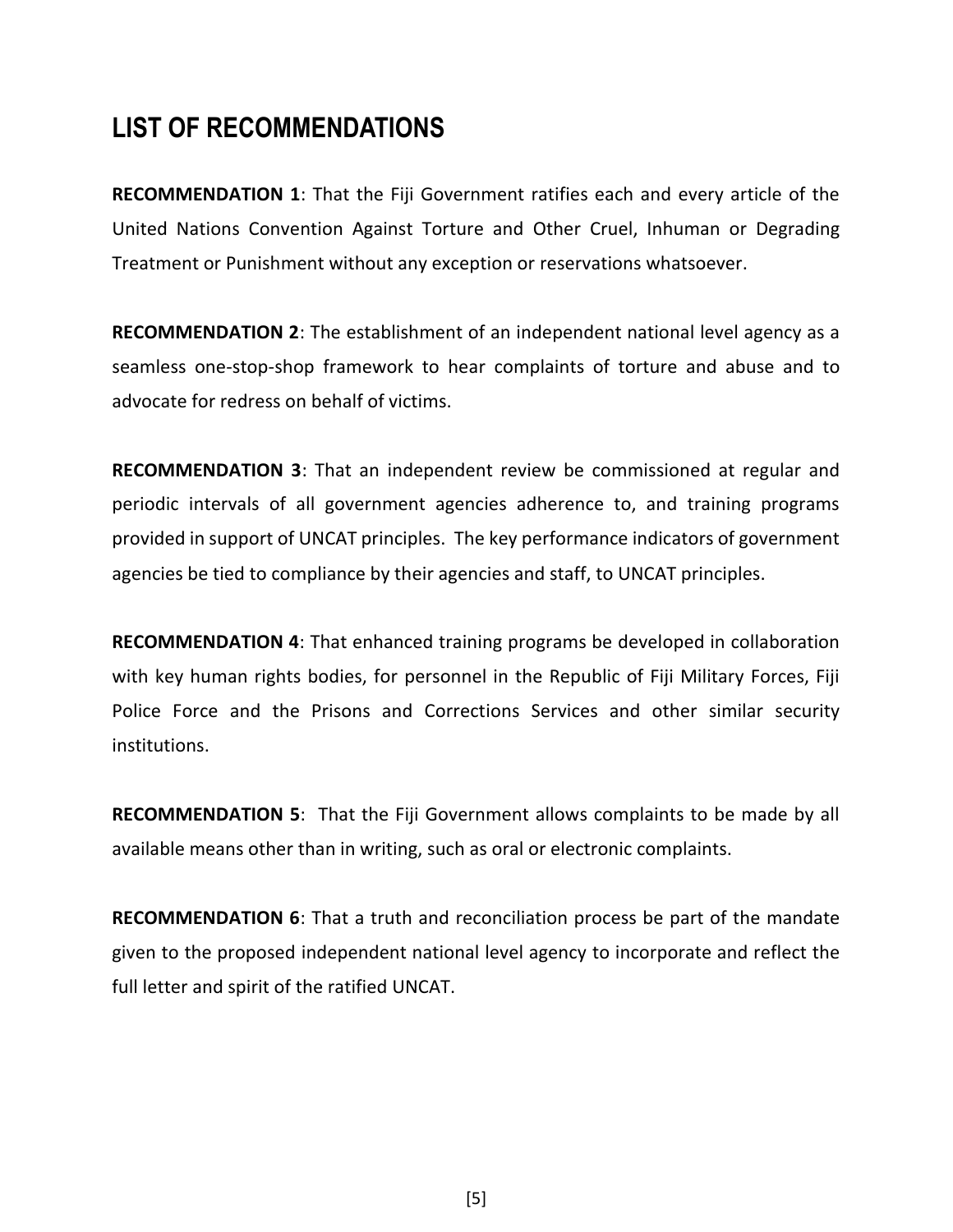# <span id="page-5-0"></span>**LIST OF ACRONYMS**

| APT          | Association for the Prevention of Torture                                                                  |
|--------------|------------------------------------------------------------------------------------------------------------|
| <b>FCS</b>   | <b>Fiji Corrections Services</b>                                                                           |
| <b>FLP</b>   | Fiji Labour Party                                                                                          |
| <b>FNCDP</b> | Fiji National Council for Disabled Persons                                                                 |
| <b>FNTC</b>  | Fiji Native Tribal Congress                                                                                |
| <b>FWCC</b>  | Fiji Women's Crisis Centre                                                                                 |
| <b>FWRM</b>  | Fiji Women's Rights Movement                                                                               |
| <b>NFP</b>   | <b>National Federation Party</b>                                                                           |
| <b>NGO</b>   | Non-Government Organisation                                                                                |
| <b>RFMF</b>  | Republic of Fiji Military Forces                                                                           |
| <b>SCFAD</b> | Standing Committee on Foreign Affairs and Defence                                                          |
| SO           | <b>Standing Orders</b>                                                                                     |
| SODELPA      | Social Democratic Liberal Party                                                                            |
| <b>UNCAT</b> | United Nations Convention Against Torture and Other Cruel, Inhuman or<br>Degrading Treatment or Punishment |
| <b>UPR</b>   | <b>Universal Periodic Review</b>                                                                           |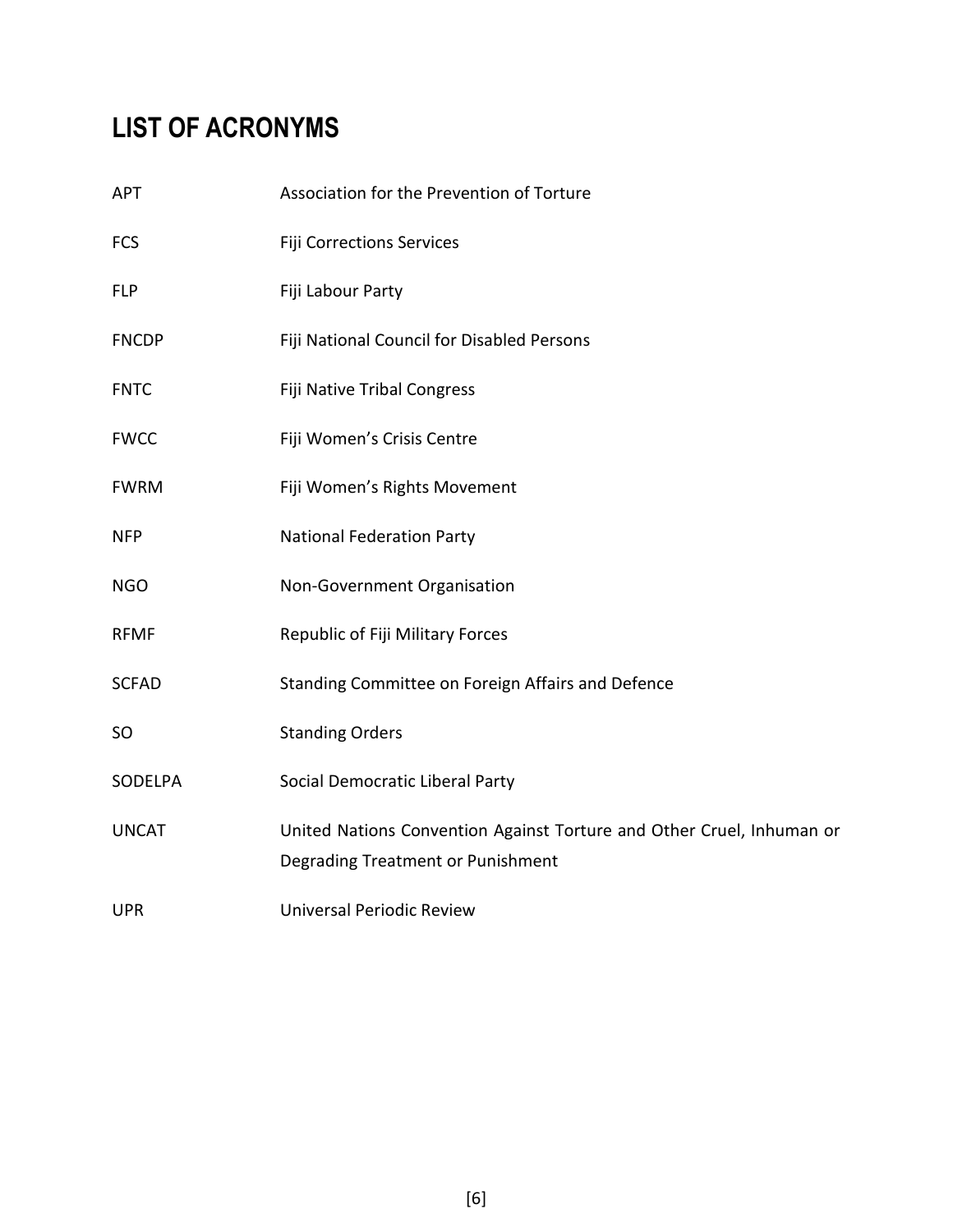# <span id="page-6-0"></span>**1.0 INTRODUCTION**

## <span id="page-6-1"></span>**1.1 Background**

This is the first report of the Fiji Parliament's Standing Committee on Foreign Affairs and Defence (SCFAD). Using the legislative powers provided to the Committee, this report examines the Government's proposal to ratify the United Nations Convention Against Torture and Other Cruel, Inhuman or Degrading Treatment or Punishment (UNCAT).

UNCAT is an international human rights instrument which mandates a global prohibition on torture and creates an instrument to monitor governments and hold them to account. UNCAT -

- a) defines "torture";
- b) bans the use of torture, cruel and degrading treatment;
- c) bans the extradition of individuals at risk to countries where they may face torture;
- d) requires governments to actively prevent torture;
- e) requires governments to investigate torture allegations;
- f) requires governments to provide remedy to torture victims; and
- g) establishes an appropriate United Nations committee to deal with issues of redress, monitoring and investigation.

UNCAT requires governments to take effective and meaningful measures to prevent torture and specifically requires states to criminalise torture through their domestic laws; establish jurisdiction over acts of torture occurring within the state; make torture an extraditable offense; investigate any allegations of torture within the state; and provide effective and enforceable remedy to torture victims.

After Fiji's ratification of UNCAT, Fiji will also be required to submit an initial report (after 12 months) and subsequent reports every four years detailing the measures undertaken to comply with the obligations prescribed in the Convention.

## <span id="page-6-2"></span>**1.2 The Standing Committee on Foreign Affairs and Defence**

The Committee is a standing committee of the Fijian Parliament and was established under Section 109(2)(e) of the Standing Orders (SO) of the Parliament of the Republic of Fiji. The Committee comprises five Honourable Members, drawn from both the Government and the Opposition parties.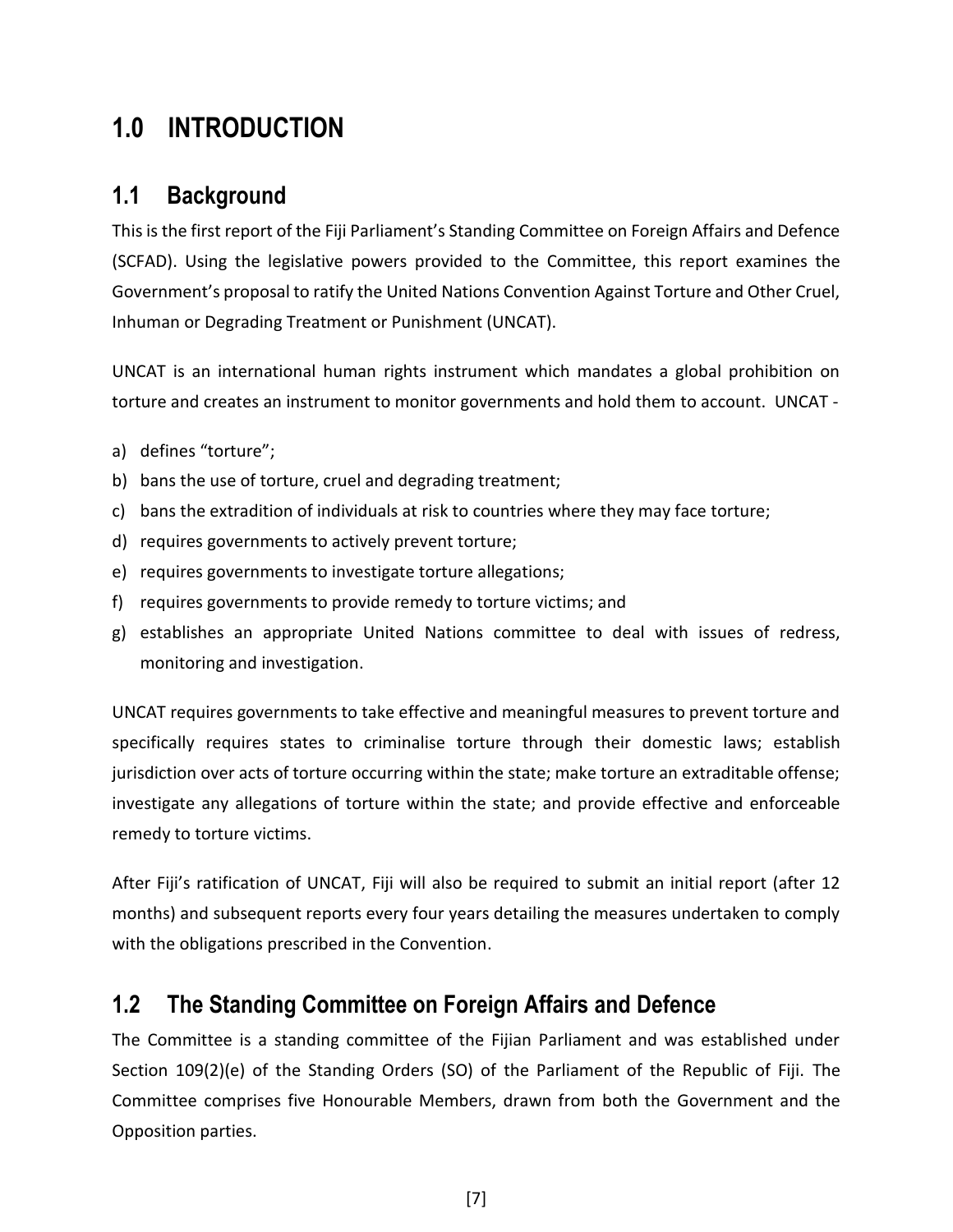The Committee is mandated to examine matters related to Fiji's relations with other countries, development aid, foreign direct investment, oversight of the military and relations with multilateral organisations. Section  $110(1)(e)$  of the SO mandates the Committee to review international treaties and conventions ratified by the Government and to monitor their implementation.

On 10 February 2015 the Minister of Foreign Affairs moved a motion in the Fiji Parliament:

*'That the Standing Committee on Foreign Affairs and Defence review the following treaties –*

*United Nations Convention Against Torture and Other Cruel, Inhuman or Degrading Treatment of Punishment (UNCAT);*

*Convention for the Unification of Certain Rules for International Carriage by Air, 1999 (Montreal Convention)<sup>1</sup>*

The Montreal Convention was considered by the Committee concurrently and is the subject of a separate report to Parliament.

The Standing Orders require the Committee to review and report back to the Parliament within 30 days on the two treaties.

## <span id="page-7-0"></span>**1.3 Procedure and Program**

On 21<sup>st</sup> February the Committee advertised the inquiry through the Parliament website [\(www.parliament.gov.fj\)](http://www.parliament.gov.fj/) and the Fiji Sun. Due to the tight timeframe of 30 days for the Committee to consider and report back to Parliament on  $16<sup>th</sup>$  March 2015, the deadline for submissions was Friday 27th February 2015. Interested individuals and groups were requested to respond to the following questions:

- **1) Should Fiji ratify the treaty or not?**
- **2) Why should Fiji ratify / not ratify this treaty?**
- **3) What would be the implications of ratification on you or your organisation?**
- **4) Any other relevant points related to the treaty and the ratification process.**

The Committee also wrote to government agencies and NGOs, seeking submissions and to appear before the Committee at a public hearing. The Committee then met between 23rd and

 $\overline{a}$ 

 $1$  Daily Hansard dated  $10^{th}$  February 2015, p. 736.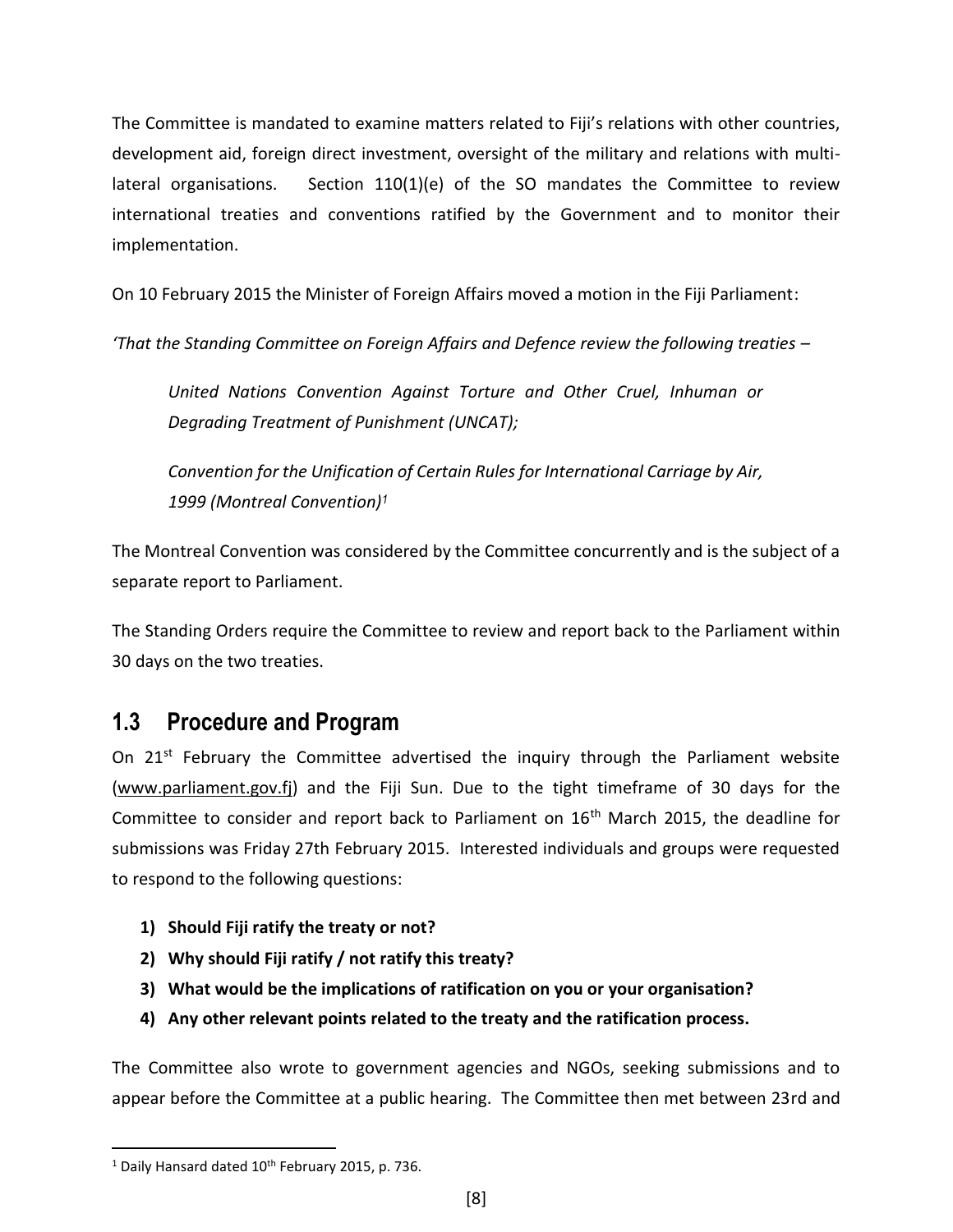27th February 2015 to hold public hearings and consider submissions received. The Committee then undertook deliberations on 2 March and prepared its report, with recommendations, to the Parliament for the next session on 16<sup>th</sup> March 2015.

## <span id="page-8-0"></span>**1.4 Committee Members**

The members of the Standing Committee on Foreign Affairs and Defence are:

- Hon. Netani Rika MP (Chairman)
- Hon. Ratu Isoa Tikoca MP (Deputy Chairman)
- Hon. Semi Koroilavesau MP (Member)
- Hon. Dr Neil Sharma MP (Member)
- Hon. Roko Tupou Draunidalo MP (Member)

During the Standing Committee's meetings, the following alternate membership arose pursuant to Standing Order 115(5):

Hon. Niko Nawaikula MP (Alternate Member for Hon. Roko Tupou Draunidalo MP)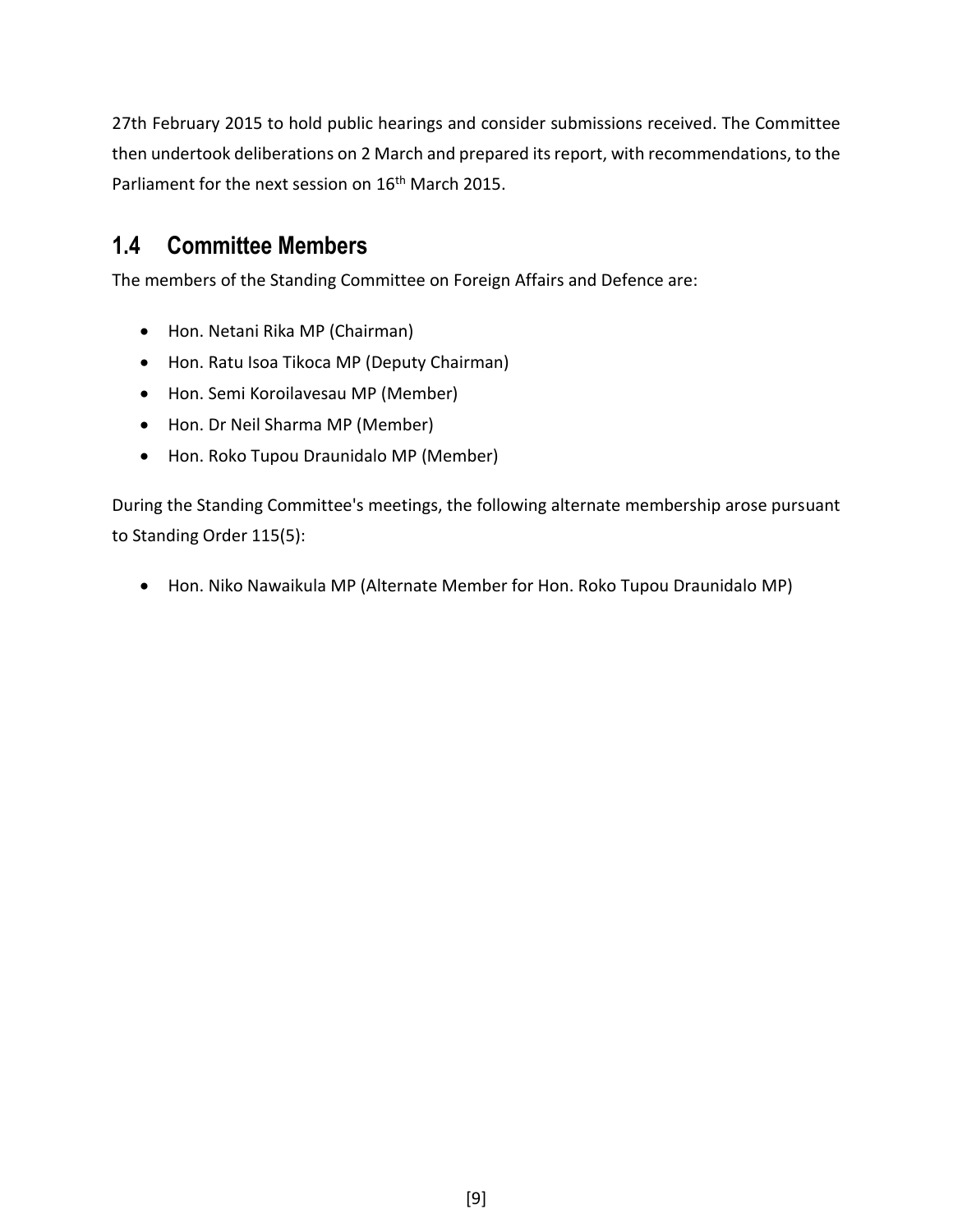# <span id="page-9-0"></span>**2.0 UNITED NATIONS CONVENTION AGAINST TORTURE (UNCAT)**

## <span id="page-9-1"></span>**2.1 Introduction**

The Committee received 20 submissions and heard evidence from 17 witnesses at public hearings held at Parliament Buildings, Suva, from 23rd to 27<sup>th</sup> February 2015.

Key themes raised in the submissions and at the public hearings are noted below, under each of the four Terms of Reference.

## <span id="page-9-2"></span>**2.2 Key themes raised in submissions and at public hearings**

All witnesses, whether in their written submissions or when presenting to the Committee, recommended the ratification of UNCAT. However, only one submission had reservations on the endorsement of Articles 21 and 22 as it was felt that provisions for redress were adequately covered under the domestic legal framework.

A summary of the key themes identified in submissions and during public hearings are outlined in the following table:

| Key themes identified              | <b>Findings and recommended solutions</b>                   |
|------------------------------------|-------------------------------------------------------------|
| <b>Ratification of UNCAT</b>       | Unanimous support for ratification of UNCAT.                |
|                                    | Minority of submissions believed qualified ratification was |
|                                    | adequate and that the Fiji Constitution and domestic laws   |
|                                    | meant provisions contained in UNCAT Articles 21 & 22        |
|                                    | were unnecessary.                                           |
| Compliance with treaty             | Witnesses noted that UNCAT establishes international        |
|                                    | obligations which can be tailored to the local environment. |
| Government agencies to have        | Develop set of standard operating procedures and training   |
| training on human rights awareness | programmes for government departments, incl. military,      |
|                                    | police and corrections services personnel.                  |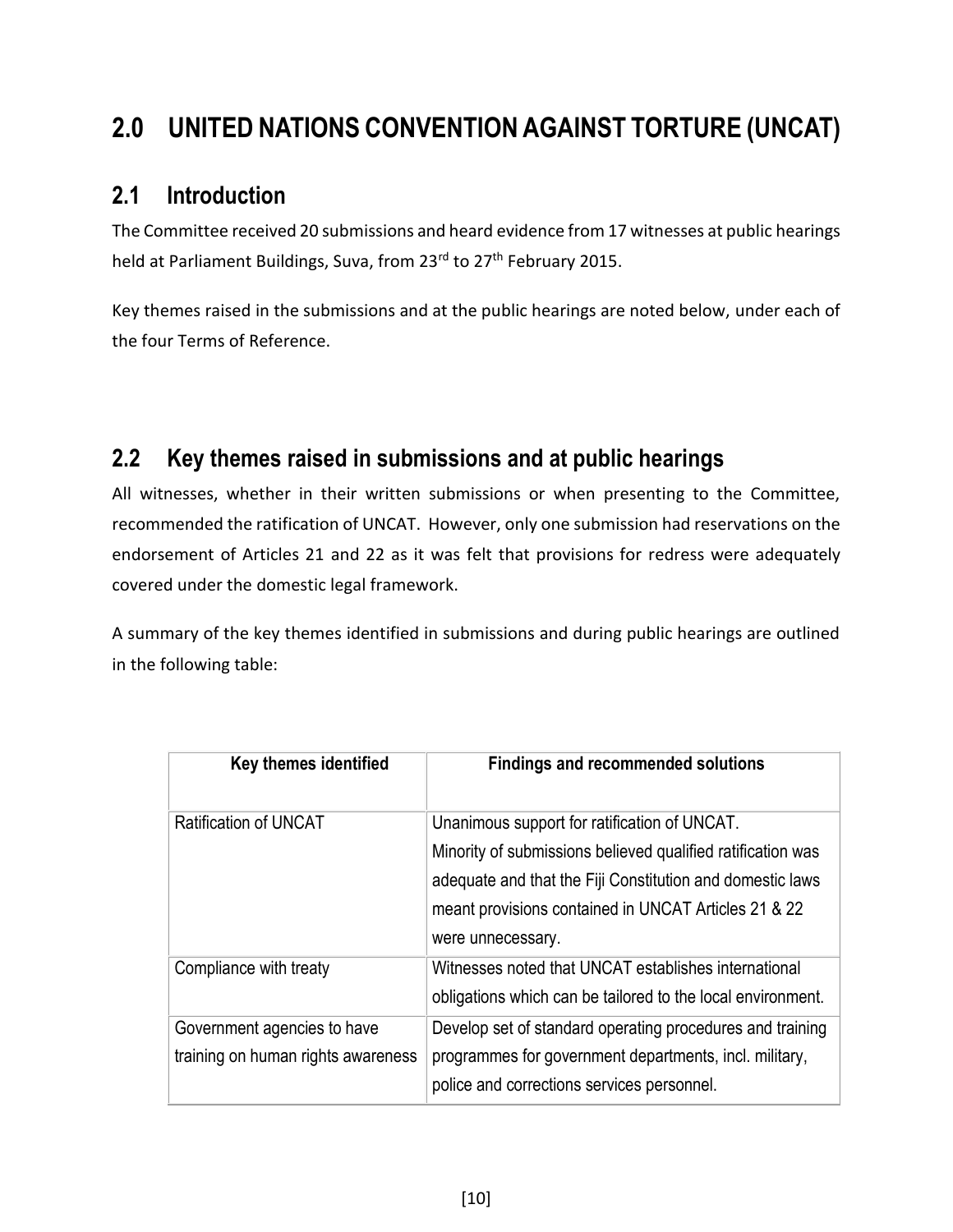<span id="page-10-0"></span>

| Key themes identified                  | <b>Findings and recommended solutions</b>                                                                |
|----------------------------------------|----------------------------------------------------------------------------------------------------------|
| Role of, and protection for, medical   | Protection provided to medical officers by treating them as                                              |
| officers identifying and reporting     | an 'expert witness' (form of whistle-blower protection).                                                 |
| episodes of torture                    |                                                                                                          |
| Redress past wrongs                    | Some witnesses called for establishment of a truth and                                                   |
|                                        | reconciliation type commission or independent agency to                                                  |
|                                        | address grievances.                                                                                      |
| What happens after ratification?       | Onus on individual to make a complaint to government.                                                    |
|                                        | What government department is best equipped to resolve                                                   |
|                                        | this? Fiji Independent Commission Against Corruption,                                                    |
|                                        | Human Rights Anti-Discrimination Commission, or is an                                                    |
|                                        | independent external agency required to hear complaints                                                  |
|                                        | and seek redress?                                                                                        |
| What are the benefits of ratification? | Ratification seen as encouraging greater accountability and                                              |
|                                        | fairness, good governance, democracy and respect for rule                                                |
|                                        | of law and human rights.                                                                                 |
|                                        | Will also assist Fiji with developing international alliances<br>and in future peacekeeping assignments. |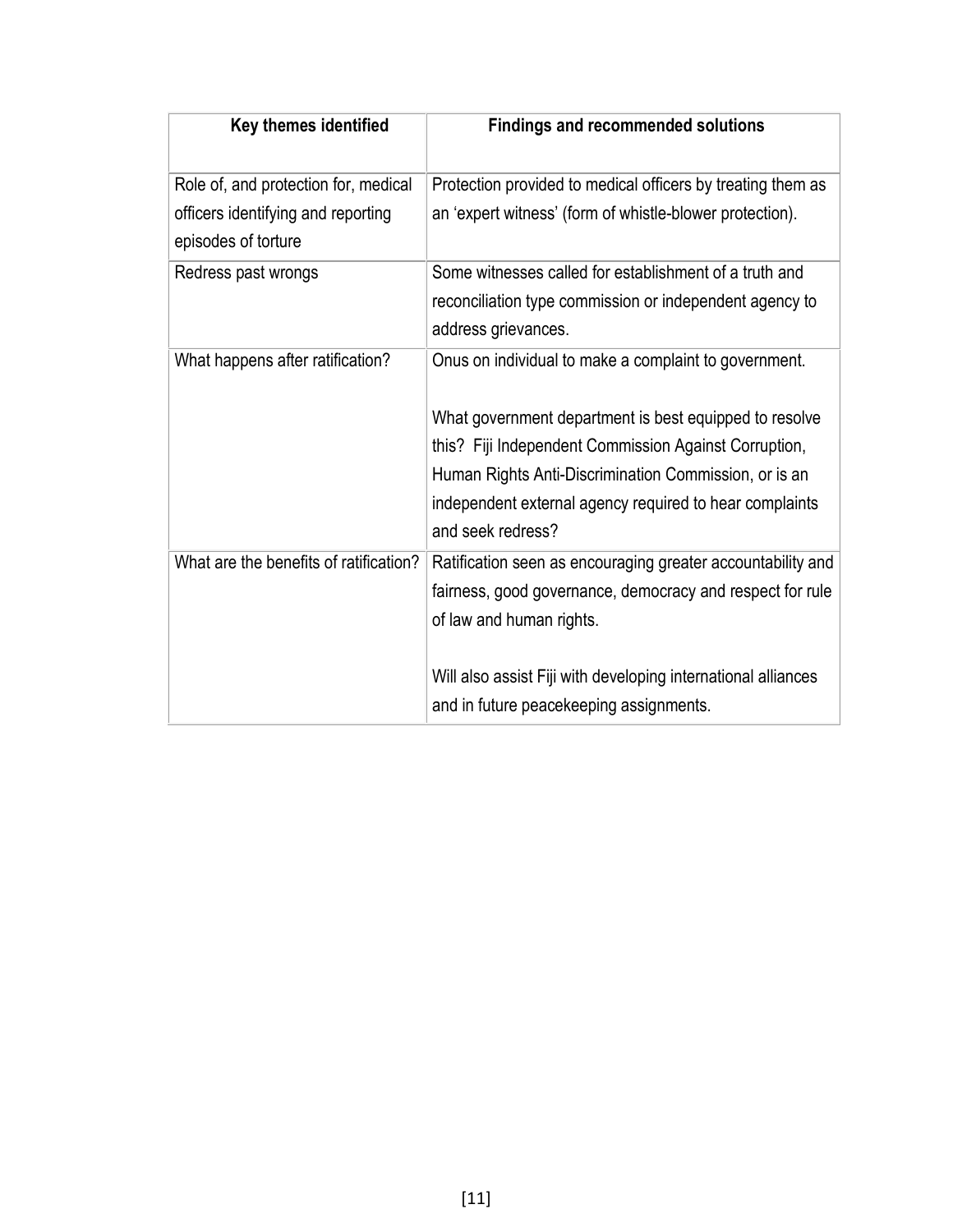## **2.3 Written and oral submissions received**

| <b>Submission by</b>                                                                                                           | Should Fiji ratify                                                                                                                                                         | Why should Fiji                                                                                                                                                                                                                                                                                                                                                                                                                                                                                                                                                                                                                                                                                            | What would be the                                                                                                                                                                                                                                                                                                                                                                                                                                                                                                                                                                                                                                                                      | Any other relevant                                                                                                                                                                                                                                                                                                                                                                                                                                                                                                                                                                                                                                                                                                                   |
|--------------------------------------------------------------------------------------------------------------------------------|----------------------------------------------------------------------------------------------------------------------------------------------------------------------------|------------------------------------------------------------------------------------------------------------------------------------------------------------------------------------------------------------------------------------------------------------------------------------------------------------------------------------------------------------------------------------------------------------------------------------------------------------------------------------------------------------------------------------------------------------------------------------------------------------------------------------------------------------------------------------------------------------|----------------------------------------------------------------------------------------------------------------------------------------------------------------------------------------------------------------------------------------------------------------------------------------------------------------------------------------------------------------------------------------------------------------------------------------------------------------------------------------------------------------------------------------------------------------------------------------------------------------------------------------------------------------------------------------|--------------------------------------------------------------------------------------------------------------------------------------------------------------------------------------------------------------------------------------------------------------------------------------------------------------------------------------------------------------------------------------------------------------------------------------------------------------------------------------------------------------------------------------------------------------------------------------------------------------------------------------------------------------------------------------------------------------------------------------|
|                                                                                                                                | the treaty or not?                                                                                                                                                         | ratify / not ratify this                                                                                                                                                                                                                                                                                                                                                                                                                                                                                                                                                                                                                                                                                   | implications of                                                                                                                                                                                                                                                                                                                                                                                                                                                                                                                                                                                                                                                                        | points related to the                                                                                                                                                                                                                                                                                                                                                                                                                                                                                                                                                                                                                                                                                                                |
|                                                                                                                                |                                                                                                                                                                            | treaty?                                                                                                                                                                                                                                                                                                                                                                                                                                                                                                                                                                                                                                                                                                    | ratification on you or                                                                                                                                                                                                                                                                                                                                                                                                                                                                                                                                                                                                                                                                 | treaty and the                                                                                                                                                                                                                                                                                                                                                                                                                                                                                                                                                                                                                                                                                                                       |
|                                                                                                                                |                                                                                                                                                                            |                                                                                                                                                                                                                                                                                                                                                                                                                                                                                                                                                                                                                                                                                                            | your organisation?                                                                                                                                                                                                                                                                                                                                                                                                                                                                                                                                                                                                                                                                     | ratification process?                                                                                                                                                                                                                                                                                                                                                                                                                                                                                                                                                                                                                                                                                                                |
| Ms Satya Jennings,<br>1)<br><b>UN Human Rights</b>                                                                             | The ratification of the<br>UNCAT would show<br>that the Government of<br>Fiji is taking concrete<br>steps to address<br>issues.                                            | Ratification will:<br>$\triangleright$ Enhance Fiji's<br>international image and<br>regional leadership.<br>$\triangleright$ Strengthen the rule of<br>law and existing laws in<br>Fiji.<br>$\triangleright$ Provide an opportunity<br>to identify national<br>achievements and seek<br>support as needed.<br>$\triangleright$ Increase protection and<br>redress to the victims of<br>violations of the<br>Convention.<br>$\triangleright$ Strengthen Fiji's<br>internal governance and<br>policy framework.<br>$\triangleright$ Assist in addressing<br>allegations of unlawful use<br>of force, torture and ill-<br>treatment.<br>$\triangleright$ Comply with<br>recommendations by UN<br>Human Rights | $\triangleright$ Bringing national<br>legislation in line with the<br>UNCAT.<br>$\triangleright$ Criminalize, investigate<br>and prosecute acts of<br>torture.<br>$\triangleright$ Increase capacity of law<br>enforcement officers.<br>$\triangleright$ Guarantee safeguards in<br>the criminal justice system<br>$\triangleright$ Establish a complaint<br>mechanism.<br>$\triangleright$ Redress victims and<br>their families.                                                                                                                                                                                                                                                     | $\triangleright$ In ratifying the UNCAT,<br>the Government of Fiji is<br>not required to be in full<br>compliance with its<br>provisions.<br>$\triangleright$ Ratification is the first<br>step of an ongoing process<br>to improve the<br>professionalism and<br>conduct of government<br>officials to ensure respect<br>for the rights of people in<br>the country.<br>$\triangleright$ Ratification leads to the<br>implementation of<br>necessary practices to<br>prevent torture and ill-<br>treatment. The assistance<br>of the United Nations,<br>including OHCHR, donors,<br>national, regional and<br>international organisations<br>and civil society will help in<br>developing this process.                             |
| $\mathbf{Z}$<br>Ms Tara Chetty, Fiji<br>Women's Rights<br>Movement and Ms<br>Vandhna Narayan,<br>Fiji Women's Crisis<br>Centre | Fiji should ratify the<br><b>United Nations</b><br><b>Convention Against</b><br>Torture and Other<br>Cruel, Inhuman or<br>Degrading Treatment<br>or Punishment<br>(UNCAT). | mechanisms.<br>Torture is prohibited as a<br>human rights norm and it<br>is part of customary<br>international law.<br>Ratifying UNCAT<br>strengthens this already<br>accepted norm, so that all<br>Fijians can be protected<br>by the accountability<br>mechanism and<br>obligations it imposes on<br>the state. The ratification<br>of UNCAT must be without<br>any reservations or<br>exceptions                                                                                                                                                                                                                                                                                                        | Reporting: Reports are<br>required to detail the<br>measures undertaken to<br>comply with the obligations<br>prescribed in the<br>Convention.<br><b>Changes to Legislation:</b><br>$\triangleright$ only fairly minimal<br>changes to the legislation<br>will be required to ensure<br>compliance with UNCAT.<br>$\triangleright$ Section 87 of the Crimes<br>Decree already makes<br>torture as a separate<br>offence punishable by law,<br>and attracting a sentence of<br>25 years.<br>> Offenders can also be<br>charged under other<br>provisions of the Crimes<br>Decree, as in the Soko<br>case which we mentioned<br>earlier.<br>Strengthening of<br>Domestic Legislation: the | $\triangleright$ The ratification of<br>UNCAT contributes further<br>to a culture of human rights<br>within Fiji so it gives us the<br>chance to strengthen our<br>commitment to human<br>rights at home. This can<br>only benefit women and<br>their families, as women<br>face particular<br>vulnerabilities related to the<br>intersections of gender,<br>their age, their ethnicity,<br>sexuality, disability and<br>socio-economic<br>background.<br>$\triangleright$ The ratification of<br>UNCAT, without any<br>reservations or exception is<br>a really strong step towards<br>protecting the basic human<br>right of Fijian women, men<br>and their families. Not just<br>looking at the situation<br>today, but also more |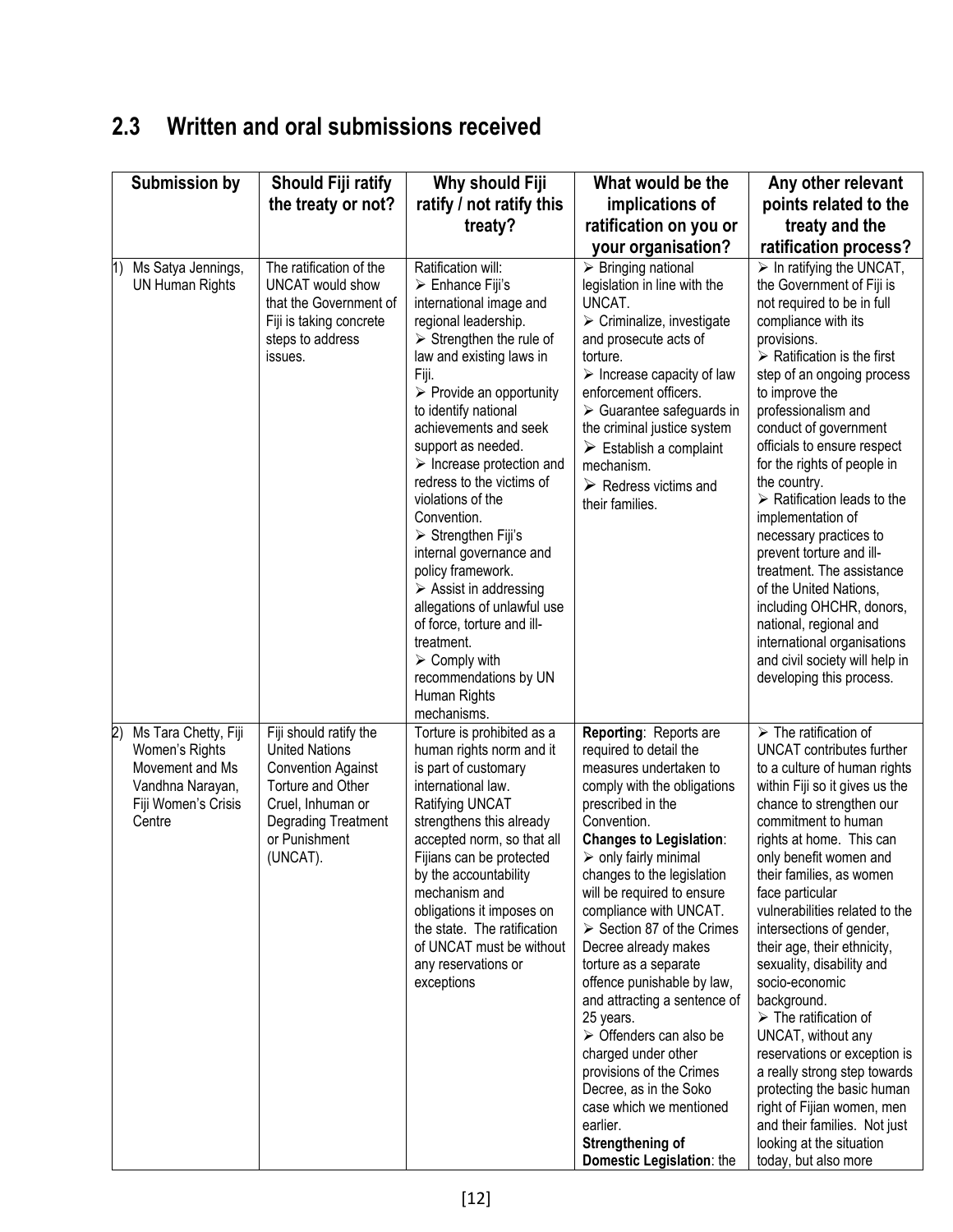| <b>Submission by</b>                                                                                  | Should Fiji ratify                                                                                            | Why should Fiji                                                                                                                                                                                                                                                                                                  | What would be the                                                                                                                                                                                                                                                                                                                                                                                                                                                                                                                                                                         | Any other relevant                                                                                                                                                                                                                                                                                                                                                                                                                                                                                                                                                                                                                                                                                      |
|-------------------------------------------------------------------------------------------------------|---------------------------------------------------------------------------------------------------------------|------------------------------------------------------------------------------------------------------------------------------------------------------------------------------------------------------------------------------------------------------------------------------------------------------------------|-------------------------------------------------------------------------------------------------------------------------------------------------------------------------------------------------------------------------------------------------------------------------------------------------------------------------------------------------------------------------------------------------------------------------------------------------------------------------------------------------------------------------------------------------------------------------------------------|---------------------------------------------------------------------------------------------------------------------------------------------------------------------------------------------------------------------------------------------------------------------------------------------------------------------------------------------------------------------------------------------------------------------------------------------------------------------------------------------------------------------------------------------------------------------------------------------------------------------------------------------------------------------------------------------------------|
|                                                                                                       | the treaty or not?                                                                                            | ratify / not ratify this                                                                                                                                                                                                                                                                                         | implications of                                                                                                                                                                                                                                                                                                                                                                                                                                                                                                                                                                           | points related to the                                                                                                                                                                                                                                                                                                                                                                                                                                                                                                                                                                                                                                                                                   |
|                                                                                                       |                                                                                                               | treaty?                                                                                                                                                                                                                                                                                                          | ratification on you or                                                                                                                                                                                                                                                                                                                                                                                                                                                                                                                                                                    | treaty and the                                                                                                                                                                                                                                                                                                                                                                                                                                                                                                                                                                                                                                                                                          |
|                                                                                                       |                                                                                                               |                                                                                                                                                                                                                                                                                                                  | your organisation?                                                                                                                                                                                                                                                                                                                                                                                                                                                                                                                                                                        | ratification process?                                                                                                                                                                                                                                                                                                                                                                                                                                                                                                                                                                                                                                                                                   |
|                                                                                                       |                                                                                                               |                                                                                                                                                                                                                                                                                                                  | Bill of Rights already<br>provides for freedom from<br>cruel and degrading<br>treatment (section 11).<br>Section 43 further states<br>that this cannot be<br>derogated from or it cannot<br>be suspended even during<br>times of emergency. The<br>ratification of UNCAT will<br>strengthen this<br>constitutional provision<br>because Section 7 of the<br>Constitution permits courts,<br>where relevant, to consider<br>international law when<br>interpreting the Bill of<br>Rights.                                                                                                  | importantly with a mind to<br>the future.                                                                                                                                                                                                                                                                                                                                                                                                                                                                                                                                                                                                                                                               |
| 3)<br>Mr Romulo<br>Nayacalevu,<br>Secretariat of the<br>Pacific Community                             | The United Nations<br><b>Convention Against</b><br>Torture should be<br>ratified by the Fijian<br>Government. | In terms of the ratification<br>of the Convention, there<br>are currently 157 State<br>parties to the Convention.<br>There are nine signatories<br>and there are 31 States<br>that have not actioned the<br>Convention at all. Of<br>those States, 11 are from<br>our Pacific region and Fiji<br>is one of them. | The progressive nature of<br>Fiji's current criminal laws<br>means that the State will<br>not have the added burden<br>of actually creating new<br>laws to address the<br>prevention of torture or<br>inhumane treatment, as<br>these are captured in the<br>Constitution of Fiji and the<br>Crimes Decree generally.<br>However, ratification will<br>strengthen the rule of law,<br>as the Convention<br>highlights clear definition of<br>torture, as well as provides<br>a clear framework<br>necessary for legal policy<br>and institutional reform on<br>the prevention of torture. | By ratifying the Convention<br>against torture, Fiji will<br>adhere to its obligations<br>under the Universal<br>Periodic Review as well as<br>continue to uphold its<br>commitment under the<br>Customary International<br>Law to prohibit torture.<br>Fiji's ratification will mean<br>that it can request for<br>further technical and<br>financial assistance, to<br>strengthen its processes in<br>addressing the prohibition<br>of torture and ill-treatment.<br>Ratification will also<br>strengthen Fiji's own<br>domestic and legal<br>frameworks, and<br>mechanisms around the<br>prohibition of torture while<br>demonstrating strong<br>national and regional<br>leadership in this regard. |
| Mr Ashok<br>$\vert 4)$<br>Balgovind, Vice<br>President, Sanatan<br>Dharam Pratinidhi<br>Sabha of Fiji | The treaty should be<br>ratified                                                                              | Ratification will enhance<br>greater protection for<br>Fijians and will provide<br>avenues for redress and<br>help guide the nation in its<br>performance.                                                                                                                                                       | The submission identified<br>the difficulty in seeking<br>redress through<br>government agencies when<br>people have been<br>aggrieved by the<br>government.                                                                                                                                                                                                                                                                                                                                                                                                                              | Suggest that there be an<br>independent 'Foundation of<br>Citizens Forum Against<br>Torture' formed, under the<br>auspices of the UN.                                                                                                                                                                                                                                                                                                                                                                                                                                                                                                                                                                   |
| Mr Filipe Nainoca,<br>5)<br>Fiji Red Cross<br>Society and Ms<br>Natalie                               | The Red Cross<br>strongly urges the<br>Committee to ratify the<br>Treaty,                                     | > Ratification will enhance<br>Fiji's international<br>reputation and strengthen<br>international relations with                                                                                                                                                                                                 | The Red Cross believes<br>this would greatly assist in<br>the enforcement of both the<br><b>Constitution and Crimes</b>                                                                                                                                                                                                                                                                                                                                                                                                                                                                   | Ratification of the treaty is<br>consistent with the<br>principles of the Red Cross<br>Red Crescent Movement,                                                                                                                                                                                                                                                                                                                                                                                                                                                                                                                                                                                           |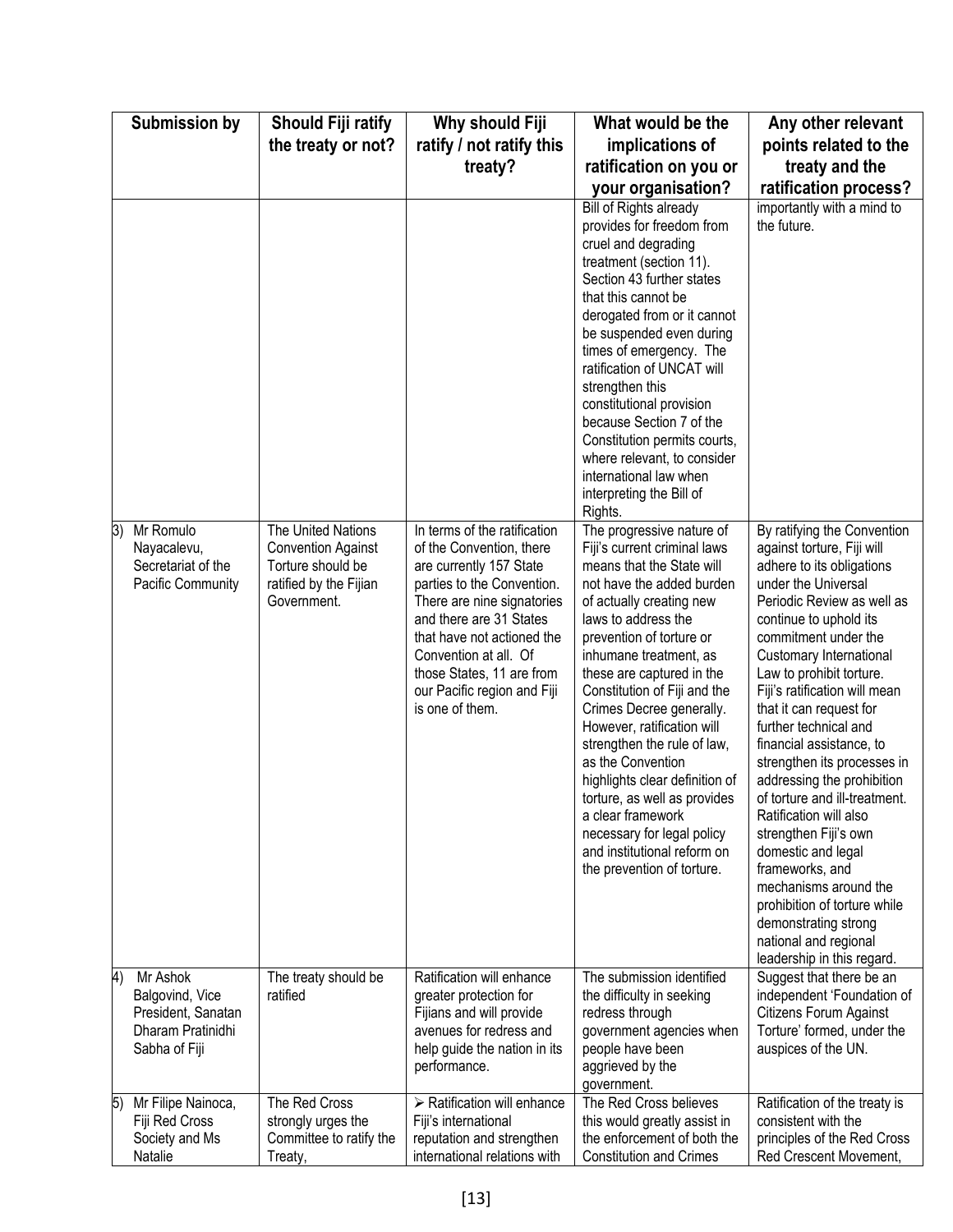| <b>Submission by</b>                                                                                                                     | Should Fiji ratify<br>the treaty or not?                                                      | Why should Fiji<br>ratify / not ratify this<br>treaty?                                                                                                                                                                                                                                                                                                                                                                                                                                                                                                                                                                                                                                    | What would be the<br>implications of<br>ratification on you or<br>your organisation?                                                                                                                                                                                                     | Any other relevant<br>points related to the<br>treaty and the<br>ratification process?                                                                                                                        |
|------------------------------------------------------------------------------------------------------------------------------------------|-----------------------------------------------------------------------------------------------|-------------------------------------------------------------------------------------------------------------------------------------------------------------------------------------------------------------------------------------------------------------------------------------------------------------------------------------------------------------------------------------------------------------------------------------------------------------------------------------------------------------------------------------------------------------------------------------------------------------------------------------------------------------------------------------------|------------------------------------------------------------------------------------------------------------------------------------------------------------------------------------------------------------------------------------------------------------------------------------------|---------------------------------------------------------------------------------------------------------------------------------------------------------------------------------------------------------------|
| Deffenbaugh,<br><b>Regional Detention</b><br>Delegate,<br>International<br>Committee of the<br><b>Red Cross</b>                          |                                                                                               | other State parties who<br>have acceded to or ratified<br>the convention<br>$\triangleright$ It will complement the<br>legal provisions already<br>present in the Fiji<br>Constitution (Section 11)<br>and Crimes Decree<br>(Section 87). The<br>submission argued that<br>this national framework<br>provides the power of<br>enforcement to people<br>dedicated to upholding<br>Fiji's laws and legal<br>framework<br>$\triangleright$ It strengthens human<br>rights protections in Fiji.<br>Provides UN oversight: Fiji<br>would be under the review<br>of the UN Committee<br>Against Torture, which is<br>the agency responsible for<br>monitoring implementation<br>of the Treaty. | Decree, while providing<br>oversight of the activities of<br>domestic enforcement<br>bodies and officers as they<br>undertake their work. This<br>could help in preventing<br>abuses of power.                                                                                           | namely promoting human<br>dignity by rejecting the use<br>of torture and cruel,<br>inhuman or degrading<br>treatment under any<br>circumstances.                                                              |
| 6)<br>Deputy<br>Commissioner Isikeli<br>Vuniwaga and SSP<br>Sakeo Raikaci,<br>Legal Officer, Fiji<br>Police Force                        | The Police are in<br>favour of the<br>Committee<br>recommending the<br>ratification of UNCAT. | It upholds dignity and<br>democratic rights in Fiji,<br>offers greater integrity for<br>Fiji's legal system, will<br>push other countries to<br>also ratify the treaty, will<br>enhance human rights and<br>development, while being<br>a yardstick of progress<br>and ultimately will provide<br>greater confidence<br>amongst investors looking<br>at Fiji as an option.                                                                                                                                                                                                                                                                                                                | The Police were in the<br>process of including human<br>rights awareness/education<br>programmes in the training<br>of police officers, along with<br>regional and UN<br>cooperation in developing<br>training programs.                                                                 | They also believed that<br>enabling legislation, state<br>party collaboration and<br>legal frameworks, will help<br>ensure the balance<br>between ensuring rights of<br>accused without using<br>undue force. |
| Commander Land<br>7)<br>Force Colonel<br>Sitiveni Qiliho and<br>Captain Esira<br>Kulavati, Republic of<br>Fiji Military Forces<br>(RFMF) | RFMF fully supports<br>the notion that Fiji<br>should endorse<br>UNCAT.                       | Torture is prohibited under<br>the 2013 Constitution and<br>the Crimes Decree 2009.                                                                                                                                                                                                                                                                                                                                                                                                                                                                                                                                                                                                       | $\triangleright$ Ratification of the<br>UNCAT will enhance Fiji's<br>image internationally and<br>as a troop contributing<br>country to UN<br>peacekeeping forces.<br>> Ratification of UNCAT<br>will ensure the RFMF<br>enhances its capabilities<br>and reputation<br>internationally. | The RFMF believes<br>ratification of the UNCAT<br>will assist the armed forces<br>in developing their tactics,<br>techniques and procedures<br>in line with international<br>standards.                       |
| Reverend Akuila<br> 8)<br>Yabaki, CEO, Ms<br>Supreena Narayan,<br>Legal Officer and<br>Ms Bhavana                                        | CCF strongly<br>recommends the<br>ratification of the<br>UNCAT.                               | $\triangleright$ Ratification would allow<br>Fiji to improve on its<br>response to acts of torture<br>and cruel, inhuman and<br>degrading treatment, while                                                                                                                                                                                                                                                                                                                                                                                                                                                                                                                                | $\triangleright$ Additional reporting<br>requirements not too<br>onerous.<br>$\triangleright$ Domestic<br>implementation of                                                                                                                                                              | ▶ Fiji's Constitution and<br>domestic legislation already<br>provides a national<br>framework to prevent and<br>prosecute cases of torture,                                                                   |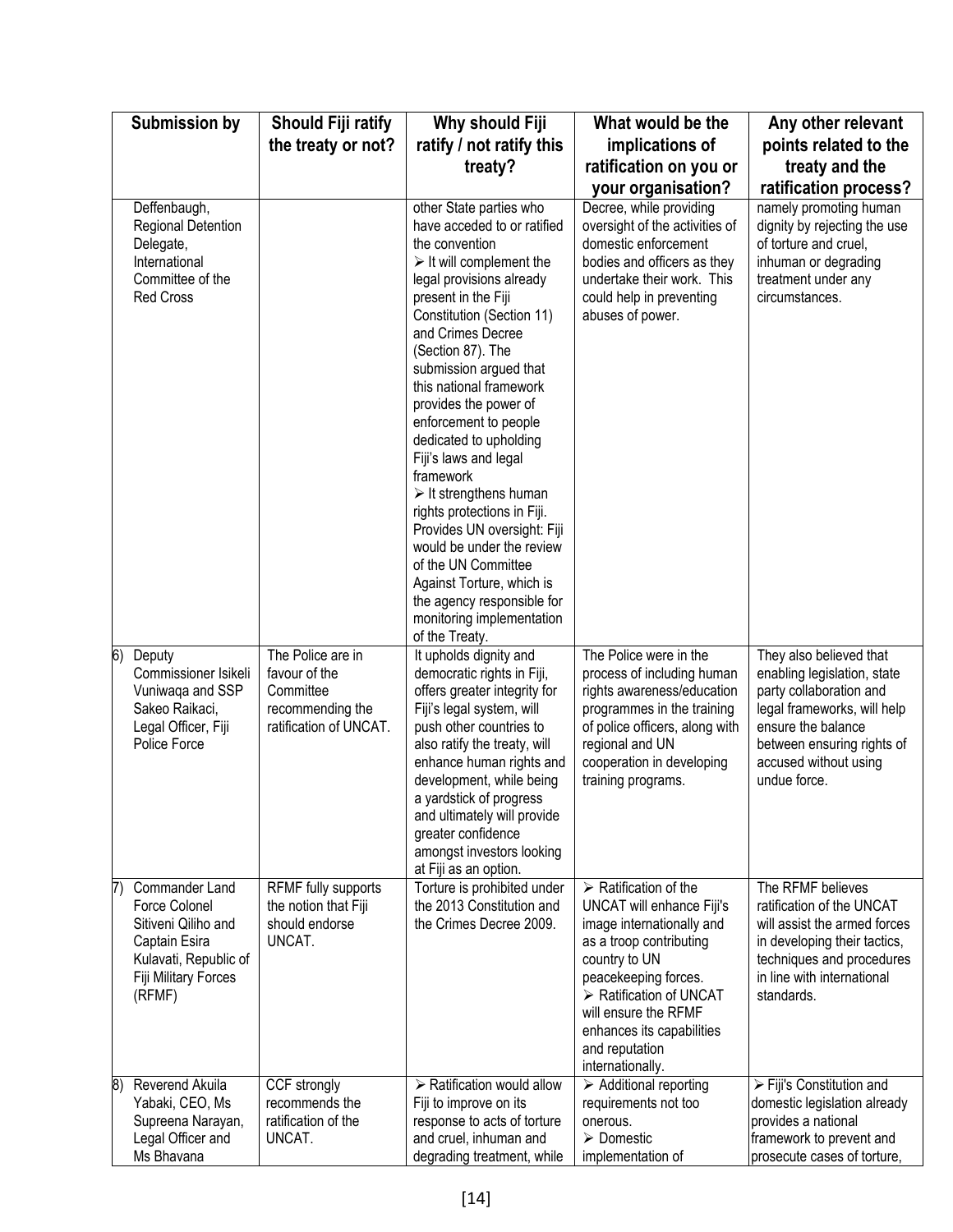| <b>Submission by</b>                                                 | <b>Should Fiji ratify</b>                    | Why should Fiji                                                                                                                                                                                                                                                                                                                                                 | What would be the                                                                                                                                                                                                                                                                                                                                                                                                                                                                                                                                                                                         | Any other relevant                                                                                                                                                                                                                                                                                                                                                                                                                                                                                                                                                                                                                                                                                                                                                                                                                                                                                                                                                                         |
|----------------------------------------------------------------------|----------------------------------------------|-----------------------------------------------------------------------------------------------------------------------------------------------------------------------------------------------------------------------------------------------------------------------------------------------------------------------------------------------------------------|-----------------------------------------------------------------------------------------------------------------------------------------------------------------------------------------------------------------------------------------------------------------------------------------------------------------------------------------------------------------------------------------------------------------------------------------------------------------------------------------------------------------------------------------------------------------------------------------------------------|--------------------------------------------------------------------------------------------------------------------------------------------------------------------------------------------------------------------------------------------------------------------------------------------------------------------------------------------------------------------------------------------------------------------------------------------------------------------------------------------------------------------------------------------------------------------------------------------------------------------------------------------------------------------------------------------------------------------------------------------------------------------------------------------------------------------------------------------------------------------------------------------------------------------------------------------------------------------------------------------|
|                                                                      | the treaty or not?                           | ratify / not ratify this                                                                                                                                                                                                                                                                                                                                        | implications of                                                                                                                                                                                                                                                                                                                                                                                                                                                                                                                                                                                           | points related to the                                                                                                                                                                                                                                                                                                                                                                                                                                                                                                                                                                                                                                                                                                                                                                                                                                                                                                                                                                      |
|                                                                      |                                              | treaty?                                                                                                                                                                                                                                                                                                                                                         | ratification on you or                                                                                                                                                                                                                                                                                                                                                                                                                                                                                                                                                                                    | treaty and the                                                                                                                                                                                                                                                                                                                                                                                                                                                                                                                                                                                                                                                                                                                                                                                                                                                                                                                                                                             |
|                                                                      |                                              |                                                                                                                                                                                                                                                                                                                                                                 | your organisation?                                                                                                                                                                                                                                                                                                                                                                                                                                                                                                                                                                                        | ratification process?                                                                                                                                                                                                                                                                                                                                                                                                                                                                                                                                                                                                                                                                                                                                                                                                                                                                                                                                                                      |
| Dhanasar, Legal<br>Officer - Citizens<br>Constitutional<br>Forum Ltd |                                              | demonstrating Fiji's<br>commitment to respecting<br>the human rights of<br>Fijians.<br>$\triangleright$ Ratification can raise<br>Fiji's regional and<br>international standing Fiji's<br>publicly stated<br>commitment to human<br>rights, as reinforced at the<br>Universal Periodic Review<br>in Geneva in 2014, will be<br>strengthened by<br>ratification. | Convention not too<br>onerous.<br>$\triangleright$ The submission and<br>presentation also noted that<br>any reluctance to make a<br>declaration under Articles<br>21 and 22 should not be a<br>barrier to ratification,<br>arguing that 'the State<br>may be inclined to withhold<br>ratification of UNCAT until<br>the domestic response has<br>further developed', and that<br>'the State may still ratify<br>the Convention, and<br>withhold the necessary<br>declaration under Article 21<br>and 22 if the State<br>considers that it requires<br>more time to progress<br>domestic implementation'. | under the following<br>categories:<br>❖ Legislative: ratification<br>will complement the<br>provisions in the Crimes<br>Decree 2009, as well as<br>Fiji complying with<br>international standards.<br>❖ Judicial: ratification<br>will encourage<br>consistency in the<br>application of the law in<br>relation to torture and<br>when developing stronger<br>and more persuasive<br>jurisprudence in Fiji, while<br>redress is available as a<br>result of decisions by the<br>High Court.<br>❖ Institutional:<br>ratification will allow the<br>Human Rights and Anti-<br>Discrimination<br>Commission to effectively<br>monitor, investigate and<br>protect against torture and<br>ill treatment. Individual<br>complaints need to<br>exhaust domestic<br>remedies first, after which<br>time international<br>provisions are used to fill<br>the domestic 'gaps'. Any<br>deficiencies in Fiji's<br>domestic provisions<br>should be improved to<br>ensure Fiji remains<br>accountable. |
| 9)<br>Mr Pita<br>Waqavonovono,<br>SODELPA Youth<br>Wing              | Fully supports<br>ratification of the treaty | Fiji owes it to the youth<br>and children of this nation<br>to sign the Convention<br>and its optional protocols.                                                                                                                                                                                                                                               | Fiji is committed to signing<br>UNCAT and the SODELPA<br>Youth Wing fully support all<br>attempts to ratify and allow<br>the laws and behavior of<br>our leaders to be<br>transformed in the lens of<br>UNCAT.<br>The implementation of the<br>Convention's basic<br>requirements are not costly<br>and many laws exist that<br>compliment UNCAT.                                                                                                                                                                                                                                                         | $\triangleright$ There must be no<br>reservations or exceptions<br>preventing Fiji citizens from<br>communicating with the<br>treaty body or the<br>Committee against Torture.<br>$\triangleright$ There must be no<br>exception or reservation on<br>the right of other nations to<br>call out member states for<br>gross human rights<br>violations, genocide and<br>torture, especially if it<br>involves citizens within our<br>region.                                                                                                                                                                                                                                                                                                                                                                                                                                                                                                                                                |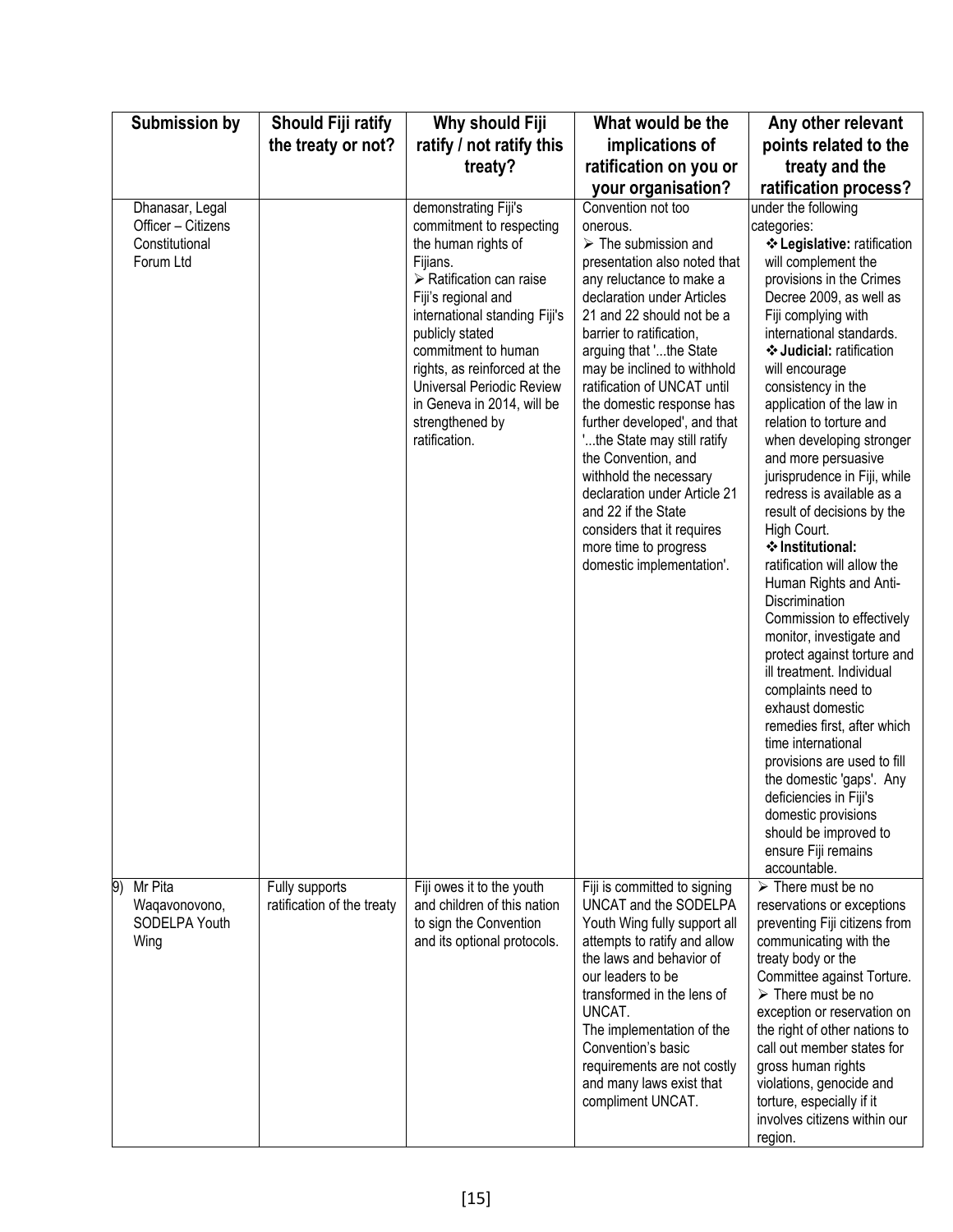| <b>Submission by</b>                                                                                                       | <b>Should Fiji ratify</b><br>the treaty or not?                                    | Why should Fiji<br>ratify / not ratify this<br>treaty?                                                                                                                                                                                                                                                                                                                                                                                                                                                                                                                                                                                                                                                                                                                                  | What would be the<br>implications of<br>ratification on you or<br>your organisation?                                                                                                                              | Any other relevant<br>points related to the<br>treaty and the<br>ratification process?                                                                                                                                                                                                                                                                                                                                                                                                                                                                                                                                                                           |
|----------------------------------------------------------------------------------------------------------------------------|------------------------------------------------------------------------------------|-----------------------------------------------------------------------------------------------------------------------------------------------------------------------------------------------------------------------------------------------------------------------------------------------------------------------------------------------------------------------------------------------------------------------------------------------------------------------------------------------------------------------------------------------------------------------------------------------------------------------------------------------------------------------------------------------------------------------------------------------------------------------------------------|-------------------------------------------------------------------------------------------------------------------------------------------------------------------------------------------------------------------|------------------------------------------------------------------------------------------------------------------------------------------------------------------------------------------------------------------------------------------------------------------------------------------------------------------------------------------------------------------------------------------------------------------------------------------------------------------------------------------------------------------------------------------------------------------------------------------------------------------------------------------------------------------|
|                                                                                                                            |                                                                                    |                                                                                                                                                                                                                                                                                                                                                                                                                                                                                                                                                                                                                                                                                                                                                                                         |                                                                                                                                                                                                                   | $\triangleright$ That a truth and<br>reconciliation commission<br>be established to<br>strengthen the work<br>already done in Fiji on the<br>elimination of torture as an<br>acceptable practice.                                                                                                                                                                                                                                                                                                                                                                                                                                                                |
| 10) Mr Sharvada<br>Sharma, Solicitor-<br>General and Ms<br>Seema Chand,<br>Legal Officer,<br>Solicitor-General's<br>Office | Supports ratification of<br>the treaty                                             | The Solicitor General<br>noted that 151 countries<br>have now signed the<br>Convention and the<br>Solicitor-General's Office<br>supported its ratification,<br>on the basis that it is:<br>$\triangleright$ one of the most ratified<br>of all UN treaties;<br>$\triangleright$ consistent with the<br>Constitution;<br>$\triangleright$ an example of<br>international best practice;<br>$\triangleright$ likely to improve Fiji's<br>relations with the rest of<br>the world;<br>$\triangleright$ important for greater<br>modernisation; and<br>$\triangleright$ confirmation of Fiji's<br>commitment to protecting<br>human rights                                                                                                                                                  | The Fiji Constitution<br>provides a right of redress<br>and there is now strong<br>constitutional protection<br>available for torture.                                                                            | Ratification of Articles 21<br>and 22 may not be required<br>as the domestic legal<br>framework is now<br>adequate.                                                                                                                                                                                                                                                                                                                                                                                                                                                                                                                                              |
| 11) Mr Emosi Toga, Mr<br>Inia Qoli and Hon.<br>Niko Nawaikula, Fiji<br>Native Tribal<br>Congress (FNTC)                    | The Fiji Native Tribal<br>Congress fully<br>supports the<br>ratification of UNCAT. | $\triangleright$ Fiji already recognizes<br>under its Constitution and<br>laws that torture and<br>degrading acts of violence<br>are inhuman and a person<br>has a right not to be<br>treated as such.<br>$\triangleright$ Ratification will allow<br>Fiji to be part of the<br>majority of the UN family<br>that is conscious of the<br>dignity of a human being's<br>right against torture.<br>$\triangleright$ Ratification will make<br>Fiji legally obliged and<br>subject to a monitoring<br>process which means that<br>Fiji's position is bound to<br>improve.<br>$\triangleright$ Ratification will give<br>assurance to the local<br>population especially<br>indigenous Fijians that<br>their dignity as a person<br>and as a human being will<br>be respected at all times. | FNTC is making its<br>submission on the basis<br>that the indigenous peoples<br>of Fiji have suffered the<br>most torture and degrading<br>acts at the hands of the<br>government agencies since<br>the 2000 coup | $\triangleright$ An independent body<br>needs to be set up (or<br>maybe enlarge the<br>jurisdiction of FICAC) to<br>also receive complaints<br>from individuals subjected<br>to torture and degrading<br>and inhuman treatment by<br>government agencies,<br>$\triangleright$ Policies and laws need<br>to be put in place to look<br>after victims of torture.<br>$\triangleright$ Training and awareness<br>programs need to be<br>conducted for agencies like<br>the police, military and<br>correctional services.<br>$\triangleright$ Expansion of charges in<br>the criminal jurisdiction to<br>cover degrees of torture for<br>example murder by torture. |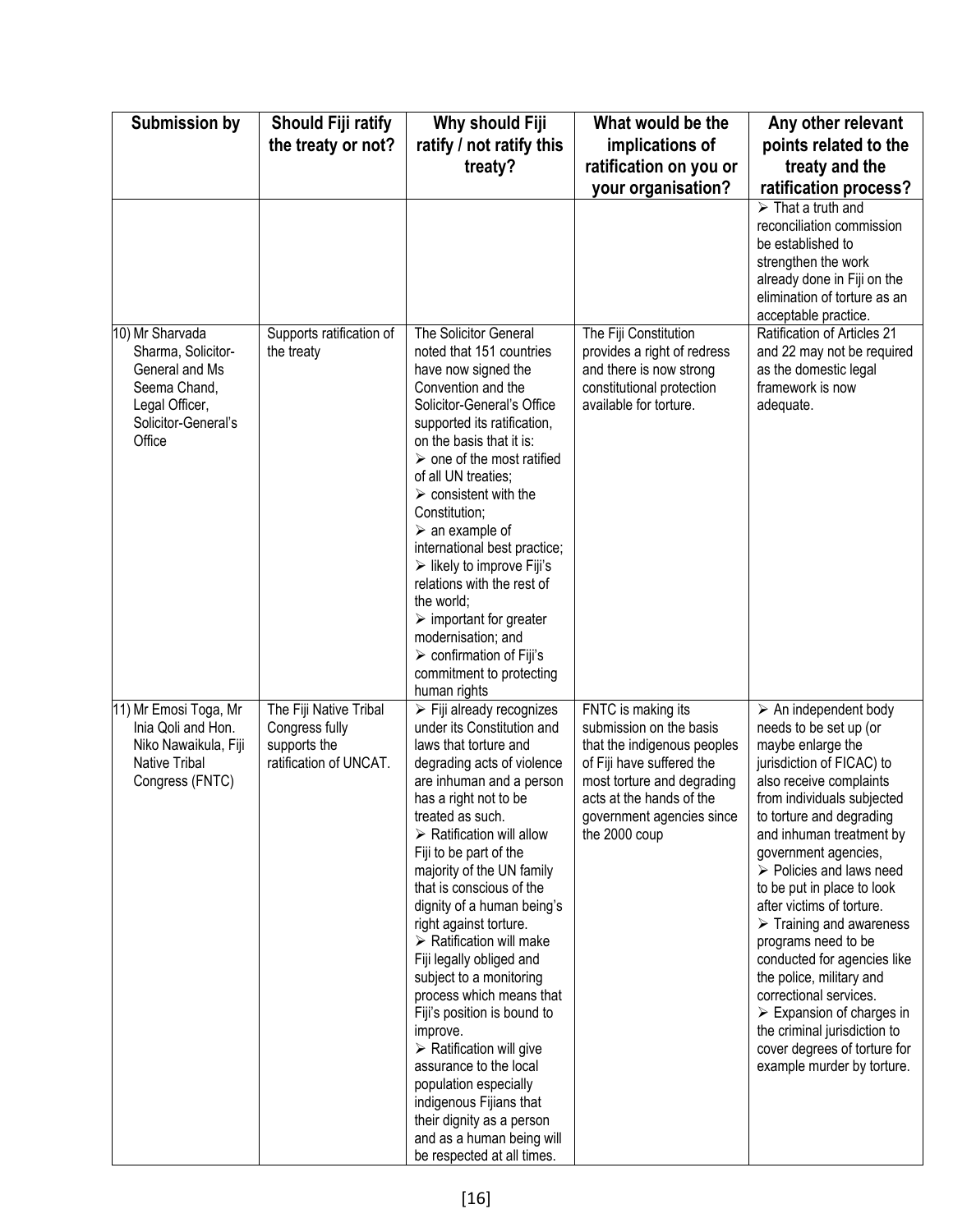| <b>Submission by</b>                                                                                                                                                            | Should Fiji ratify                                                                            | Why should Fiji                                                                                                                                                                                                               | What would be the                                                                                                                                                                                                                                                                                                                                                                                                                                                                                                                                        | Any other relevant                                                                                                                                                                                                                                                                                                                                                                                                                                                                                                                                                                                                                                                                                                                                                                                                                                                                                                                                |
|---------------------------------------------------------------------------------------------------------------------------------------------------------------------------------|-----------------------------------------------------------------------------------------------|-------------------------------------------------------------------------------------------------------------------------------------------------------------------------------------------------------------------------------|----------------------------------------------------------------------------------------------------------------------------------------------------------------------------------------------------------------------------------------------------------------------------------------------------------------------------------------------------------------------------------------------------------------------------------------------------------------------------------------------------------------------------------------------------------|---------------------------------------------------------------------------------------------------------------------------------------------------------------------------------------------------------------------------------------------------------------------------------------------------------------------------------------------------------------------------------------------------------------------------------------------------------------------------------------------------------------------------------------------------------------------------------------------------------------------------------------------------------------------------------------------------------------------------------------------------------------------------------------------------------------------------------------------------------------------------------------------------------------------------------------------------|
|                                                                                                                                                                                 | the treaty or not?                                                                            | ratify / not ratify this<br>treaty?                                                                                                                                                                                           | implications of<br>ratification on you or                                                                                                                                                                                                                                                                                                                                                                                                                                                                                                                | points related to the                                                                                                                                                                                                                                                                                                                                                                                                                                                                                                                                                                                                                                                                                                                                                                                                                                                                                                                             |
|                                                                                                                                                                                 |                                                                                               |                                                                                                                                                                                                                               |                                                                                                                                                                                                                                                                                                                                                                                                                                                                                                                                                          | treaty and the                                                                                                                                                                                                                                                                                                                                                                                                                                                                                                                                                                                                                                                                                                                                                                                                                                                                                                                                    |
| 12) Mr Rajinesh Mishra,<br>Officer in Charge<br>and Ms Swasti<br>Chand, Manager<br>Complaints and<br>Resolutions, Fiji<br>Human Rights and<br>Anti-Discrimination<br>Commission | The Commission<br>urges the State party<br>to take immediate<br>steps to ratify the<br>UNCAT. | Ratification will<br>complement the Bill of<br>Rights provisions<br>enshrined in the 2013<br>Constitution which<br>protects people from<br>torture, cruel and<br>degrading treatment.                                         | your organisation?<br>> Ratification of UNCAT<br>comes with reporting<br>obligations which need to<br>be carried out.<br>$\triangleright$ Ratification would be a<br>milestone achievement for<br>Fiji to ratify the Convention,<br>which would also provide<br>the opportunity for capacity<br>building in the Office of Fiji<br>Human Rights and Anti-<br>Discrimination Commission.                                                                                                                                                                   | ratification process?<br>$\triangleright$ All peacekeeper and<br>members of the disciplined<br>forces need to be aware of<br>the contents of our national<br>and international laws as<br>well.<br>$\triangleright$ In response to<br>complaints being received,<br>the Commission has<br>produced a number of<br>handbooks for the armed<br>forces, police and<br>corrections services,<br>although they are currently<br>inadequately resourced in<br>terms of legal and referral<br>capabilities.<br>$\triangleright$ The complaints area<br>needs to be strengthened,<br>especially in relation to<br>complaints against the<br>police, armed forces,<br>corrections services and<br>hospitals, with there being<br>a delay in obtaining<br>medical records from<br>torture victims. The<br>Commission has developed<br>a 'torture template' after<br>seeking international<br>advice and assistance from<br>the Fiji Medical<br>Association. |
| 13) Ms Faye Volatabu<br>and Ms Tauga<br>Vulaono, National<br>Council for Women<br>(NCW)                                                                                         | Ratification of UNCAT<br>is a welcome move.                                                   | NCW Fiji agrees that it is<br>about time that we ratify<br>UNCAT. Fiji is a 21st<br>Century developed nation<br>so it is only right that we<br>move our archaic laws to<br>be in line with modern<br>international standards. | $\triangleright$ Ratification would mean<br>there would be no more<br>inhumane or cruel<br>treatment of women<br>advocates and sex<br>workers, while ratification<br>would prevent future<br>torture, inhuman and cruel<br>treatment of all Fijians, with<br>the perpetrators of any<br>future acts held to account<br>and punishable under law.<br>$\triangleright$ Ratification will also<br>mean 'closure' for women<br>who have lost family<br>through torture and abuse<br>in the past, as well as<br>opening avenues for<br>seeking legal redress. | $\triangleright$ NCW is hopeful that<br>education and information<br>regarding prohibition<br>against torture are included<br>in training programs for law<br>enforcement and medical<br>personnel, public officials<br>and other persons who<br>may be involved in the<br>custody, interrogation or<br>treatment of any individual<br>subjected to any form of<br>arrest, detention or<br>imprisonment (Article 10).<br>$\triangleright$ That there is prompt and<br>impartial investigation<br>wherever there is<br>reasonable ground to<br>believe that an act of<br>torture has been committed<br>(Article 12).                                                                                                                                                                                                                                                                                                                               |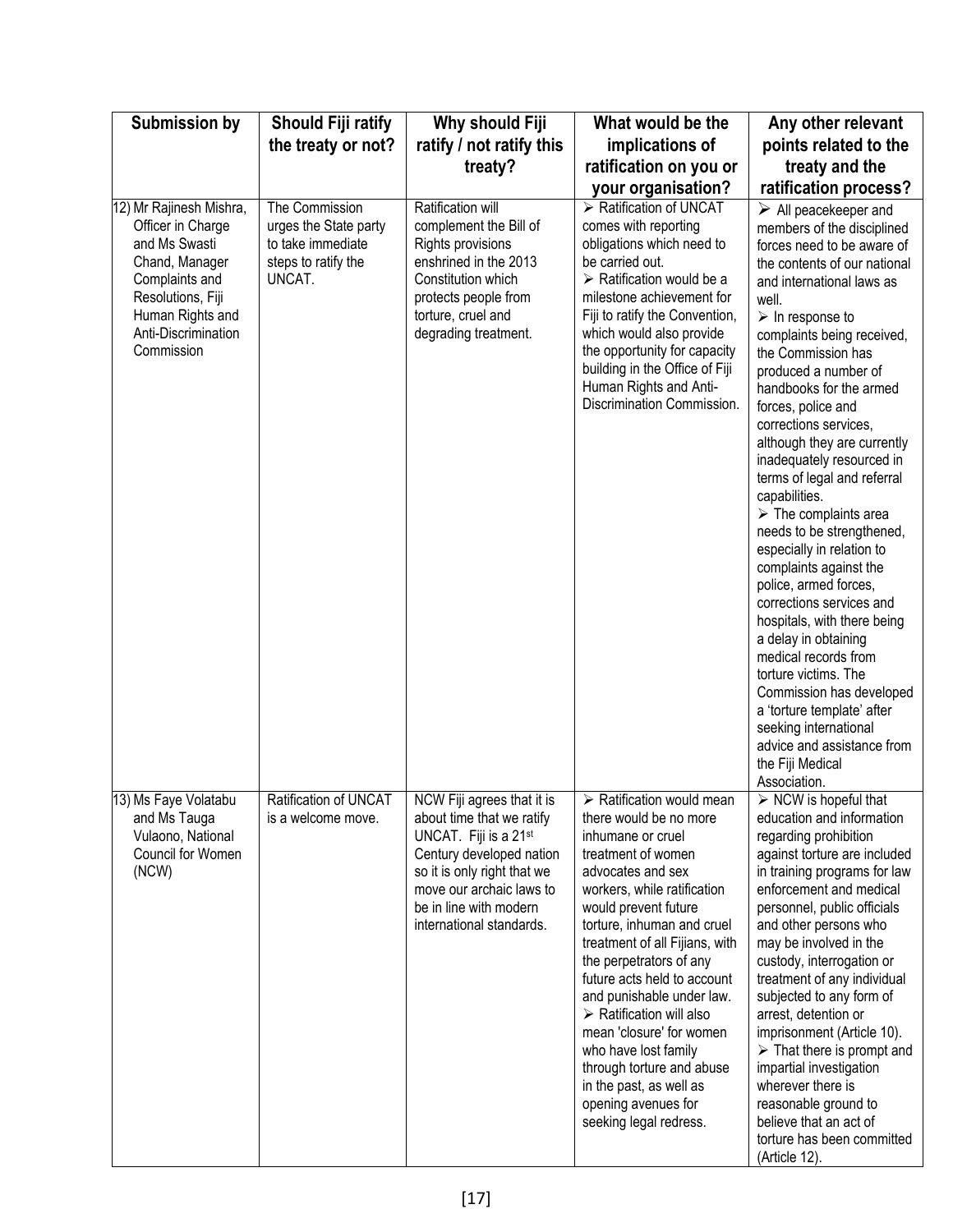| <b>Submission by</b>                                                                                                                                         | Should Fiji ratify                                         | Why should Fiji                                                                                                                                            | What would be the                                                                                                                                                                                                                                                                                                                                                                                                                                                                                                                                                                                                                                                                                                                                                                                                                                                                                                                                                                     | Any other relevant                                                                                                                                                                                                                                                                                                                                                                                                                                                                                                                                                                                                                                                   |
|--------------------------------------------------------------------------------------------------------------------------------------------------------------|------------------------------------------------------------|------------------------------------------------------------------------------------------------------------------------------------------------------------|---------------------------------------------------------------------------------------------------------------------------------------------------------------------------------------------------------------------------------------------------------------------------------------------------------------------------------------------------------------------------------------------------------------------------------------------------------------------------------------------------------------------------------------------------------------------------------------------------------------------------------------------------------------------------------------------------------------------------------------------------------------------------------------------------------------------------------------------------------------------------------------------------------------------------------------------------------------------------------------|----------------------------------------------------------------------------------------------------------------------------------------------------------------------------------------------------------------------------------------------------------------------------------------------------------------------------------------------------------------------------------------------------------------------------------------------------------------------------------------------------------------------------------------------------------------------------------------------------------------------------------------------------------------------|
|                                                                                                                                                              | the treaty or not?                                         | ratify / not ratify this                                                                                                                                   | implications of                                                                                                                                                                                                                                                                                                                                                                                                                                                                                                                                                                                                                                                                                                                                                                                                                                                                                                                                                                       | points related to the                                                                                                                                                                                                                                                                                                                                                                                                                                                                                                                                                                                                                                                |
|                                                                                                                                                              |                                                            | treaty?                                                                                                                                                    | ratification on you or                                                                                                                                                                                                                                                                                                                                                                                                                                                                                                                                                                                                                                                                                                                                                                                                                                                                                                                                                                | treaty and the                                                                                                                                                                                                                                                                                                                                                                                                                                                                                                                                                                                                                                                       |
|                                                                                                                                                              |                                                            |                                                                                                                                                            | your organisation?                                                                                                                                                                                                                                                                                                                                                                                                                                                                                                                                                                                                                                                                                                                                                                                                                                                                                                                                                                    | ratification process?                                                                                                                                                                                                                                                                                                                                                                                                                                                                                                                                                                                                                                                |
|                                                                                                                                                              |                                                            |                                                                                                                                                            |                                                                                                                                                                                                                                                                                                                                                                                                                                                                                                                                                                                                                                                                                                                                                                                                                                                                                                                                                                                       | $\triangleright$ That states shall submit<br>reports on measures taken<br>to give effect to their<br>undertakings under UNCAT<br>within a year of its<br>ratification and submit<br>supplementary reports<br>every four years on any<br>new measures taken, and<br>such other reports as the<br>Committee may request<br>(Article 19).                                                                                                                                                                                                                                                                                                                               |
| 14) Deputy<br>Commissioner of<br>Prisons Akuila<br>Namakadre and<br>Assistant<br>Commissioner<br>Viliame Bulewa, Fiji<br><b>Correction Services</b><br>(FCS) | Yes, UNCAT should<br>be ratified by Fiji.                  | Fiji Corrections Services<br>fully supports the<br>initiatives by the<br>Government for Fiji to<br>recognize, observing and<br>maintain the Rule of Law.   | $\triangleright$ Ratification would also<br>assist in providing an<br>internationally recognised<br>definition of torture and its<br>interpretation in addition to<br>providing guidance on<br>improved methods of<br>torture prevention in the<br>FCS.<br>$\triangleright$ Ratification will also<br>strengthen compliance with<br>legislation, such as<br>regulating the<br>circumstances in which a<br>corrections officer can use<br>force against a prisoner<br>(such as Section 40(1) of<br>the Corrections Service Act<br>2006), circumstances<br>regulating the use of arms<br>by an officer (such as S 41<br>(1) of the Fiji Corrections<br>Service Act 2006) and<br>restrictions on the restraints<br>that can be used on a<br>prisoner (see Sections 41<br>$(1), (2), (3), (4)$ and $(5)$ ,<br>while provisions in the<br>previous Prisons Act 1986,<br>providing for solitary<br>confinement with a reduced<br>diet and corporal<br>punishment, have now<br>been removed. | > FCS fully recommends<br>that UNCAT would support<br>the national law by<br>providing an internationally<br>recognized definition for<br>torture as well as guidance<br>on improved methods of<br>prevention within the Fiji<br>Corrections Services.<br>$\triangleright$ The presentation and<br>submission also noted<br>other benefits of ratification,<br>such as enhanced<br>economic development.<br>The FCS submission<br>recorded that prison order<br>and discipline has been<br>streamlined and is now<br>consistent, such as in the<br>uniformity of prisoners<br>clothing, use of CCTV, set<br>times for wake up calls,<br>food drills, bed times, etc. |
| 15) Ms Florence<br>Swamy, Ms Vani<br>Catanasiga and Mr<br>David Whippy,<br>Pacific Centre for<br>Peacebuilding                                               | The organization<br>welcomed the<br>ratification of UNCAT. | Ratification would<br>demonstrate a<br>commitment and political<br>will to 'effectively<br>reverse the cycle of<br>violence and coups<br>embedded in State | Ratifying this UN<br>Convention would speak<br>immensely of the<br>commitment of Government<br>towards building a more<br>peaceful Fiji because the<br>convention will compel                                                                                                                                                                                                                                                                                                                                                                                                                                                                                                                                                                                                                                                                                                                                                                                                         | $\triangleright$ The importance of<br>capacity building on<br>peacebuilding initiatives<br>was highlighted, with there<br>being a need to train staff<br>in government ministries<br>and departments as well as                                                                                                                                                                                                                                                                                                                                                                                                                                                      |
|                                                                                                                                                              |                                                            | structures and systems.                                                                                                                                    | Government to take an                                                                                                                                                                                                                                                                                                                                                                                                                                                                                                                                                                                                                                                                                                                                                                                                                                                                                                                                                                 | young people through the                                                                                                                                                                                                                                                                                                                                                                                                                                                                                                                                                                                                                                             |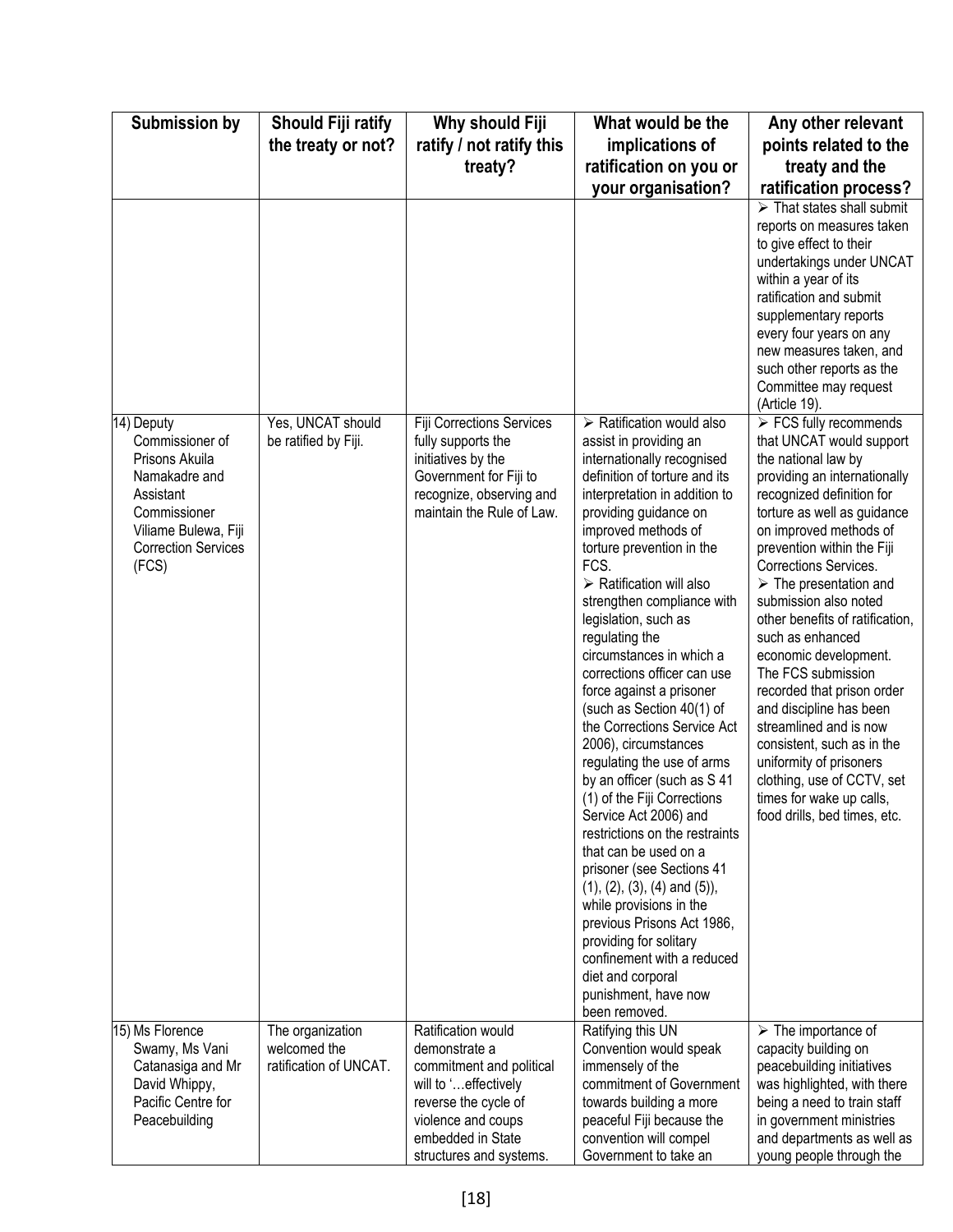| <b>Submission by</b>                                                           | Should Fiji ratify                                                                                                       | Why should Fiji                                                                                                                                                                                                                                                                                                                                                                                                                                     | What would be the                                                                                                                                                                                                                                                                                                                                                                                     | Any other relevant                                                                                                                                                                                                                                                                                                                                                                                                                                                                                                                                                                             |
|--------------------------------------------------------------------------------|--------------------------------------------------------------------------------------------------------------------------|-----------------------------------------------------------------------------------------------------------------------------------------------------------------------------------------------------------------------------------------------------------------------------------------------------------------------------------------------------------------------------------------------------------------------------------------------------|-------------------------------------------------------------------------------------------------------------------------------------------------------------------------------------------------------------------------------------------------------------------------------------------------------------------------------------------------------------------------------------------------------|------------------------------------------------------------------------------------------------------------------------------------------------------------------------------------------------------------------------------------------------------------------------------------------------------------------------------------------------------------------------------------------------------------------------------------------------------------------------------------------------------------------------------------------------------------------------------------------------|
|                                                                                | the treaty or not?                                                                                                       | ratify / not ratify this                                                                                                                                                                                                                                                                                                                                                                                                                            | implications of                                                                                                                                                                                                                                                                                                                                                                                       | points related to the                                                                                                                                                                                                                                                                                                                                                                                                                                                                                                                                                                          |
|                                                                                |                                                                                                                          | treaty?                                                                                                                                                                                                                                                                                                                                                                                                                                             | ratification on you or                                                                                                                                                                                                                                                                                                                                                                                | treaty and the                                                                                                                                                                                                                                                                                                                                                                                                                                                                                                                                                                                 |
|                                                                                |                                                                                                                          |                                                                                                                                                                                                                                                                                                                                                                                                                                                     | your organisation?                                                                                                                                                                                                                                                                                                                                                                                    | ratification process?                                                                                                                                                                                                                                                                                                                                                                                                                                                                                                                                                                          |
|                                                                                |                                                                                                                          |                                                                                                                                                                                                                                                                                                                                                                                                                                                     | uncompromised approach<br>to any acts of torture and to<br>the protection of human<br>dignity.                                                                                                                                                                                                                                                                                                        | education system and<br>school curriculum, so they<br>in turn can raise citizen<br>awareness about options<br>for peaceful conflict<br>resolution rather than a<br>resort to violence.<br>$\triangleright$ The PCP also<br>recommended that the Fiji<br>Human Rights Commission<br>be reviewed and<br>strategically enhanced, so<br>that it can deal, and provide<br>effective redress, for<br>people making complaints<br>of torture and abuse,<br>including funding being<br>provided for counselling<br>and reintegration<br>programmes for both<br>victims and perpetrators of<br>torture. |
| 16) Mr Parmod Rae and<br>Ms Seini Nabou,<br>National Federation<br>Party (NFP) | $\triangleright$ The intention of the<br>Government to review<br>and hopefully ratify<br><b>UNCAT</b> is<br>commendable. | $\triangleright$ NFP remains cautious<br>about the sincerity of<br>those intentions if Fiji's<br>profiling on the global<br>arena by way of the stated<br>idea that Fiji intends to<br>become elected in the<br>Human Rights Council in<br>2016 is a motivating<br>factor.<br>$\triangleright$ NFP will only support<br>ratification of the UNCAT if<br>the Government is fully<br>committed in the same<br>way as it was with the<br>Constitution. | Mr Rae spoke of the Fiji<br>Human Rights and Anti-<br><b>Discrimination Commission</b><br>which, he believed, has a<br>valuable role and its<br>functions are consistent<br>with Section 110 (e) of the<br>Constitution. However, he<br>believed a separate,<br>independent body, free<br>from state agencies<br>influence, is required to<br>hear and resolve<br>complaints of torture and<br>abuse. | $\triangleright$ The Standing<br>Committee must also seek<br>to rebuild and heal the<br>nation, and whether by way<br>of a Truth, Reconciliation<br>process or some other<br>appropriate mechanism. It<br>is necessary to have a<br>'national conversation' to<br>move forward by learning<br>from the past.<br>$\triangleright$ The NFP believed that<br>reservations by some<br>groups presenting to the<br>Committee on Articles 21<br>and 22 are unfounded and<br>that Fiji must fully uphold its<br>international obligations.                                                            |
| 17) Mr Ben Padarath,<br>Fiji Labour Party                                      | Supported the<br>ratification of UNCAT.                                                                                  | Ratification of the UNCAT<br>also needs to include<br>redressing past wrongs,<br>with political instability not<br>needing to have a direct<br>link to torture.                                                                                                                                                                                                                                                                                     |                                                                                                                                                                                                                                                                                                                                                                                                       | $\triangleright$ Mr Padarath called for<br>the establishment of a<br>Reconciliation Commission,<br>as emotional torture is<br>constantly 'hanging over<br>torture victims', with the Fiji<br>Labour Party willing to work<br>with the Government to<br>establish such a body.<br>$\triangleright$ He told the Committee<br>that education and training<br>programmes are needed<br>for military, police and<br>correctional services                                                                                                                                                           |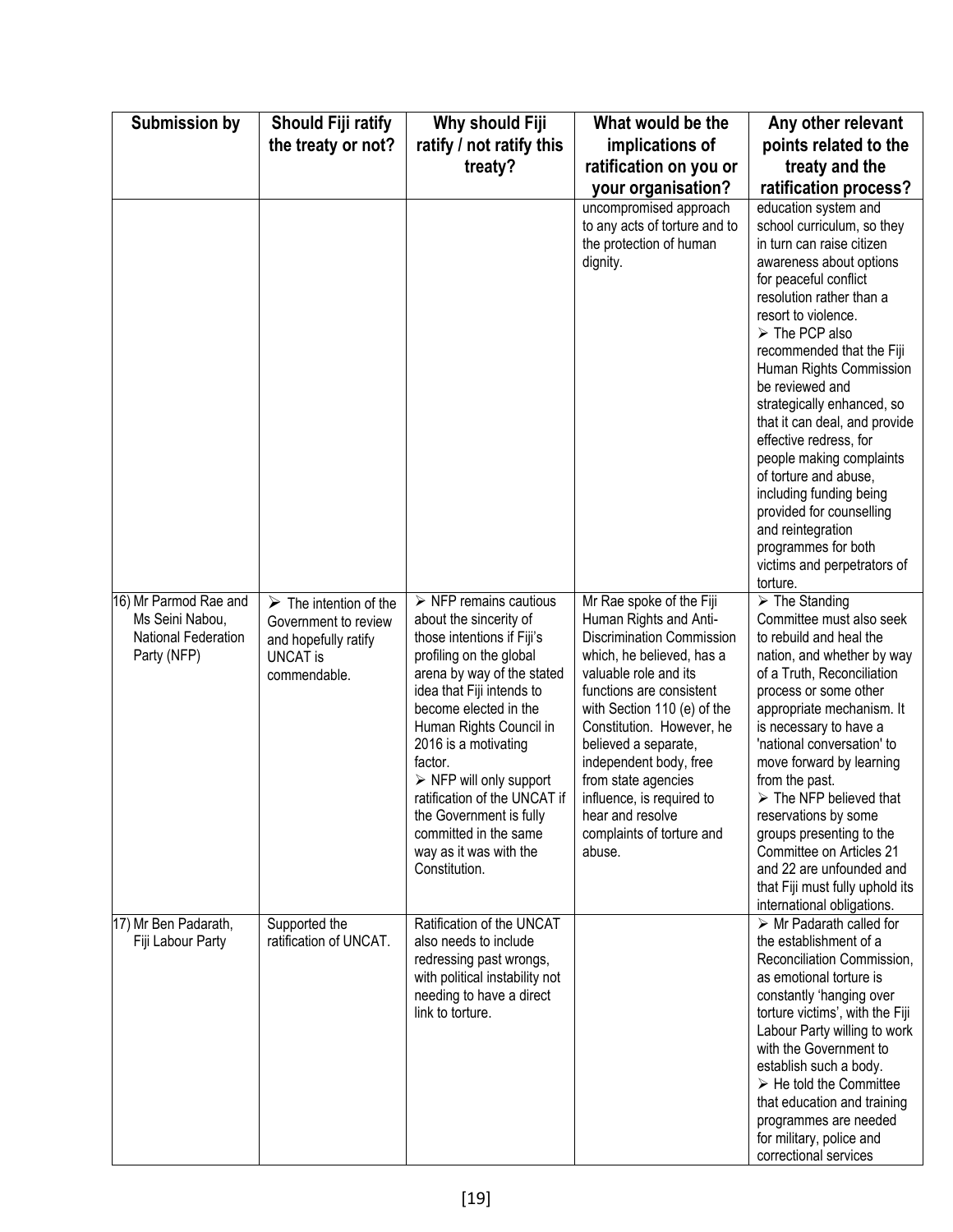<span id="page-19-0"></span>

| <b>Submission by</b>                                                             | <b>Should Fiji ratify</b>                       | Why should Fiji                                                                                                                                                                                                                                                                                                                                                                                                                                                                                                                                                                                                                                                                                                                                                                                                                                                                           | What would be the                                                                                                                                                                                                                                                                                                                                                                                                                                                                                                                                                                                                                                                                                                                                                                                                                                                                                                                                                                                         | Any other relevant                                                                                                                                                                                                                                                                                                                                                                                                                                                                                                                                                                                                                                                                             |
|----------------------------------------------------------------------------------|-------------------------------------------------|-------------------------------------------------------------------------------------------------------------------------------------------------------------------------------------------------------------------------------------------------------------------------------------------------------------------------------------------------------------------------------------------------------------------------------------------------------------------------------------------------------------------------------------------------------------------------------------------------------------------------------------------------------------------------------------------------------------------------------------------------------------------------------------------------------------------------------------------------------------------------------------------|-----------------------------------------------------------------------------------------------------------------------------------------------------------------------------------------------------------------------------------------------------------------------------------------------------------------------------------------------------------------------------------------------------------------------------------------------------------------------------------------------------------------------------------------------------------------------------------------------------------------------------------------------------------------------------------------------------------------------------------------------------------------------------------------------------------------------------------------------------------------------------------------------------------------------------------------------------------------------------------------------------------|------------------------------------------------------------------------------------------------------------------------------------------------------------------------------------------------------------------------------------------------------------------------------------------------------------------------------------------------------------------------------------------------------------------------------------------------------------------------------------------------------------------------------------------------------------------------------------------------------------------------------------------------------------------------------------------------|
|                                                                                  | the treaty or not?                              | ratify / not ratify this                                                                                                                                                                                                                                                                                                                                                                                                                                                                                                                                                                                                                                                                                                                                                                                                                                                                  | implications of                                                                                                                                                                                                                                                                                                                                                                                                                                                                                                                                                                                                                                                                                                                                                                                                                                                                                                                                                                                           | points related to the                                                                                                                                                                                                                                                                                                                                                                                                                                                                                                                                                                                                                                                                          |
|                                                                                  |                                                 | treaty?                                                                                                                                                                                                                                                                                                                                                                                                                                                                                                                                                                                                                                                                                                                                                                                                                                                                                   | ratification on you or                                                                                                                                                                                                                                                                                                                                                                                                                                                                                                                                                                                                                                                                                                                                                                                                                                                                                                                                                                                    | treaty and the                                                                                                                                                                                                                                                                                                                                                                                                                                                                                                                                                                                                                                                                                 |
|                                                                                  |                                                 |                                                                                                                                                                                                                                                                                                                                                                                                                                                                                                                                                                                                                                                                                                                                                                                                                                                                                           | your organisation?                                                                                                                                                                                                                                                                                                                                                                                                                                                                                                                                                                                                                                                                                                                                                                                                                                                                                                                                                                                        | ratification process?                                                                                                                                                                                                                                                                                                                                                                                                                                                                                                                                                                                                                                                                          |
| 18) Dr Sitiveni                                                                  | Supports ratification of                        |                                                                                                                                                                                                                                                                                                                                                                                                                                                                                                                                                                                                                                                                                                                                                                                                                                                                                           | A high number of people                                                                                                                                                                                                                                                                                                                                                                                                                                                                                                                                                                                                                                                                                                                                                                                                                                                                                                                                                                                   | personnel, so they are<br>aware that they don't have<br>to follow their superiors'<br>orders if torture or abuse is<br>involved.<br>A new data collection                                                                                                                                                                                                                                                                                                                                                                                                                                                                                                                                      |
| Yanuyanutawa, Fiji<br>National Council for<br><b>Disabled Persons</b><br>(FNCDP) | UNCAT.                                          |                                                                                                                                                                                                                                                                                                                                                                                                                                                                                                                                                                                                                                                                                                                                                                                                                                                                                           | became disabled after<br>being victims of torture as<br>opposed to being disabled<br>congenitally.                                                                                                                                                                                                                                                                                                                                                                                                                                                                                                                                                                                                                                                                                                                                                                                                                                                                                                        | survey is scheduled for<br>2015 - 2016 in conjunction<br>with the Ministry of Health                                                                                                                                                                                                                                                                                                                                                                                                                                                                                                                                                                                                           |
| 19) Association for the<br>Prevention of<br>Torture (APT)                        | Strongly supports the<br>ratification of UNCAT. | $\triangleright$ Secure and safeguard<br>Fiji's commitment to the<br>rule of law and guide<br>ongoing legal and policy<br>reforms in line with<br>absolute human rights to<br>prohibit torture and other<br>forms of ill-treatment'.<br>$\triangleright$ Ratification reiterates<br>Fiji's ongoing commitment<br>to further professionalise<br>its law enforcement<br>agencies and improve<br>domestic human rights<br>mechanisms, including<br>with the judiciary.<br>> Ratification of UNCAT<br>will secure and safeguard<br>Fiji's commitment to the<br>rule of law and enhance<br>ongoing legal and policy<br>reforms, to prohibit torture<br>and other forms of ill-<br>treatment.<br>$\triangleright$ Ratification will further<br>support the work of the<br>Government to strengthen<br>the capacity, training, and<br>law enforcement role of<br>the Human Rights<br>Commission. | > UNCAT ratification<br>builds respect for the rule of<br>law, supports democratic<br>development and guides<br>the functioning of security<br>forces.<br>$\triangleright$ Ratification ensures the<br>right of all Fijians to be free<br>from torture and other<br>forms of ill-treatment.<br>$\triangleright$ International partners,<br>including the APT, will be<br>able to offer implementation<br>assistance and support,<br>following Fiji's ratification of<br>UNCAT.<br>$\triangleright$ UNCAT provide a<br>systemic framework to<br>guide other states in the<br>region.<br>> Will act as a 'road map'<br>to guide long term and cost<br>effective implementation of<br>the UNCAT.<br>$\triangleright$ Will allow the provision<br>of advice to policy makers,<br>politicians and State<br>agencies on UNCAT.<br>$\triangleright$ Assist with the design<br>and trial of systematic and<br>sustainable training with<br>partners developing training<br>materials which are suited<br>to Fiji. | $\triangleright$ Fiji's planned legal<br>reforms (e.g. Police Act)<br>and the Fiji National<br>Human Rights<br>Commission, will<br>significantly benefit from<br><b>UNCAT</b> standards following<br>ratification.<br>$\triangleright$ UNCAT is flexible in its<br>provisions and will allow Fiji<br>to develop its own laws,<br>policies, practices and<br>mechanisms that conform<br>to local conditions.<br>$\triangleright$ With ratification,<br>international bodies such<br>as the UN, will be able to<br>further assist Fiji in its<br>implementation of UNCAT.<br>$\triangleright$ Ratification will also<br>provide a framework for a<br>constructive dialogue on<br>the Police Act. |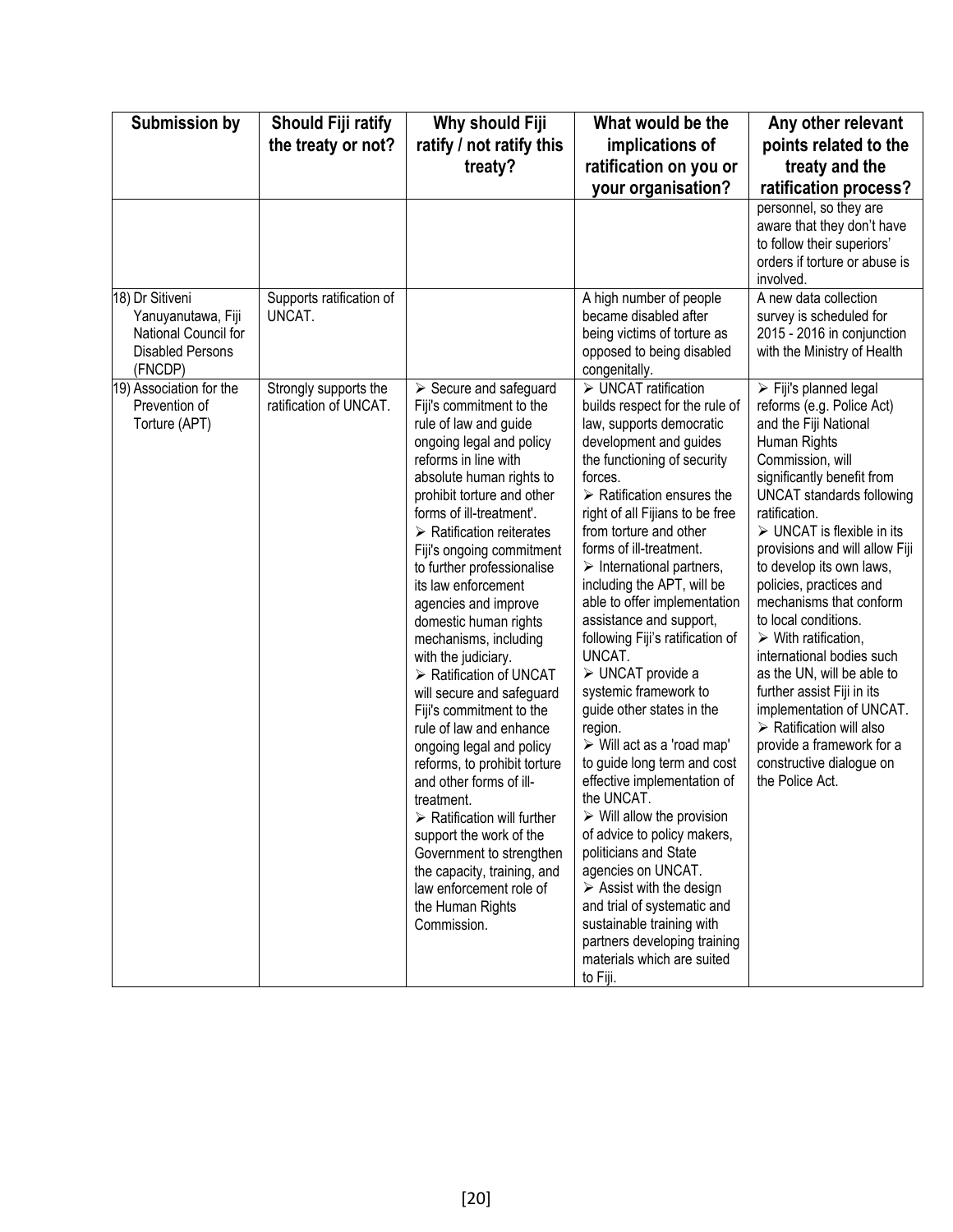## **2.4 Supplementary submissions**

The Committee also received supplementary submissions from Ms Vandhna Narayan, Fiji Women's Crisis Centre and Mr Romulo Nayacalevu, Secretariat of the Pacific Community. The supplementary submissions were based on an invitation by the Hon. Roko Tupou Draunidalo MP to respond to whether there were any provisions in the Fiji Constitution 2013 (including entrenched decrees) that would hinder the full implementation of UNCAT principles in domestic law.

The legal opinions raise matters relevant to the Fiji Constitution, which are outside the Committee's scope and functions. Any potential inconsistencies between UNCAT and the provisions contained in the Constitution may be a matter for the Government to address.

Copies of all written submissions presented to the Committee are attached as Appendix 3.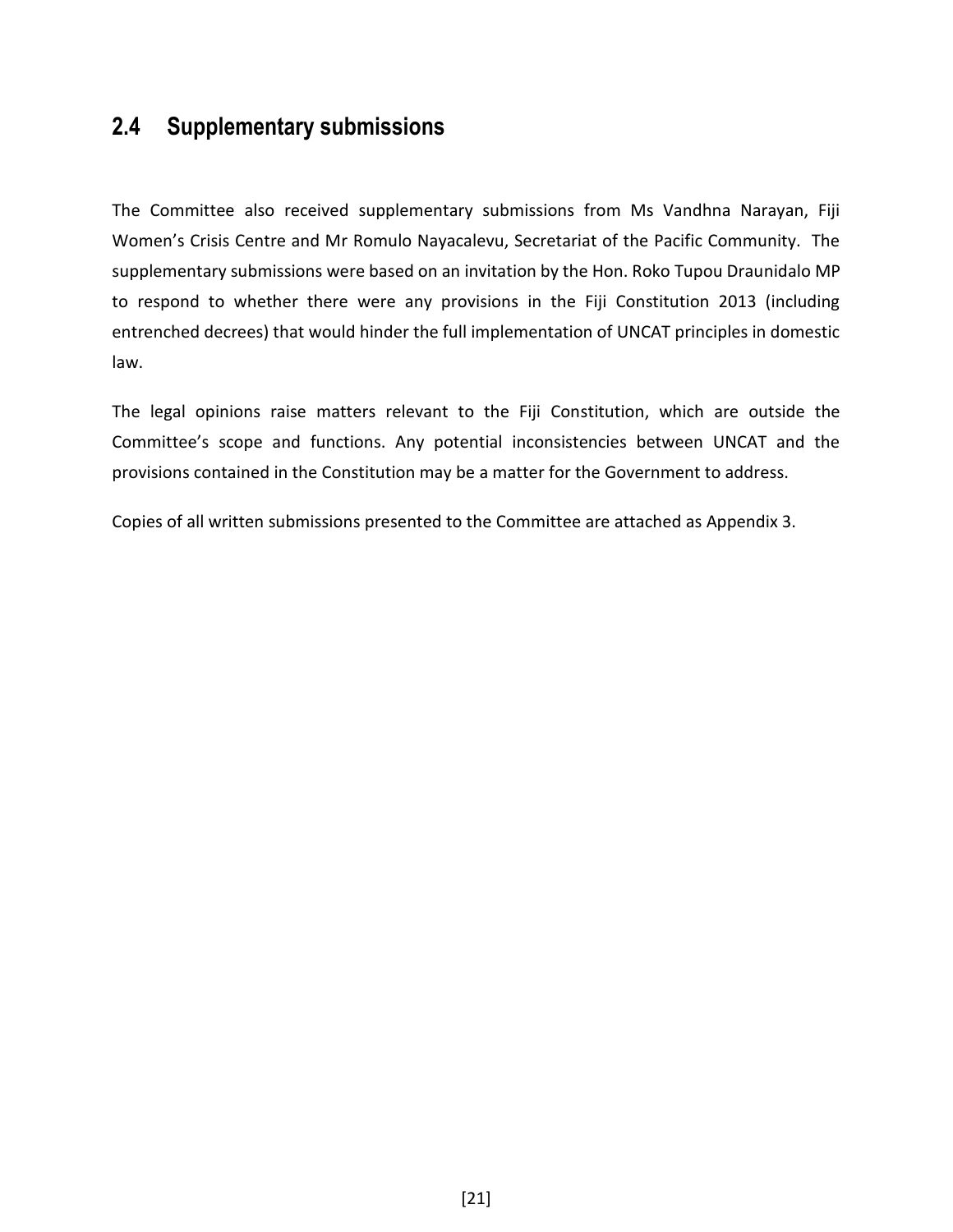# <span id="page-21-0"></span>**3.0 COMMITTEE DELIBERATIONS ON UNCAT — KEY ISSUES**

## <span id="page-21-1"></span>**3.1 Articles 21 and 22**

The Committee received submissions which highlighted the particular importance of Articles 21 and 22 of UNCAT. However, the Solicitor-General argued that the Fiji Constitution provides a sufficient right of redress and there is now strong constitutional protection available for victims of torture and therefore Sections 21 and 22 may not be required as the domestic legal framework was now adequate.

The Citizens Constitutional Forum (CCF) strongly encouraged the Committee to endorse the required declaration under Articles 21 and 22, recognising the competence of the Committee to consider individual and inter-State complaints. In the alternative, if the State of Fiji is unwilling to adopt the complaints mechanisms provided for by Articles 21 and 22 at this point in time, CCF strongly submits that this should not be considered a barrier to ratification.<sup>2</sup>

Similarly, the SODELPA Youth Wing was of the view that there must be no reservations or exceptions preventing Fiji citizens from communicating with the treaty body or the Committee against Torture. Also, it should be stated that there must be no exception or reservation on the right of other nations to call out member states for gross human rights violations, genocide and torture, especially if it involves citizens within our region.<sup>3</sup>

The National Federation Party (NFP) believed that the resistance to Articles 21 and 22, where one State Party can report on another State Party's non-adherence to UNCAT, appears to be unfounded because Article 30 provides for negotiation, arbitration and ultimately dispute resolution to the International Court of Justice between State Parties. The NFP was of the view that all limitations should be removed if Fiji was indeed sincere about ratification of UNCAT and upholding its commitment.<sup>4</sup> In addition, it stated that Fiji must fully uphold its international obligations and ratify the treaty without reservations.

The Committee noted the views expressed in a written submission by Ms Michelle Reddy and her group. They mentioned that the procedures established by Articles 21 and 22 are fundamental and core accountability mechanisms in UNCAT. Reservations to these Articles, or any others, will

 $\overline{a}$ 

<sup>&</sup>lt;sup>2</sup> CCF submission to the Standing Committee on Foreign Affairs and Defence

<sup>&</sup>lt;sup>3</sup> SODELPA Youth Wing submission to the Standing Committee

<sup>4</sup> Submission by National Federation Party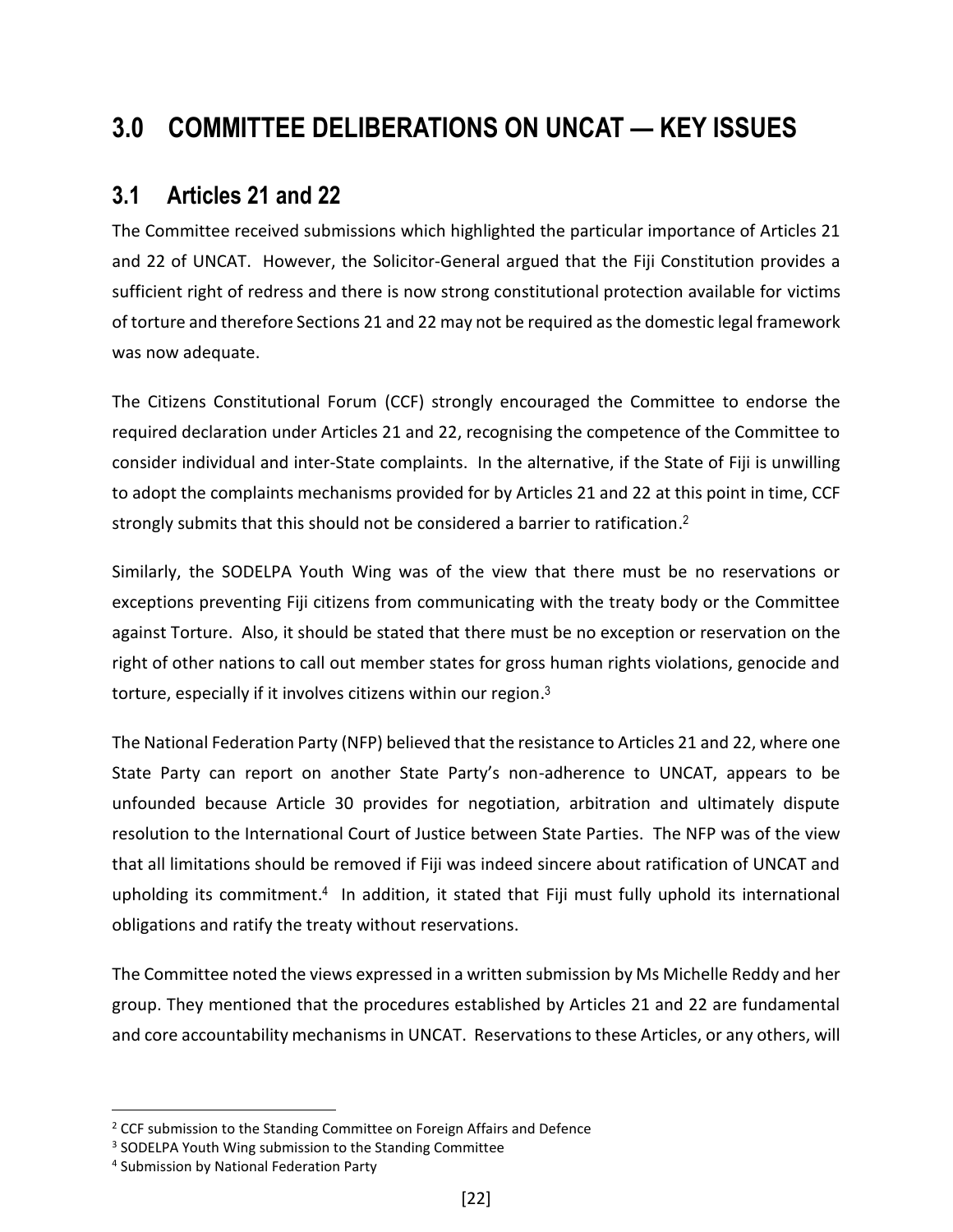lessen the effectiveness of UNCAT and will diminish the ability of Fijians to hold the State accountable for incidences of torture. 5

## <span id="page-22-0"></span>**3.2 Gender analysis**

Under SO 110(2), where a committee conducts an activity listed in clause (1), the committee shall ensure full consideration will be given to the principle of gender equality so as to ensure all matters are considered with regard to the impact and benefit on both men and women equally. The Committee considered a range of issues including whether ratification would have equitable benefits for women and men, and whether they had the same opportunities to provide comment during the consultation process.

Submissions were received from the Fiji Women's Rights Movement, the Fiji Women's Crisis Centre and the National Council of Women, among others, with all submissions supporting ratification.

The Fiji Women's Rights Movement and the Fiji Women's Crisis Centre were of the view that ratification of the treaty would further contribute to a culture of human rights in Fiji, and more broadly, benefit women and their families as women face particular vulnerabilities related to the intersections of gender, age, ethnicity, sexuality, disability and socio-economic background.<sup>6</sup>

The Committee is satisfied that the matters considered in this report, namely the ratification of UNCAT, impacts on men and women equally and as such, ratification of UNCAT will assist in upholding the rights of all Fijians.

## <span id="page-22-1"></span>**3.3 Consideration of Convention Article by Article**

#### **Summary of the overall articles**

UNCAT is divided into three parts:

- Articles 1 to 16 contains the substantive provisions which States Parties must implement in their national laws.
- Articles 17 to 24 deal mainly with the mandate of the Committee against Torture, which is the treaty monitoring body responsible for overseeing the implementation of the Convention by States Parties.

 $\overline{a}$ 

<sup>&</sup>lt;sup>5</sup> Submission by Ms Michelle Reddy and others

<sup>6</sup> Submission by FWRM and FWCC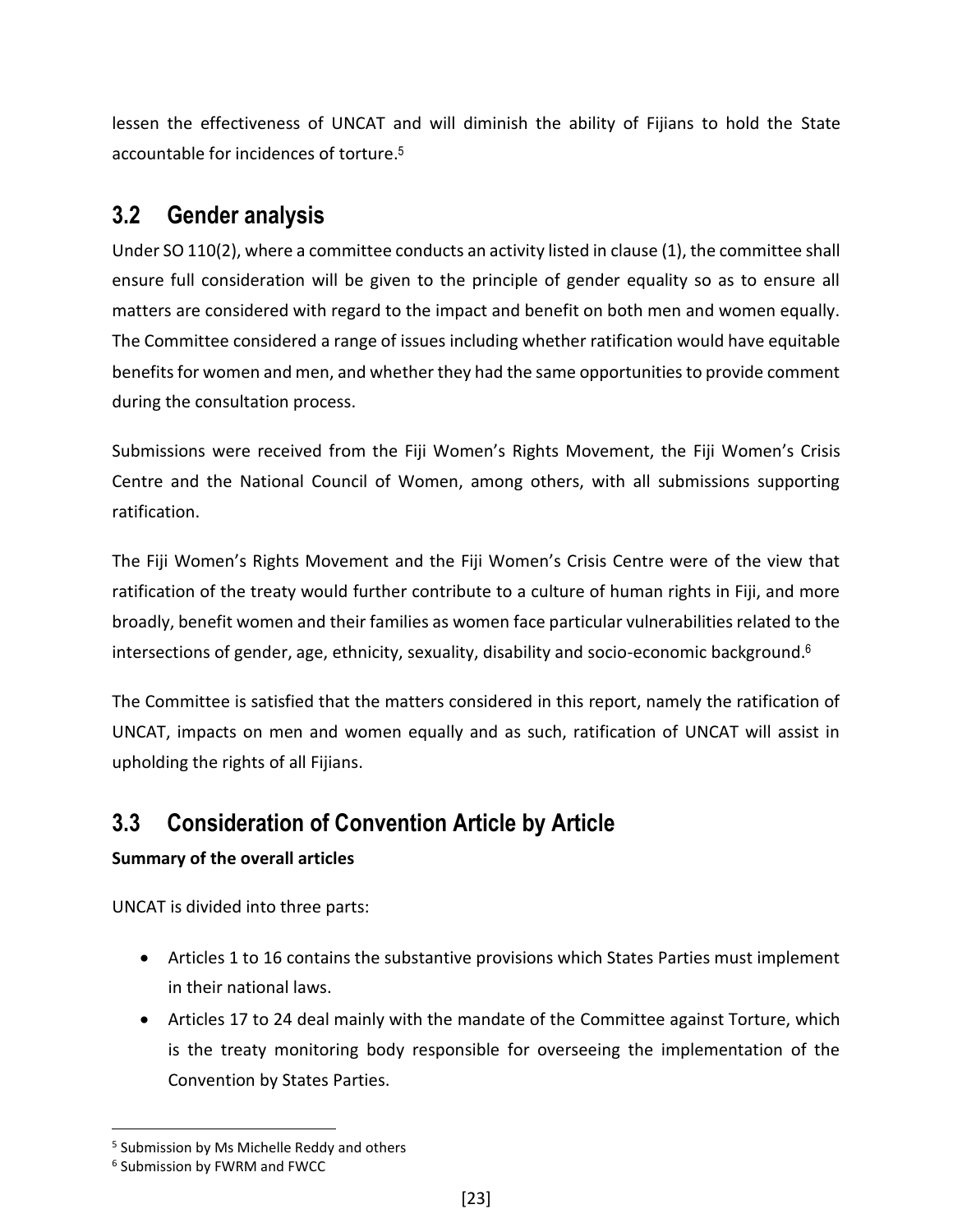Articles 25 to 33 deal with technical matters relating to the signature or ratification of the Convention, procedure of amendments', and reservations by State Parties regarding parts of the Convention.

#### **Article 1 (Definition of Torture)**

This Article 1 specifically stipulates the definition of torture. Most submissions intend not to expand on the Article 1 definition. Article 1 Clause 2 declares it is without prejudice to any international instrument or national legislation.

#### **Article 2 (Prohibition)**

Every act of torture within the meaning of the Convention is illegal under existing State law. The 2013 Constitution of the Republic of Fiji Chapter 2 Section 11 Clause (1) under the Bill of Rights specifies; every person has the right to freedom from torture of any kind, whether physical, mental or emotional, and from cruel, inhumane, degrading or disproportionately severe treatment or punishment. And any individual who commits such an act is subject to criminal law and other relevant legislation in place against torture. Torture cannot be justified by exceptional circumstances, nor can it be excused on the basis of an order from a superior officer.

#### **Article 3 (Non – refoulement)**

Under the Fiji Islands Extradition Act 2003, Part 1 paragraph 4 clearly explains the Extradition objection.

There is an extradition objection to a request for the surrender of a person for an extradition offence if:

- a) the extradition offence is regarded as a political offence;
- b) there are substantial grounds for believing that surrender of the person is sought for the purpose of prosecuting or punishing the person because of his or her race, religion, nationality, political opinion, sex or status, or for a political offence in the requesting country.
- c) on surrender, the person may be prejudice at his or her trial, or punished, detained or restricted in his or her personal liberty, because of his or her race, religion, nationality, political opinions, sex or status.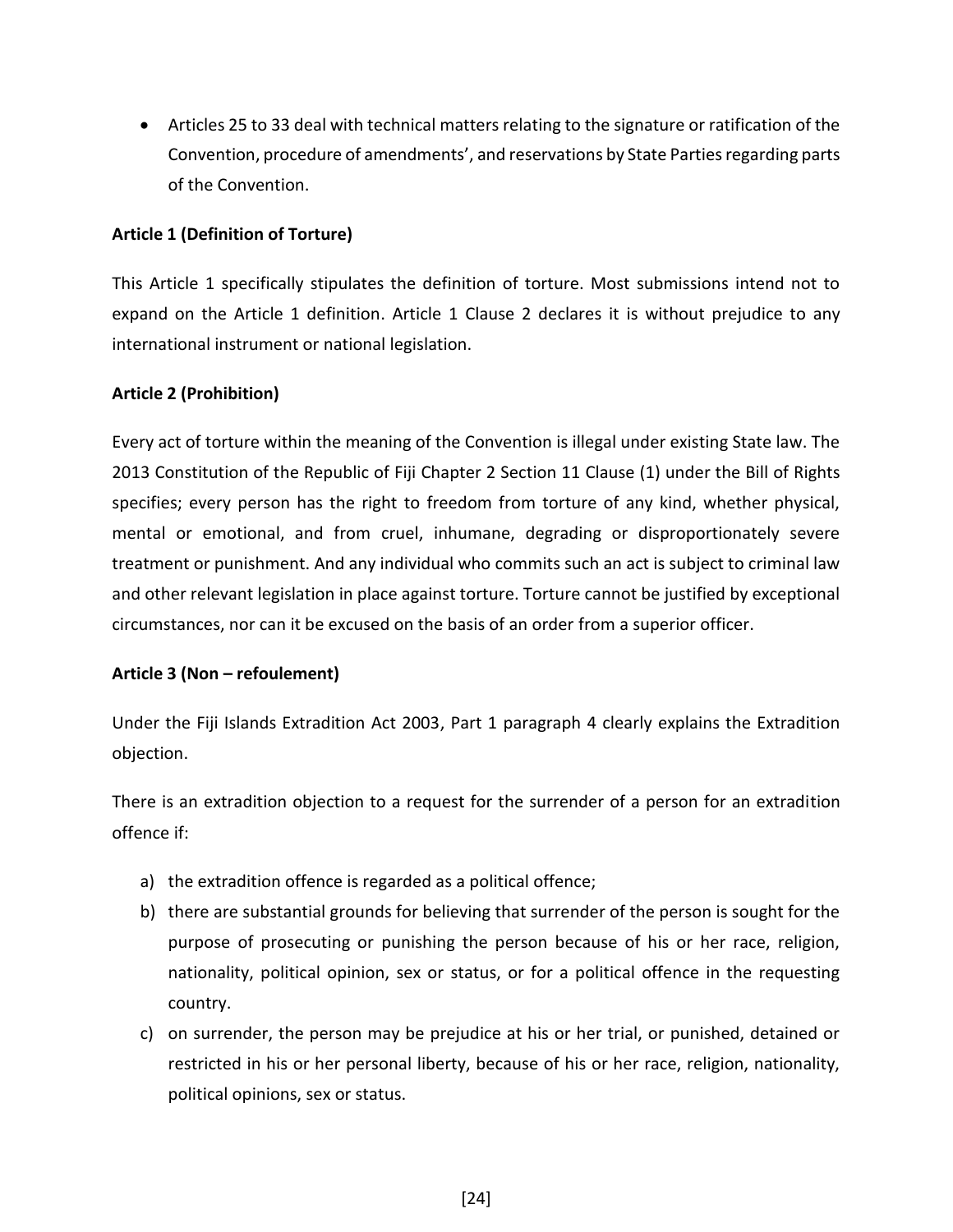#### **Article 4 (Torture as a criminal offence)**

All acts constituting torture are criminal offences, punishable by appropriately severe penalties.

Under the Crimes Decree 2009 Section 87: Crime against Torture:

A person (the perpetrator) commits an indictable offence if:

- a) the perpetrator inflicts severe physical or mental pain or suffering upon one or more persons who are in the custody or under the control of the perpetrator;
- b) the pain or suffering does not arise only from, and is not inherent in or incidental to, lawful sanctions; and
- c) the perpetrator's conduct is committed intentionally or knowingly as part of a widespread or systematic attack directed against a civilian population.

Penalty – Imprisonment for 25 years.

#### **Article 5 (Jurisdiction)**

The UNCAT's prohibition of torture is absolute. 'No exceptional circumstances whatsoever, whether a state of war or a threat or war, internal political instability or any other public emergency, may be invoked as a justification of torture'. In most instances public emergencies are commonly invoked as a source of extraordinary powers or as justification for limiting fundamental rights and freedoms.

The 2013 Constitution and the Laws of Fiji covers the different areas stated above on board the ship or aircraft registered to the State.

Clauses (b) and (c) are closely covered by the Fiji Islands Extradition Act 2003 and the bilateral agreement between Fiji and other countries.

#### **Article 6 (Detention and preliminary inquiry of extradition cases)**

The Fiji Island Extradition Act 2003 Section 7 (1) stipulates the issue of provision arrest warrant by the magistrate. The issue of arrest warrant should meet the following:

- appropriate documents must be in place
- the magistrate must satisfy that the offence is an extradition offence, and
- the magistrate is satisfied that an extradition country makes the request.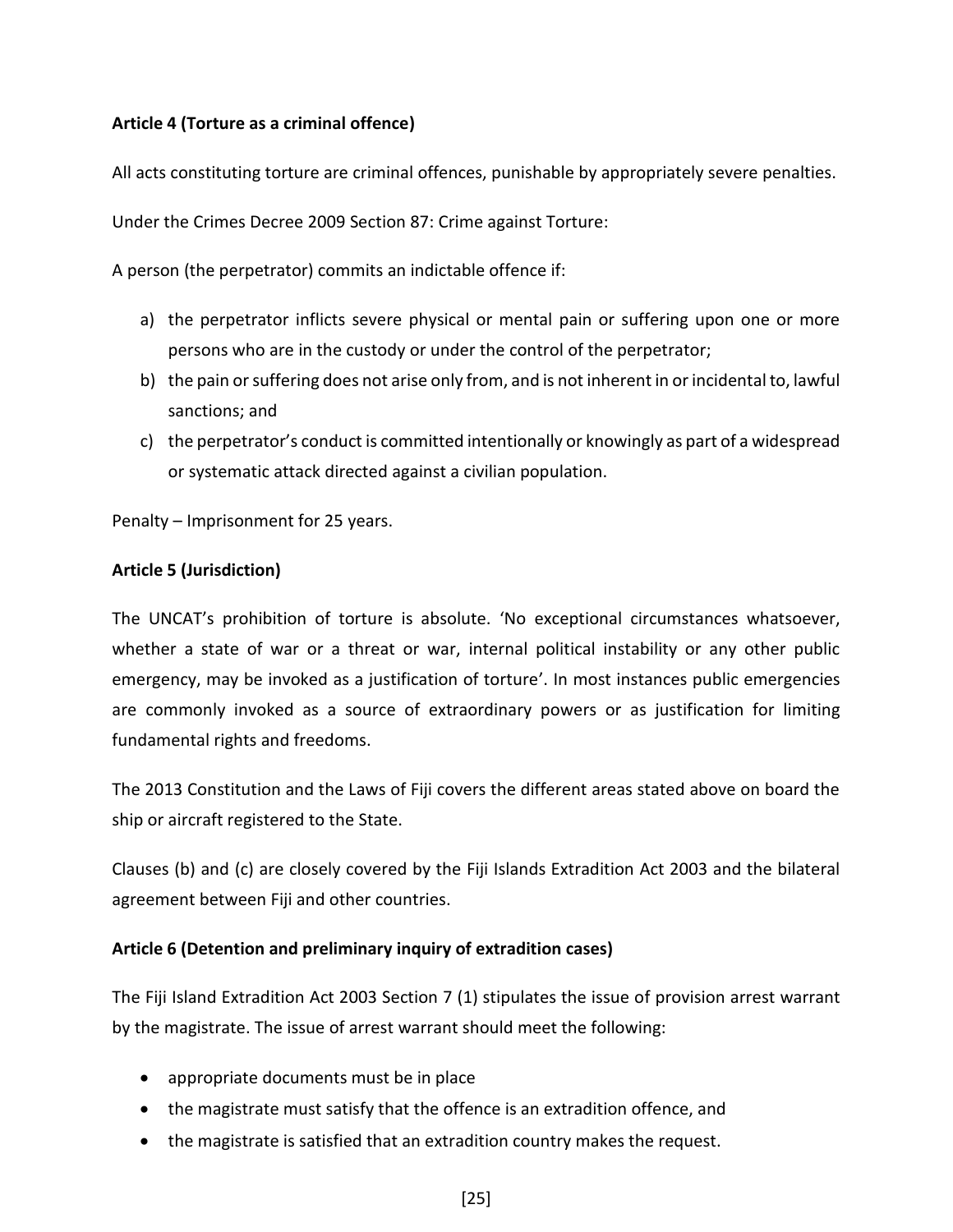Under Section 8(1) a person arrested under a provisional arrest warrant must be brought before a magistrate as soon as practicable. The magistrate must:

- remand the person in custody; or
- if the magistrate is satisfied that the person is unlikely to abscond remand the person on bail, until the Minister issues an authority to proceed.

The Fiji Islands Extradition Act 2003 and the Bilateral Extradition Treaties clearly stipulate the detail of conducting a preliminary inquiry and quick notification to the representative of that State of the details of offender and the offence.

#### **Article 7 (Extradite or prosecute)**

The Fiji Islands Extradition Act 2003 Part 1 to Part 7 deals thoroughly with extradition issues.

#### **Article 8 (Extraditable offence)**

The Fiji Islands Extradition Act 2003 Part 3 states the Extradition from Fiji Islands to Commonwealth countries and Part 4 states the Extradition from Fiji to other Pacific islands Forum countries. There are also bilateral arrangements between Fiji and other countries in regards to extradition.

#### **Article 9 (Mutual legal assistance)**

The 2013 Constitution of the Republic of Fiji Chapter 2 Section 14 and supported by the Fiji Islands Extradition Acts 2003 and the Crime Decree 2009 clearly stipulates the assistance rendered in connection with criminal proceedings and the bilateral treaties agreement between the States involved.

#### **Article 10 (Education & Awareness)**

Presentations by the security forces have highlighted some proactive measures taken, the process of including HR training programs in their training curricula. There is a need to organise a joint awareness team to include UN bodies, NGOs and the Ministry of Education to go around the country and visit security institutions for the mere purpose of educating the population on Human Rights Laws and Conventions.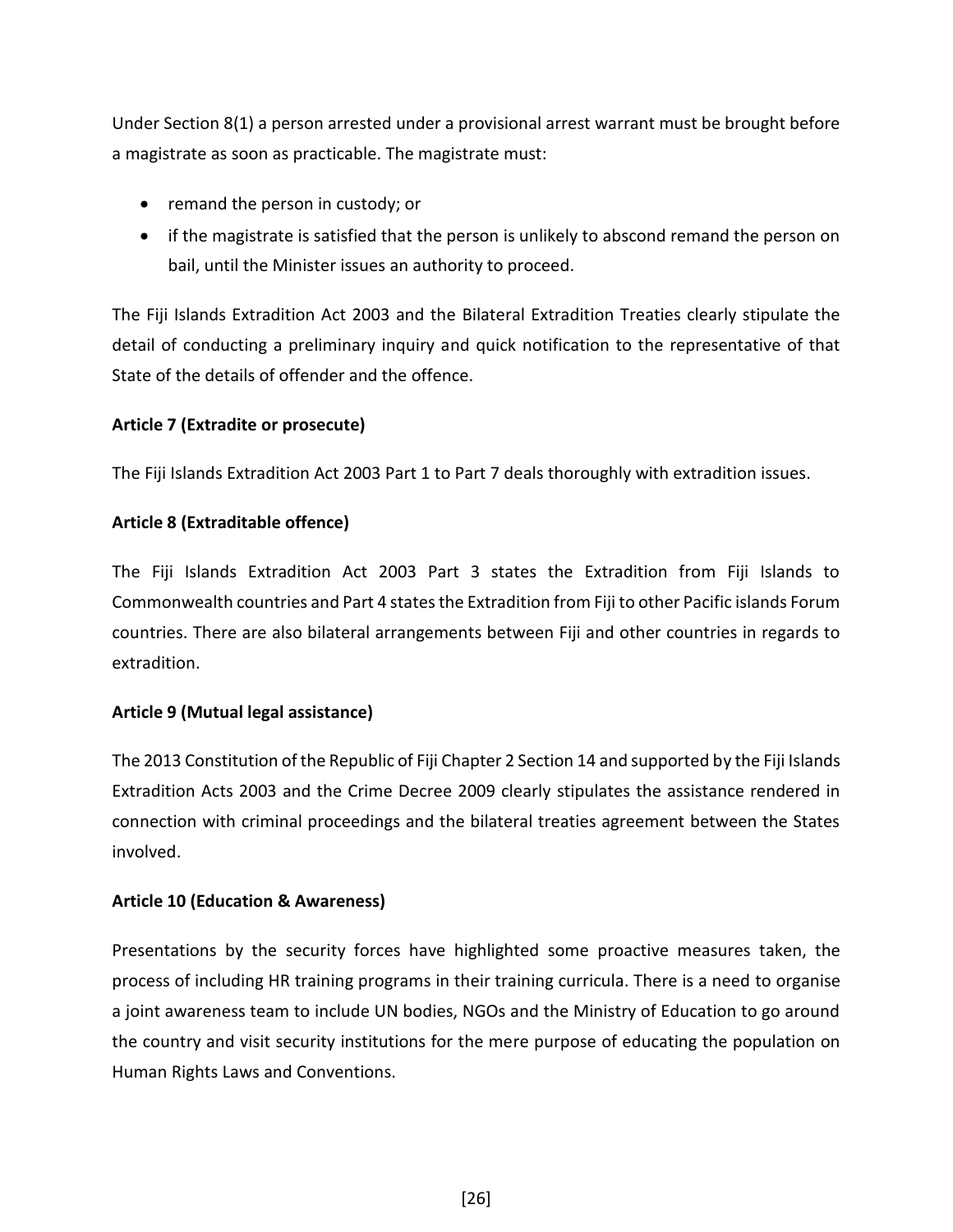The 2013 Constitution also stipulates in Chapter 2, Section 11(1) that every person has the right to freedom from torture of any kind, whether physical, mental or emotional, and from cruel, inhumane, degrading or disproportionately severe treatment or punishment.

#### **Article 11 (Interrogation)**

The Constitution of the Republic of Fiji, Chapter 2, Sections 11, 12, 13 & 14 stipulates: the Freedoms and Rights of a person, Freedom from cruel and degrading treatment, Freedom from unreasonable search and seizure, Rights of arrested and detained persons and Rights of accused persons.

#### **Article 12 (Prompt and impartial investigation)**

The 2013 Constitution of the Republic of Fiji in Chapter 2, Sections 13 & 14 clearly explains the Rights of arrest and detained persons and the Rights of accused persons.

#### **Article 13 (Right to complain)**

The 2013 Constitution of the Republic of Fiji Chapter 2 Section 9(1) stipulates the Right to personal liberty and Section 11 stipulates the Freedom from cruel and degrading treatment.

#### **Article 14 (Compensation)**

#### *UN interpretation*

*If the investigation referred to in Article 12 and 13 forms the start of possible penal measures, Article 14 provides for civil legal recourse for victims of torture. State Parties are obliged to guarantee in their national laws that a victim of an act of torture obtains redress and also has an enforceable compensation, including the means for as full rehabilitation as possible.*

In the case of the Republic of Fiji if a person believes that they have suffered and their rights have been infringed, they will go to the High Court. If the High Court was to award compensation, what authority would release or authorise that compensation? The High Court will be responsible because the person has filed the case against the Government. In that case, the High Court will do an assessment of the person's losses which is of equal assessment of their damages. If that is the case, then the court will identify an amount which will be paid to the claimant. The State is obligated under the Crown Proceedings Act that is the right to sue the Crown.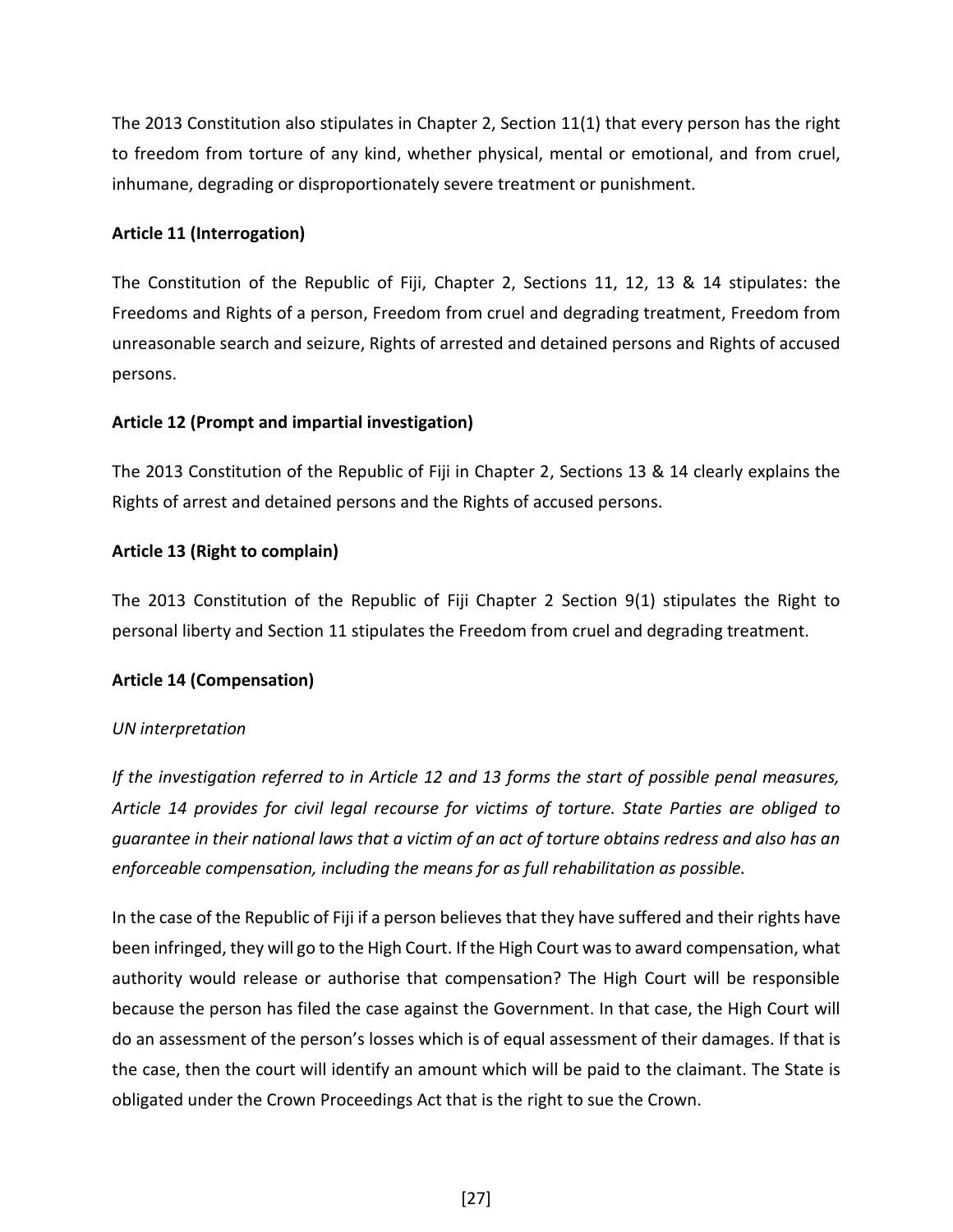#### *UN interpretation:*

*State Parties are obliged to ensure that any statement which is established to have been made as a result of torture shall not be invoked as evidence in any proceedings. This also indirectly gives the provision a preventive effect; declaring that such statements are worthless removes an important motive for the use of torture. Article 15 applies only to statements made under torture and not to statements made under cruel, inhuman, or degrading treatment.*

#### **Article 16 (Other cruel, inhuman or degrading treatment or punishment).**

The 2013 Constitution of the Republic of Fiji clearly stipulates this in Chapter 2, Section 11 Clause 1 under the Bill of Rights.

### <span id="page-27-0"></span>**3.4 Conclusion**

The Foreign Affairs and Defence Standing Committee was mandated to examine matters relating to Fiji relations with other countries, development aid, foreign direct investment, oversight of the military as well as the relations with multi-lateral organisations. Section  $110(1)(e)$  of the Parliament's Standing Orders authorises the Committee to review international treaties and conventions ratified by the Government and to monitor their implementation.

The Committee has fulfilled its mandate approved by Parliament which was to review UNCAT.

The Committee is a bi-partisan one and both sides' contribution has provided the final report, closely supported by the Secretariat.

This report intends to provide evidence from public submissions and hearings for the ratification of UNCAT. The responses were overwhelming and the input was from a good cross-section of society. The submissions received were both orally and in written form.

The Committee has assembled six recommendations as the result of the overall public submissions made to the Committee. The Committee's terms of reference was primarily focused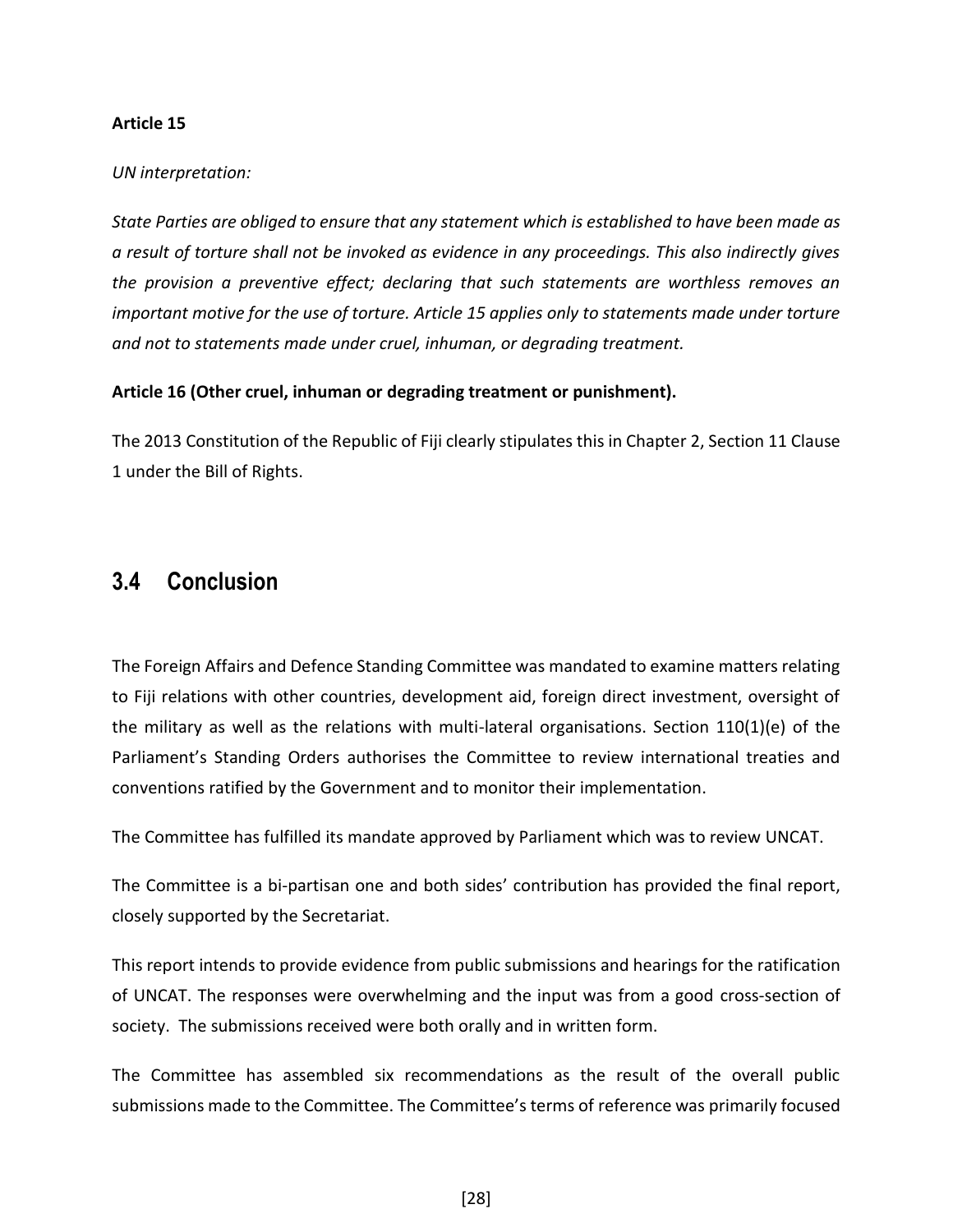on the ratification of the UNCAT. However, some submissions extended beyond our parameters due to the nature of UNCAT.

It is very encouraging to see the progress of the democratic process in play. Through this parliamentary committee process, it is apparent that the Fijian people have unanimously supported the ratification of UNCAT without any reservation whatsoever.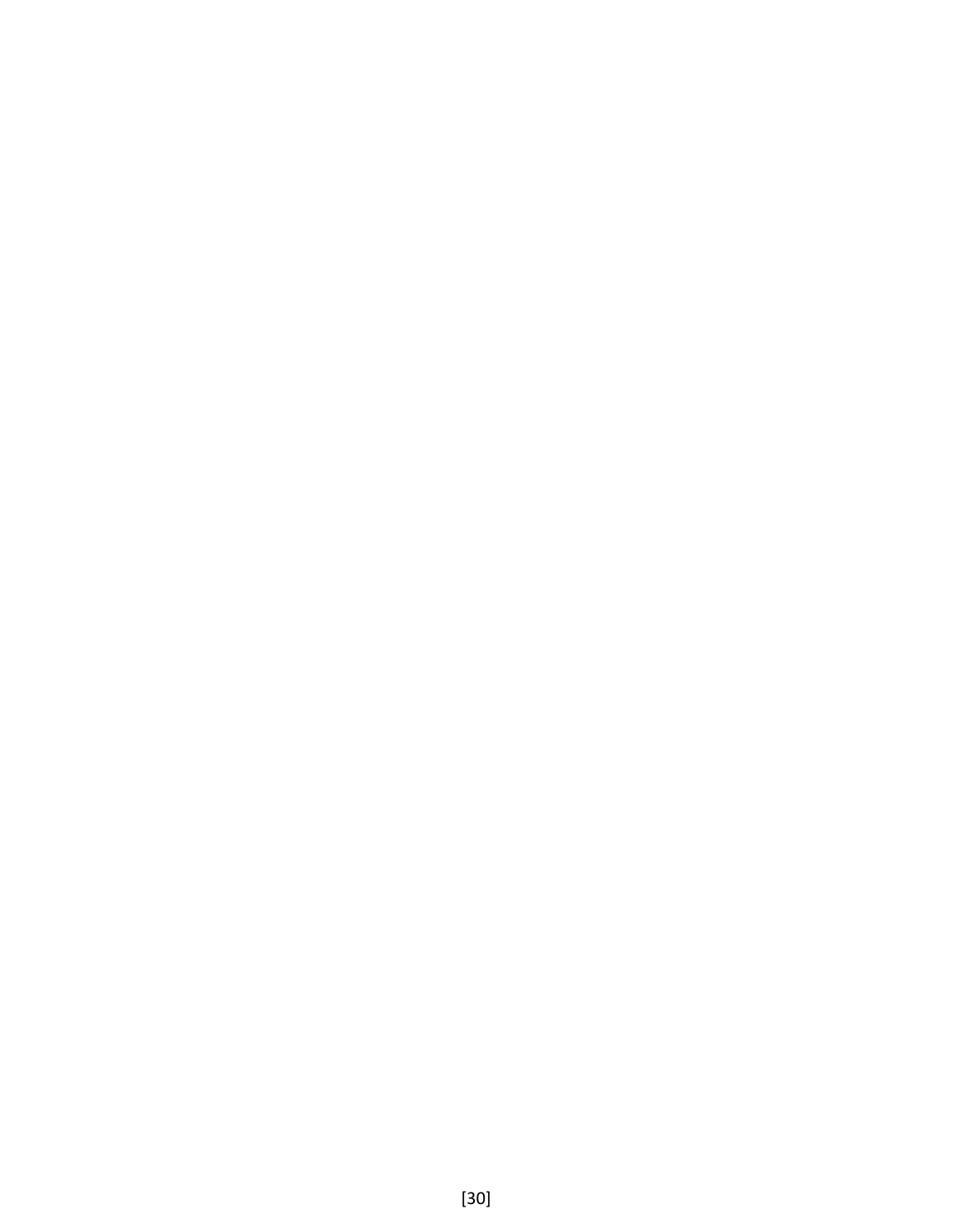# **REFERENCES: (UNCAT)**

CONSTITUTION OF THE REPUBLIC OF FIJI, 2013 Chapter 2, Section 11(1).

EXTRAORDINARY: GOVERNMENT OF FIJI GAZETTE. 2014. AMMENDED STANDING ORDERS. Vol. 16 TUESDAY, 13 JANUARY 2015 No. 3. Chapter 10, Sections 109 to 122.

FIJI ISLAND EXTRADITION ACT 2003

Extradition Act (Cap 23) LAWS OF FIJI CHAPTER 23 Act No. 9 0f 1972. AN ACT TO PROVIDE FOR THE EXTRADITION OF FUGITIVE OFFENDERS (27 May, 1977.)

BILATERAL EXTRADITION TREATIES. (1931). Treaty Series 849 U.S.T. LEXIS 60; 12 Bevan 482. Signed at London December 22, 1931.

EXTRAORDINARY: GOVERNMENT OF FIJI GAZETTE Vol. 10 THURSDAY, 5TH NOVEMBER 2009, No. 95 (1165). DECREE NO. 44 OF 2009 SECTION 87 (Crime against humanity – torture).

Convention against Torture and Other Cruel, Inhuman or Degrading Treatment or Punishment. Adopted and opened for signature, ratification and accession by General Assembly resolution 39/46 of 10 December 1984 entry into force 26 June 1987, in accordance with article 27 (1).

UNITED NATION CONVENTION AGAINST TORTURE AND OTHER CRUEL, INHUMAN OR DEGRADING TREATMENT OR PUNISHMENT. COMMITTEE AGAINST TORTURE: CONSIDERATION ON REPORTS SUBMITTED BY STATES PARTIES UNDER ARTICLE 19 OF THE CONVENTION. Initial Reports of States Parties due in 1995, Addendum, United States of America. (15 October 1999).

Schokman, B and Lynch, P. (2012) Human Right Law Centre. Submission: Australia Ratification of OPCAT.

Ingelse, C: "The UN Committee against Torture – An assessment," Kluwer Law International, 2001.

Amnesty International: Universal Jurisdiction: "The Duty of the States to Enact Legislation," September 2001, Al Index: IOR/53/002/2001.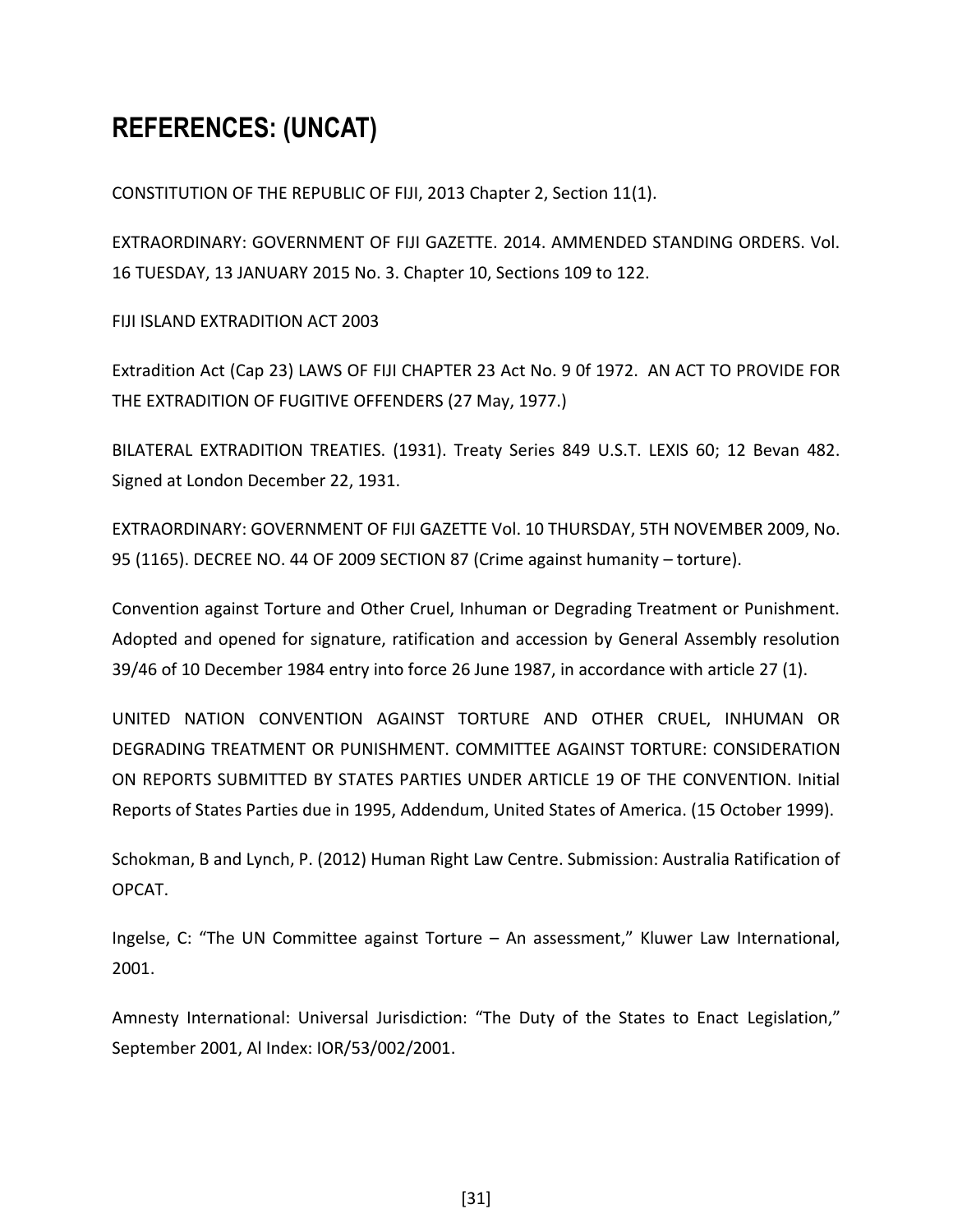International Human Rights Instrument (HRI): "HARMONIZED GUIDELINES ON REPORTING UNDER THE INTERNATIONAL HUMAN RIGHTS TREATIES, INCLUDING GUIDELINES ON A CORE DOCUMENT AND TREATY-SPECIFIC DOCUMENTS." Document HRI/MC/2006/3, issued on 10 May 2006.

Garcia, M.J. (2009): U.N. Convention Against Torture (CAT): Overview and Application to interrogation Techniques. Congressional Research Service 7-5700 www.crs.gov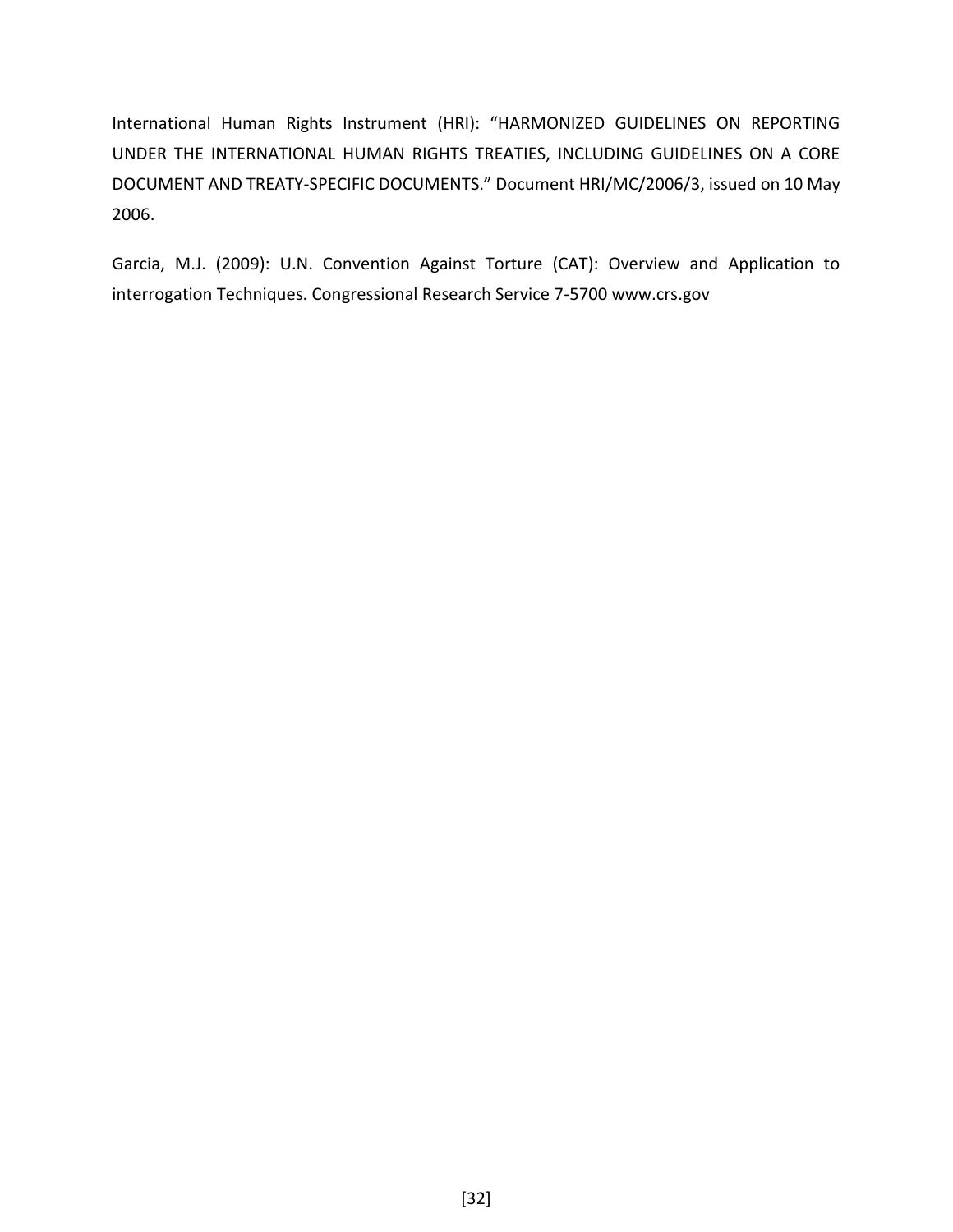# APPENDICES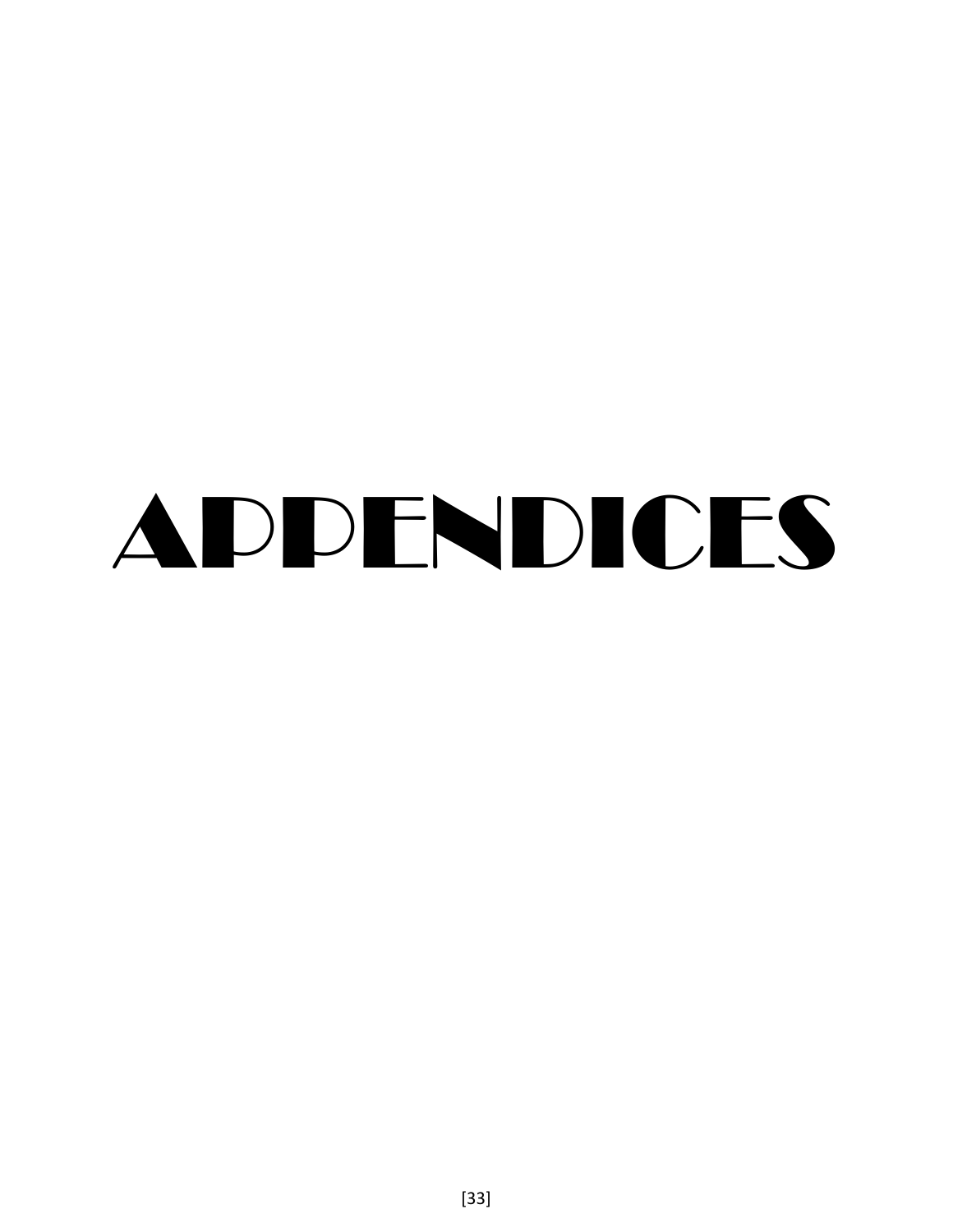# **APPENDIX 1**

# <span id="page-33-2"></span><span id="page-33-1"></span><span id="page-33-0"></span>CONVENTION AGAINST TORTURE AND OTHER CRUEL, INHUMAN OR DEGRADING TREATMENT OR PUNISHMENT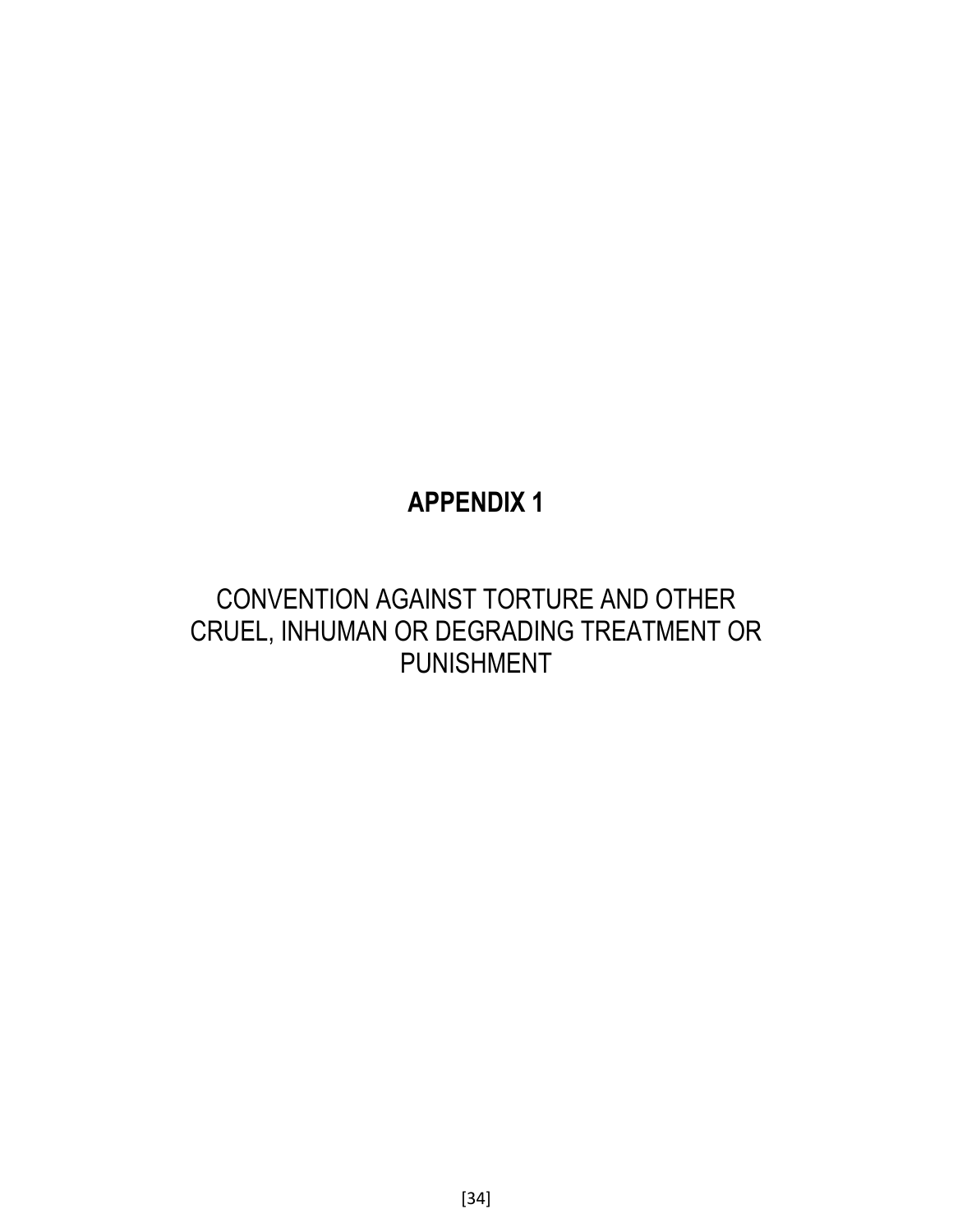# **CONVENTION AGAINST TORTURE and Other Cruel, Inhuman or Degrading Treatment or Punishment**

The States Parties to this Convention,

Considering that, in accordance with the principles proclaimed in the Charter of the United Nations, recognition of the equal and inalienable rights of all members of the human family is the foundation of freedom, justice and peace in the world,

Recognizing that those rights derive from the inherent dignity of the human person,

Considering the obligation of States under the Charter, in particular Article 55, to promote universal respect for, and observance of, human rights and fundamental freedoms,

Having regard to article 5 of the Universal Declaration of Human Rights and article 7 of the International Covenant on Civil and Political Rights, both of which provide that no one may be subjected to torture or to cruel, inhuman or degrading treatment or punishment,

Having regard also to the Declaration on the Protection of All Persons from Being Subjected to Torture and Other Cruel, Inhuman or Degrading Treatment or Punishment, adopted by the General Assembly on 9 December 1975 (resolution 3452 (XXX)),

Desiring to make more effective the struggle against torture and other cruel, inhuman or degrading treatment or punishment throughout the world,

Have agreed as follows:

#### **Part I**

#### **Article 1**

- 1. For the purposes of this Convention, torture means any act by which severe pain or suffering, whether physical or mental, is intentionally inflicted on a person for such purposes as obtaining from him or a third person information or a confession, punishing him for an act he or a third person has committed or is suspected of having committed, or intimidating or coercing him or a third person, or for any reason based on discrimination of any kind, when such pain or suffering is inflicted by or at the instigation of or with the consent or acquiescence of a public official or other person acting in an official capacity. It does not include pain or suffering arising only from, inherent in or incidental to lawful sanctions.
- 2. This article is without prejudice to any international instrument or national legislation which does or may contain provisions of wider application.

#### **Article 2**

- 1. Each State Party shall take effective legislative, administrative, judicial or other measures to prevent acts of torture in any territory under its jurisdiction.
- 2. No exceptional circumstances whatsoever, whether a state of war or a threat or war, internal political instability or any other public emergency, may be invoked as a justification of torture.
- 3. An order from a superior officer or a public authority may not be invoked as a justification of torture.

#### **Article 3**

- 1. No State Party shall expel, return ("refouler") or extradite a person to another State where there are substantial grounds for believing that he would be in danger of being subjected to torture.
- 2. For the purpose of determining whether there are such grounds, the competent authorities shall take into account all relevant considerations including, where applicable, the existence in the State concerned of a consistent pattern of gross, flagrant or mass violations of human rights.

#### **Article 4**

1. Each State Party shall ensure that all acts of torture are offences under its criminal law. The same shall apply to an attempt to commit torture and to an act by any person which constitutes complicity or participation in torture.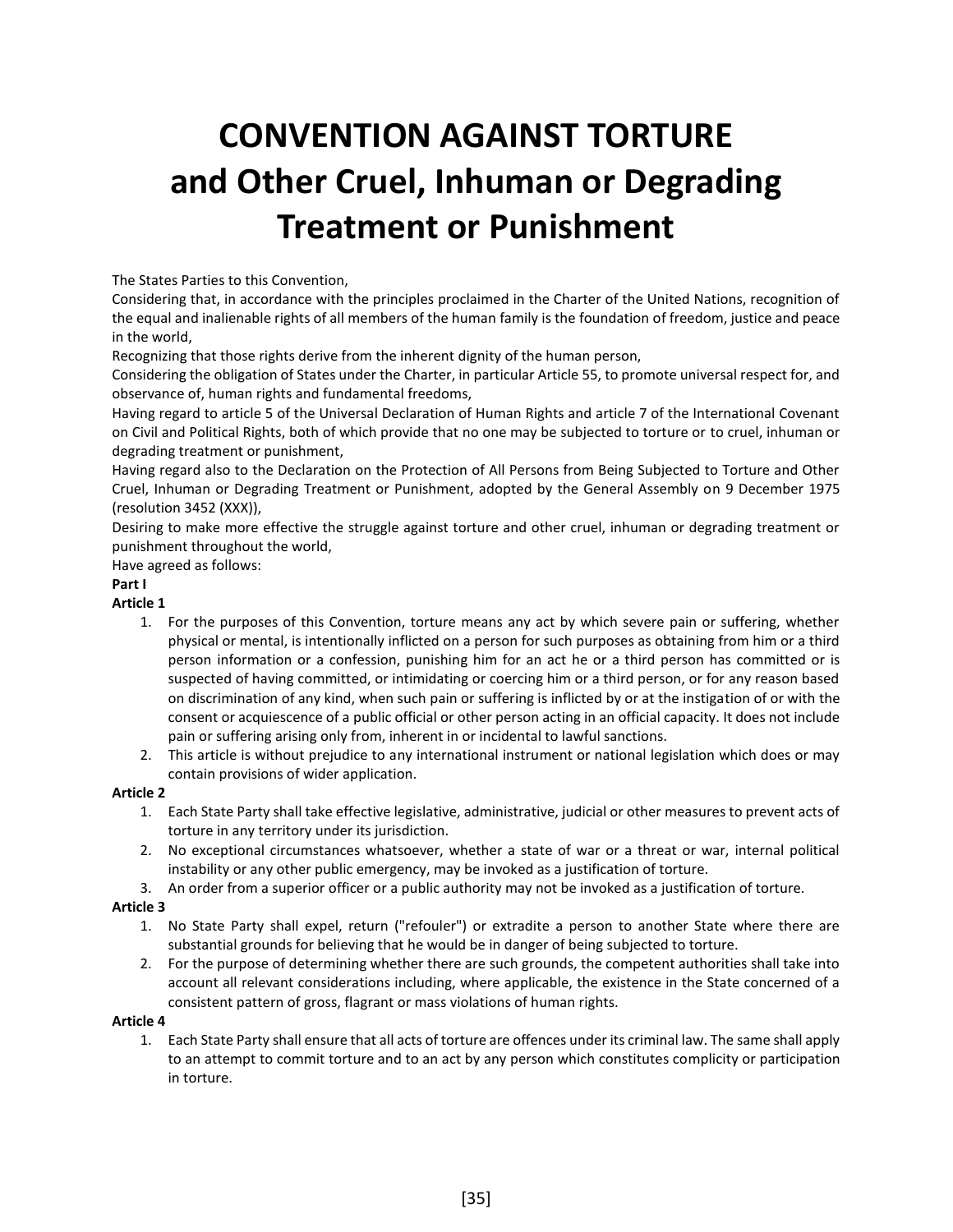2. Each State Party shall make these offences punishable by appropriate penalties which take into account their grave nature.

#### **Article 5**

- 1. Each State Party shall take such measures as may be necessary to establish its jurisdiction over the offences referred to in article 4 in the following cases:
	- 1. When the offences are committed in any territory under its jurisdiction or on board a ship or aircraft registered in that State;
	- 2. When the alleged offender is a national of that State;
	- 3. When the victim was a national of that State if that State considers it appropriate.
- 2. Each State Party shall likewise take such measures as may be necessary to establish its jurisdiction over such offences in cases where the alleged offender is present in any territory under its jurisdiction and it does not extradite him pursuant to article 8 to any of the States mentioned in Paragraph 1 of this article.
- 3. This Convention does not exclude any criminal jurisdiction exercised in accordance with internal law.

#### **Article 6**

- 1. Upon being satisfied, after an examination of information available to it, that the circumstances so warrant, any State Party in whose territory a person alleged to have committed any offence referred to in article 4 is present, shall take him into custody or take other legal measures to ensure his presence. The custody and other legal measures shall be as provided in the law of that State but may be continued only for such time as is necessary to enable any criminal or extradition proceedings to be instituted.
- 2. Such State shall immediately make a preliminary inquiry into the facts.
- 3. Any person in custody pursuant to paragraph 1 of this article shall be assisted in communicating immediately with the nearest appropriate representative of the State of which he is a national, or, if he is a stateless person, to the representative of the State where he usually resides.
- 4. When a State, pursuant to this article, has taken a person into custody, it shall immediately notify the States referred to in article 5, paragraph 1, of the fact that such person is in custody and of the circumstances which warrant his detention. The State which makes the preliminary inquiry contemplated in paragraph 2 of this article shall promptly report its findings to the said State and shall indicate whether it intends to exercise jurisdiction.

#### **Article 7**

- 1. The State Party in territory under whose jurisdiction a person alleged to have committed any offence referred to in article 4 is found, shall in the cases contemplated in article 5, if it does not extradite him, submit the case to its competent authorities for the purpose of prosecution.
- 2. These authorities shall take their decision in the same manner as in the case of any ordinary offence of a serious nature under the law of that State. In the cases referred to in article 5, paragraph 2, the standards of evidence required for prosecution and conviction shall in no way be less stringent than those which apply in the cases referred to in article 5, paragraph 1.
- 3. Any person regarding whom proceedings are brought in connection with any of the offences referred to in article 4 shall be guaranteed fair treatment at all stages of the proceedings.

#### **Article 8**

- 1. The offences referred to in article 4 shall be deemed to be included as extraditable offences in any extradition treaty existing between States Parties. States Parties undertake to include such offences as extraditable offences in every extradition treaty to be concluded between them.
- 2. If a State Party which makes extradition conditional on the existence of a treaty receives a request for extradition from another State Party with which it has no extradition treaty, it may consider this Convention as the legal basis for extradition in respect of such offenses. Extradition shall be subject to the other conditions provided by the law of the requested State.
- 3. States Parties which do not make extradition conditional on the existence of a treaty shall recognize such offences as extraditable offences between themselves subject to the conditions provided by the law of the requested state.
- 4. Such offences shall be treated, for the purpose of extradition between States Parties, as if they had been committed not only in the place in which they occurred but also in the territories of the States required to establish their jurisdiction in accordance with article 5, paragraph 1.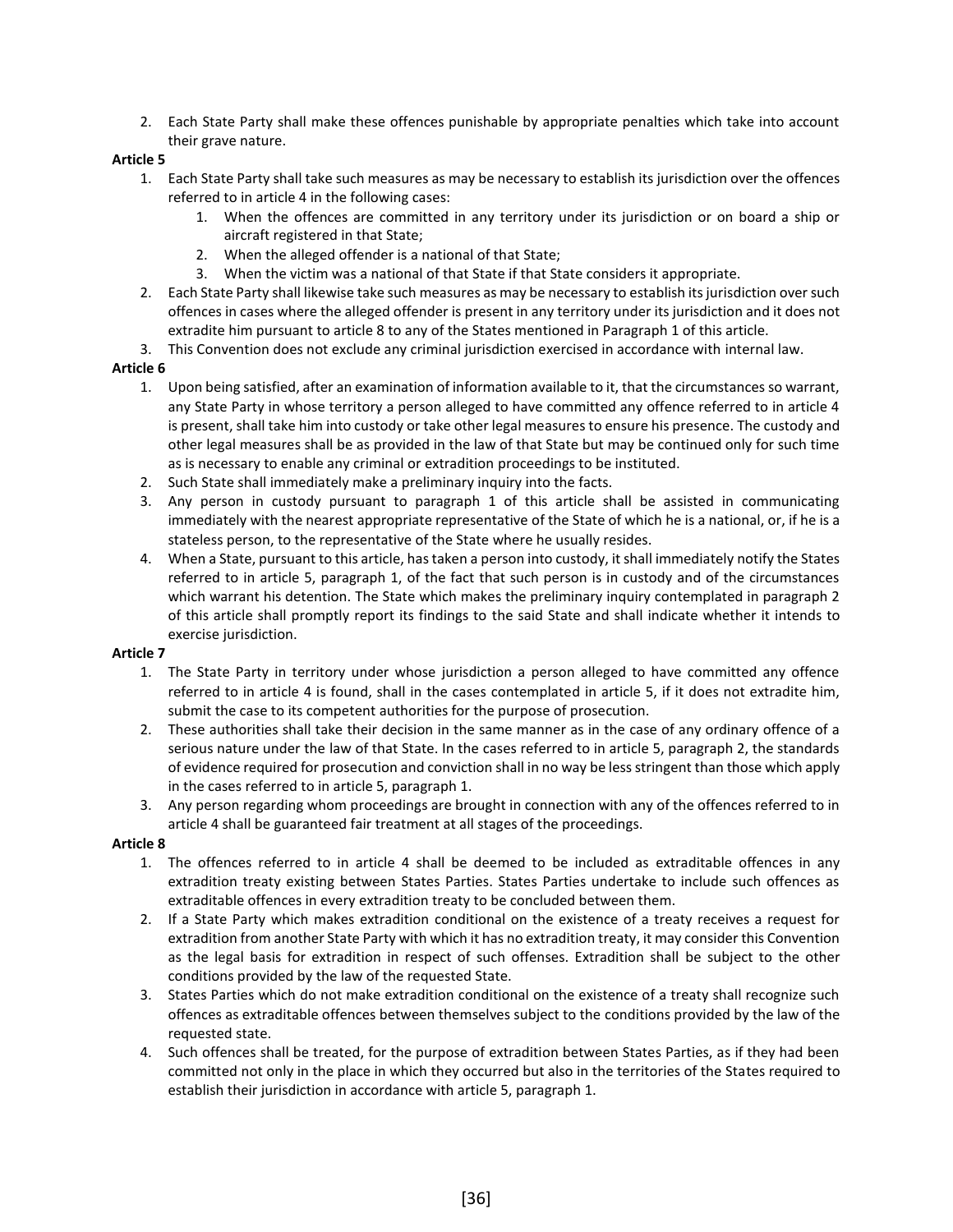- 1. States Parties shall afford one another the greatest measure of assistance in connection with civil proceedings brought in respect of any of the offences referred to in article 4, including the supply of all evidence at their disposal necessary for the proceedings.
- 2. States Parties shall carry out their obligations under paragraph 1 of this article in conformity with any treaties on mutual judicial assistance that may exist between them.

#### **Article 10**

- 1. Each State Party shall ensure that education and information regarding the prohibition against torture are fully included in the training of law enforcement personnel, civil or military, medical personnel, public officials and other persons who may be involved in the custody, interrogation or treatment of any individual subjected to any form of arrest, detention or imprisonment.
- 2. Each State Party shall include this prohibition in the rules or instructions issued in regard to the duties and functions of any such persons.

#### **Article 11**

Each State Party shall keep under systematic review interrogation rules, instructions, methods and practices as well as arrangements for the custody and treatment of persons subjected to any form of arrest, detention or imprisonment in any territory under its jurisdiction, with a view to preventing any cases of torture.

#### **Article 12**

Each State Party shall ensure that its competent authorities proceed to a prompt and impartial investigation, wherever there is reasonable ground to believe that an act of torture has been committee in any territory under its jurisdiction.

#### **Article 13**

Each State Party shall ensure that any individual who alleges he has been subjected to torture in any territory under its jurisdiction has the right to complain to and to have his case promptly and impartially examined its competent authorities. Steps shall be taken to ensure that the complainant and witnesses are protected against all ill-treatment or intimidation as a consequence of his complaint or any evidence given.

#### **Article 14**

- 1. Each State Party shall ensure in its legal system that the victim of an act of torture obtains redress and has an enforceable right to fair and adequate compensation including the means for as full rehabilitation as possible. In the event of the death of the victim as a result of an act of torture, his dependents shall be entitled to compensation.
- 2. Nothing in this article shall affect any right of the victim or other person to compensation which may exist under national law.

#### **Article 15**

Each State Party shall ensure that any statement which is established to have been made as a result of torture shall not be invoked as evidence in any proceedings, except against a person accused of torture as evidence that the statement was made.

#### **Article 16**

- 1. Each State Party shall undertake to prevent in any territory under its jurisdiction other acts of cruel, inhuman or degrading treatment or punishment which do not amount to torture as defined in article 1, when such acts are committed by or at the instigation of or with the consent or acquiescence of a public official or other person acting in an official capacity. In particular, the obligations contained in articles 10, 11, 12 and 13 shall apply with the substitution for references to torture or references to other forms of cruel, inhuman or degrading treatment or punishment.
- 2. The provisions of this Convention are without prejudice to the provisions of any other international instrument or national law which prohibit cruel, inhuman or degrading treatment or punishment or which relate to extradition or expulsion.

#### **Article 17**

1. There shall be established a Committee against Torture (hereinafter referred to as the Committee) which shall carry out the functions hereinafter provided. The Committee shall consist of 10 experts of high moral standing and recognized competence in the field of human rights, who shall serve in their personal capacity. The experts shall be elected by the States Parties, consideration being given to equitable geographical distribution and to the usefulness of the participation of some persons having legal experience.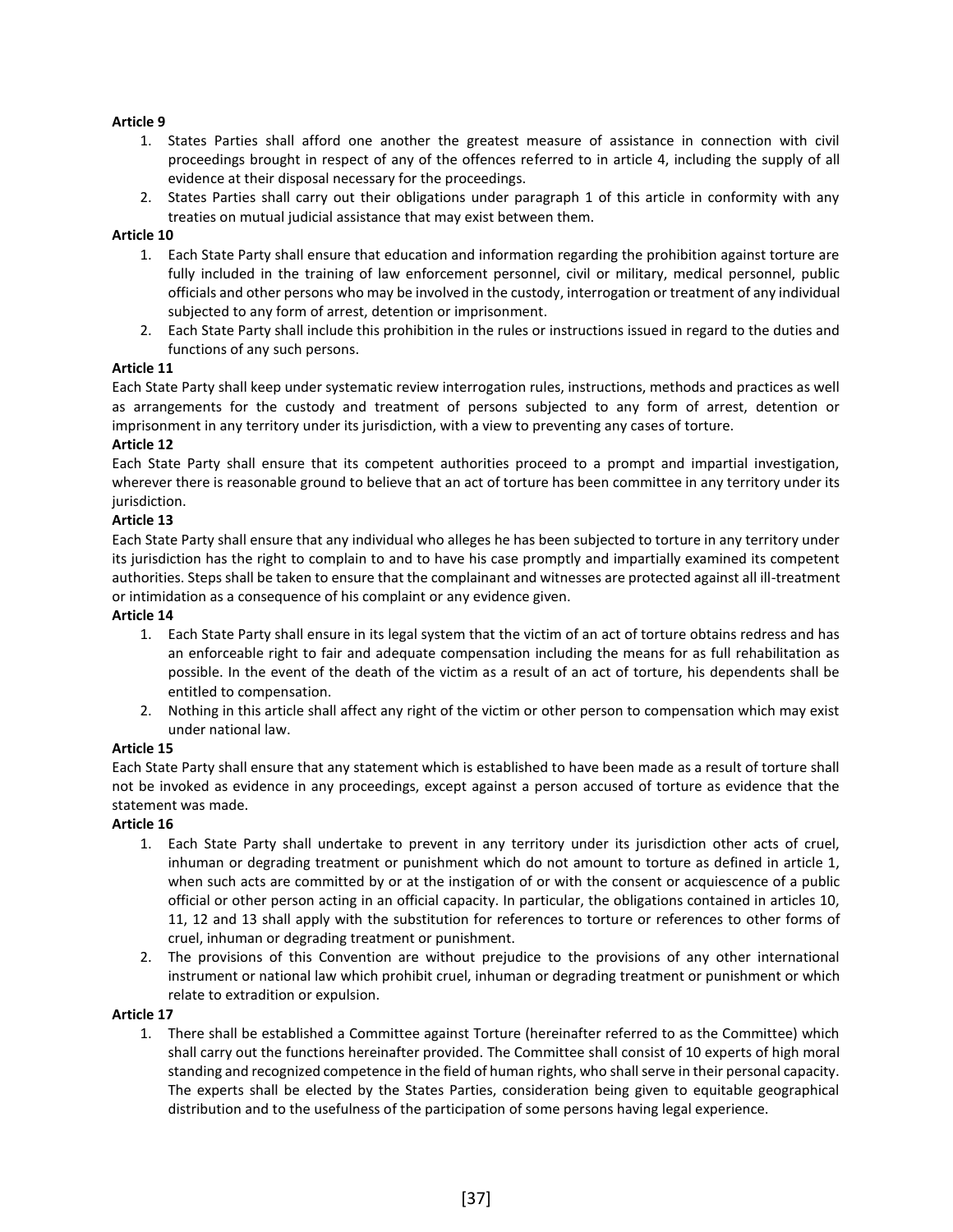- 2. The members of the Committee shall be elected by secret ballot from a list of persons nominated by States Parties. Each State Party may nominate one person from among its own nationals. States Parties shall bear in mind the usefulness of nominating persons who are also members of the Human Rights Committee established under the International Covenant on Civil and Political Rights and are willing to serve on the Committee against Torture.
- 3. Elections of the members of the Committee shall be held at biennial meetings of States Parties convened by the Secretary-General of the United Nations. At those meetings, for which two thirds of the States Parties shall constitute a quorum, the persons elected to the Committee shall be those who obtain the largest number of votes and an absolute majority of the votes of the representatives of States Parties present and voting.
- 4. The initial election shall be held no later than six months after the date of the entry into force of this Convention. At least four months before the date of each election, the Secretary-General of the United Nations shall address a letter to the States Parties inviting them to submit their nominations within three months. The Secretary-General shall prepare a list in alphabetical order of all persons thus nominated, indicating the States Parties which have nominated them, and shall submit it to the States Parties.
- 5. The members of the Committee shall be elected for a term of four years. They shall be eligible for re-election if renominated. However, the term of five of the members elected at the first election shall expire at the end of two years; immediately after the first election the names of these five members shall be chosen by lot by the chairman of the meeting referred to in paragraph 3.
- 6. If a member of the Committee dies or resigns or for any other cause can no longer perform his Committee duties, the State Party which nominated him shall appoint another expert from among its nationals to serve for the remainder of his term, subject to the approval of the majority of the States Parties. The approval shall be considered given unless half or more of the States Parties respond negatively within six weeks after having been informed by the Secretary-General of the United Nations of the proposed appointment.
- 7. States Parties shall be responsible for the expenses of the members of the Committee while they are in performance of Committee duties.

- 1. The Committee shall elect its officers for a term of two years. They may be re-elected.
- 2. The Committee shall establish its own rules of procedure, but these rules shall provide, inter alia, that
	- 1. Six members shall constitute a quorum;
	- 2. Decisions of the Committee shall be made by a majority vote of the members present.
- 3. The Secretary-General of the United Nations shall provide the necessary staff and facilities for the effective performance of the functions of the Committee under this Convention.
- 4. The Secretary-General of the United Nations shall convene the initial meeting of the Committee. After its initial meeting, the Committee shall meet at such times as shall be provided in its rules of procedure.
- 5. The State Parties shall be responsible for expenses incurred in connection with the holding of meetings of the States Parties and of the Committee, including reimbursement of the United Nations for any expenses, such as the cost of staff and facilities, incurred by the United Nations pursuant to paragraph 3 above.

#### **Article 19**

- 1. The States Parties shall submit to the Committee, through the Secretary-General of the United Nations, reports on the measures they have taken to give effect to their undertakings under this Convention, within one year after the entry into force of this Convention for the State Party concerned. Thereafter the States Parties shall submit supplementary reports every four years on any new measures taken, and such other reports as the Committee may request.
- 2. The Secretary-General shall transmit the reports to all States Parties.
- 3. [Each report shall be considered by the Committee which may make such comments or suggestions on the report as it considers appropriate, and shall forward these to the State Party concerned. That State Party may respond with any observations it chooses to the Committee.
- 4. The Committee may, at its discretion, decide to include any comments or suggestions made by it in accordance with paragraph 3, together with the observations thereon received from the State Party concerned, in its annual report made in accordance with article 24. If so requested by the State Party concerned, the Committee may also include a copy of the report submitted under paragraph 1.]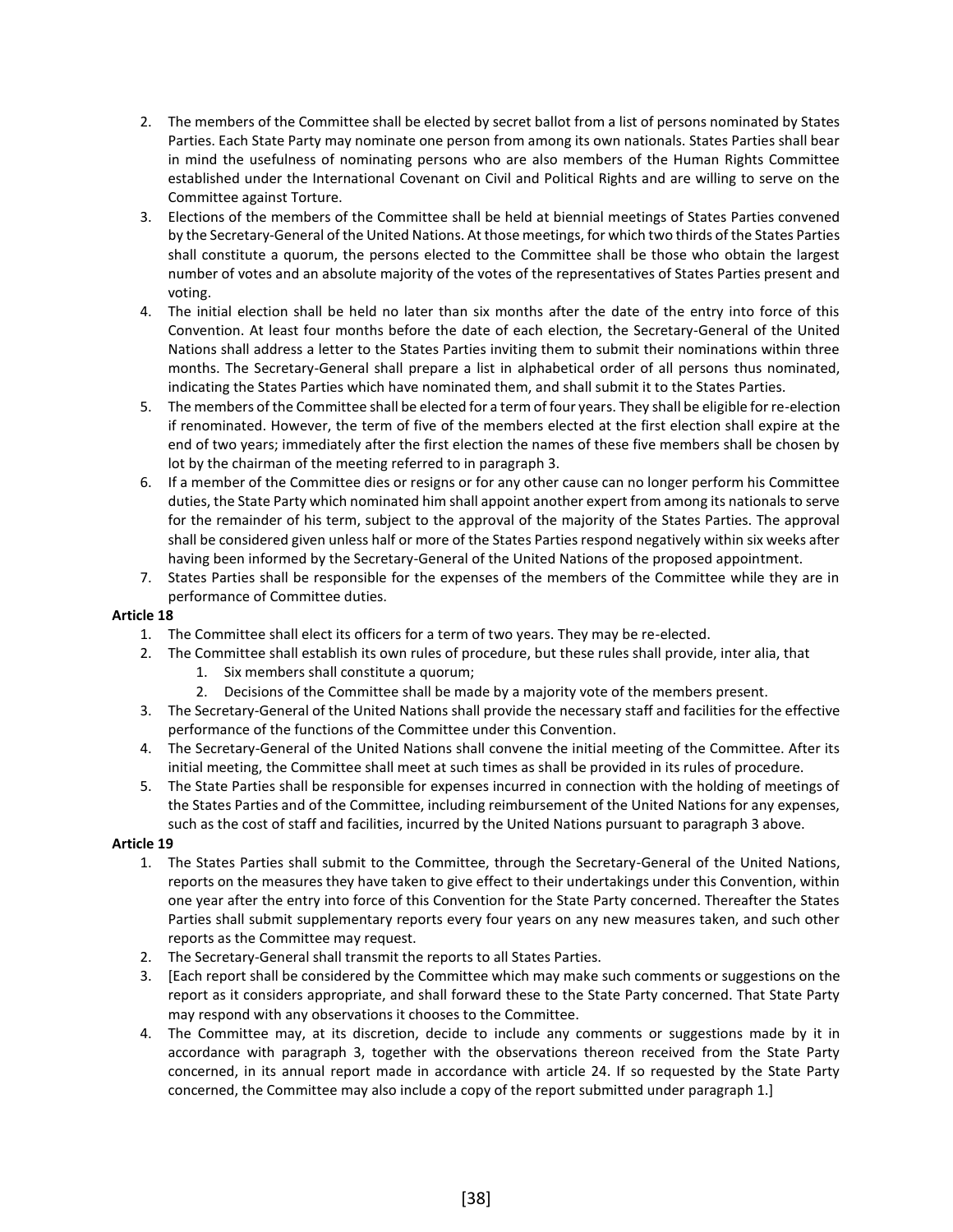- 1. If the Committee receives reliable information which appears to it to contain well-founded indications that torture is being systematically practised in the territory of a State Party, the Committee shall invite that State Party to co-operate in the examination of the information and to this end to submit observations with regard to the information concerned.
- 2. Taking into account any observations which may have been submitted by the State Party concerned as well as any other relevant information available to it, the Committee may, if it decides that this is warranted, designate one or more of its members to make a confidential inquiry and to report to the Committee urgently.
- 3. If an inquiry is made in accordance with paragraph 2, the Committee shall seek the co-operation of the State Party concerned. In agreement with that State Party, such an inquiry may include a visit to its territory.
- 4. After examining the findings of its member or members submitted in accordance with paragraph 2, the Committee shall transmit these findings to the State Party concerned together with any comments or suggestions which seem appropriate in view of the situation.
- 5. All the proceedings of the Committee referred to in paragraphs 1 to 4 of this article shall be confidential, and at all stages of the proceedings the co-operation of the State Party shall be sought. After such proceedings have been completed with regard to an inquiry made in accordance with paragraph 2, the Committee may, after consultations with the State Party concerned, decide to include a summary account of the results of the proceedings in its annual report made in accordance with article 24.

#### **Article 21**

- 1. A State Party to this Convention may at any time declare under this article 3 that it recognizes the competence of the Committee to receive and consider communications to the effect that a State Party claims that another State Party is not fulfilling its obligations under this Convention. Such communications may be received and considered according to the procedures laid down in this article only if submitted by a State Party which has made a declaration recognizing in regard to itself the competence of the Committee. No communication shall be dealt with by the Committee under this article if it concerns a State Party which has not made such a declaration. Communications received under this article shall be dealt with in accordance with the following procedure:
	- 1. If a State Party considers that another State Party is not giving effect to the provisions of this Convention, it may, by written communication, bring the matter to the attention of that State Party. Within three months after the receipt of the communication the receiving State shall afford the State which sent the communication an explanation or any other statement in writing clarifying the matter which should include, to the extent possible and pertinent, references to domestic procedures and remedies taken, pending, or available in the matter.
	- 2. If the matter is not adjusted to the satisfaction of both States Parties concerned within six months after the receipt by the receiving State of the initial communication, either State shall have the right to refer the matter to the Committee by notice given to the Committee and to the other State.
	- 3. The Committee shall deal with a matter referred to it under this article only after it has ascertained that all domestic remedies have been invoked and exhausted in the matter, in conformity with the generally recognized principles of international law. This shall not be the rule where the application of the remedies is unreasonably prolonged or is unlikely to bring effective relief to the person who is the victim of the violation of this Convention.
	- 4. The Committee shall hold closed meetings when examining communications under this article.
	- 5. Subject to the provisions of subparagraph (c), the Committee shall make available its good offices to the States Parties concerned with a view to a friendly solution of the matter on the basis of respect for the obligations provided for in the present Convention. For this purpose, the Committee may, when appropriate, set up an ad hoc conciliation commission.
	- 6. In any matter referred to it under this article, the Committee may call upon the States Parties concerned, referred to in subparagraph (b), to supply any relevant information.
	- 7. The States Parties concerned, referred to in subparagraph (b), shall have the right to be represented when the matter is being considered by the Committee and to make submissions orally and/or in writing.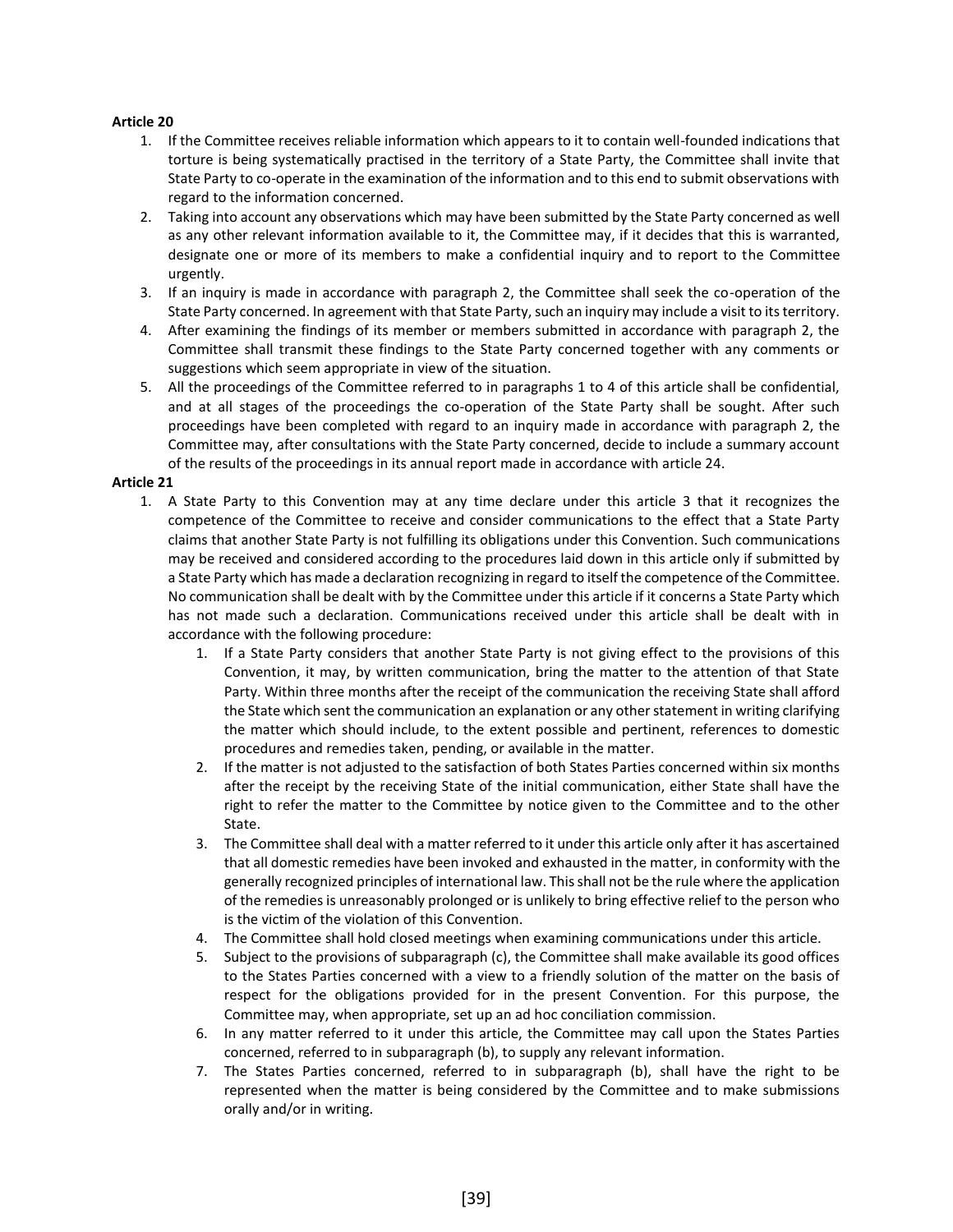- 8. The Committee shall, within 12 months after the date of receipt of notice under subparagraph (b), submit a report.
	- 1. If a solution within the terms of subparagraph (e) is reached, the Committee shall confine its report to a brief statement of the facts and of the solution reached.
	- 2. If a solution within the terms of subparagraph (e) is not reached, the Committee shall confine its report to a brief statement of the facts; the written submissions and record of the oral submissions made by the States Parties concerned shall be attached to the report.

In every matter, the report shall be communicated to the States Parties concerned. 2. The provisions of this article shall come into force when five States Parties to this Convention have made

declarations under paragraph 1 of this article. Such declarations shall be deposited by the States Parties with the Secretary-General of the United Nations, who shall transmit copies thereof to the other States Parties. A declaration may be withdrawn at any time by notification to the Secretary-General. Such a withdrawal shall not prejudice the consideration of any matter which is the subject of a communication already transmitted under this article; no further communication by any State Party shall be received under this article after the notification of withdrawal of the declaration has been received by the Secretary-General, unless the State Party concerned has made a new declaration.

#### **Article 22**

- 1. A State Party to this Convention may at any time declare under this article that it recognizes the competence of the Committee to receive and consider communications from or on behalf of individuals subject to its jurisdiction who claim to be victims of a violation by a State Party of the provisions of the Convention. No communication shall be received by the Committee if it concerns a State Party to the Convention which has not made such a declaration.
- 2. The Committee shall consider inadmissible any communication under this article which is anonymous, or which it considers to be an abuse of the right of submission of such communications or to be incompatible with the provisions of this Convention.
- 3. Subject to the provisions of paragraph 2, the Committee shall bring any communication submitted to it under this article to the attention of the State Party to this Convention which has made a declaration under paragraph 1 and is alleged to be violating any provisions of the Convention. Within six months, the receiving State shall submit to the Committee written explanations or statements clarifying the matter and the remedy, if any, that may have been taken by that State.
- 4. The Committee shall consider communications received under this article in the light of all information made available to it by or on behalf of the individual and by the State Party concerned.
- 5. The Committee shall not consider any communication from an individual under this article unless it has ascertained that:
	- 1. The same matter has not been, and is not being examined under another procedure of international investigation or settlement;
	- 2. The individual has exhausted all available domestic remedies; this shall not be the rule where the application of the remedies is unreasonably prolonged or is unlikely to bring effective relief to the person who is the victim of the violation of this Convention.
- 6. The Committee shall hold closed meetings when examining communications under this article.
- 7. The Committee shall forward its views to the State Party concerned and to the individual.
- 8. The provisions of this article shall come into force when five States Parties to this Convention have made declarations under paragraph 1 of this article. Such declarations shall be deposited by the States Parties with the Secretary-General of the United Nations, who shall transmit parties thereof to the other States Parties. A declaration may be withdrawn at any time by notification to the Secretary-General. Such a withdrawal shall not prejudice the consideration of any matter which is the subject of a communication already transmitted under this article; no further communication by or on behalf of an individual shall be received under this article after the notification of withdrawal of the declaration has been received by the Secretary-General, unless the State Party concerned has made a new declaration.

#### **Article 23**

The members of the Committee, and of the ad hoc conciliation commissions which may be appointed under article 21, paragraph 1 (e), shall be entitled to the facilities, privileges and immunities of experts on missions for the United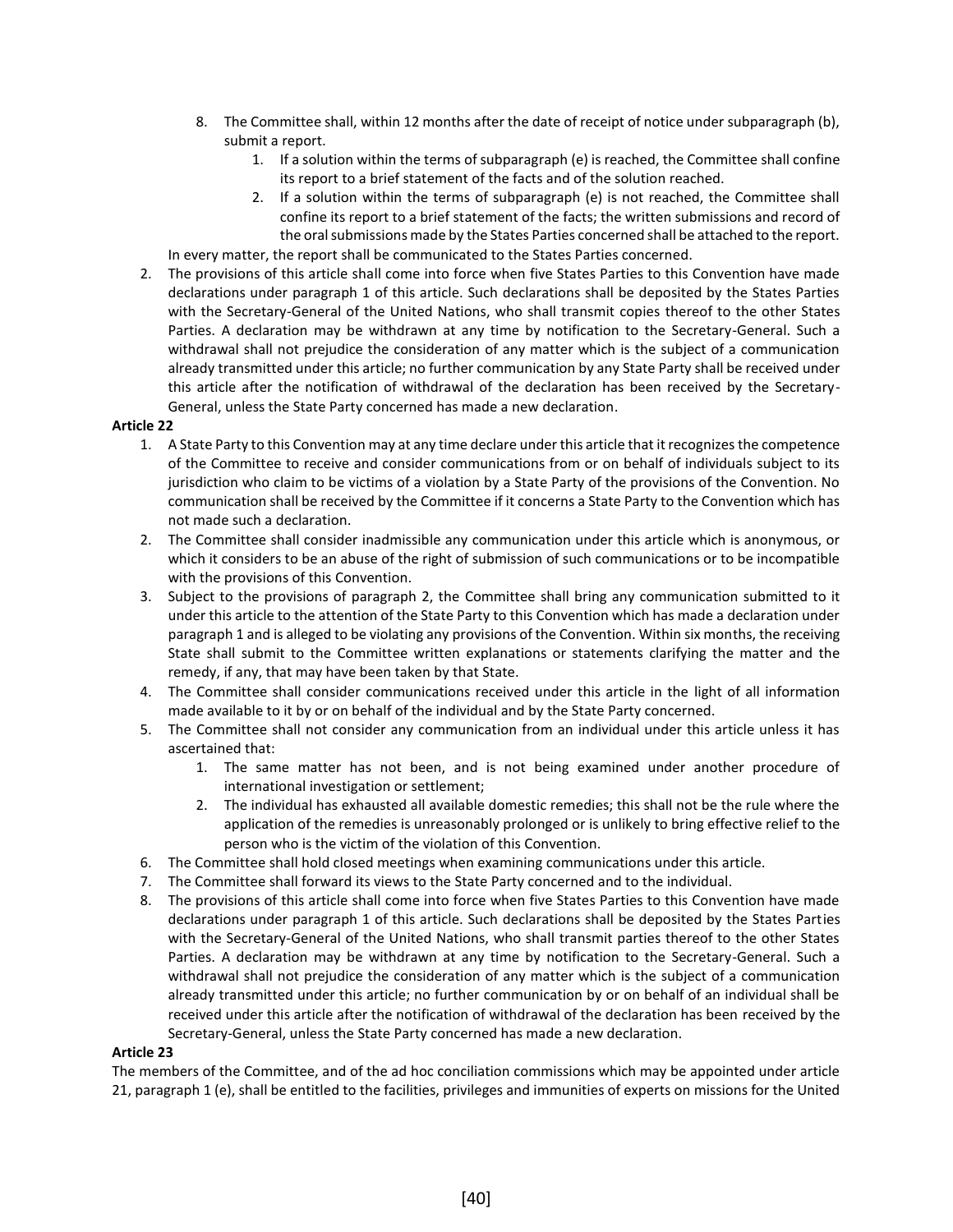Nations as laid down in the relevant sections of the Convention on the Privileges and Immunities of the United Nations.

#### **Article 24**

The Committee shall submit an annual report on its activities under this Convention to the States Parties and to the General Assembly of the United Nations.

#### **Part III**

#### **Article 25**

- 1. This Convention is open for signature by all States.
- 2. This Convention is subject to ratification. Instruments of ratification shall be deposited with the Secretary-General of the United Nations.

#### **Article 26**

This Convention is open to accession by all States. Accession shall be effected by the deposit of an instrument of accession with the Secretary-General of the United Nations.

#### **Article 27**

- 1. This Convention shall enter into force on the thirtieth day after the date of the deposit with the Secretary-General of the United Nations of the twentieth instrument of ratification or accession.
- 2. For each State ratifying this Convention or acceding to it after the deposit of the twentieth instrument of ratification or accession, the Convention shall enter into force on the thirtieth day after the date of the deposit of its own instrument of ratification or accession.

#### **Article 28**

- 1. Each State may, at the time of signature or ratification of this Convention or accession thereto, declare that it does not recognize the competence of the Committee provided for in article 20.
- 2. Any State Party having made a reservation in accordance with paragraph 1 of this article may, at any time, withdraw this reservation by notification to the Secretary-General of the United Nations.

#### **Article 29**

- 1. Any State Party to this Convention may propose an amendment and file it with the Secretary-General of the United Nations. The Secretary-General shall thereupon communicate the proposed amendment to the States Parties to this Convention with a request that they notify him whether they favour a conference of States Parties for the purpose of considering and voting upon the proposal. In the event that within four months from the date of such communication at least one third of the State Parties favours such a conference, the Secretary-General shall convene the conference under the auspices of the United Nations. Any amendment adopted by a majority of the States Parties present and voting at the conference shall be submitted by the Secretary-General to all the States Parties for acceptance.
- 2. An amendment adopted in accordance with paragraph 1 shall enter into force when two thirds of the States Parties to this Convention have notified the Secretary-General of the United Nations that they have accepted it in accordance with their respective constitutional processes.
- 3. When amendments enter into force, they shall be binding on those States Parties which have accepted them, other States Parties still being bound by the provisions of this Convention and any earlier amendments which they have accepted.

#### **Article 30**

- 1. Any dispute between two or more States Parties concerning the interpretation or application of this Convention which cannot be settled through negotiation, shall, at the request of one of them, be submitted to arbitration. If within six months from the date of the request for arbitration the Parties are unable to agree on the organization of the arbitration, any one of those Parties may refer the dispute to the International Court of Justice by request in conformity with the Statute of the Court.
- 2. Each State may at the time of signature or ratification of this Convention or accession thereto, declare that it does not consider itself bound by the preceding paragraph. The other States Parties shall not be bound by the preceding paragraph with respect to any State Party having made such a reservation.
- 3. Any State Party having made a reservation in accordance with the preceding paragraph may at any time withdraw this reservation by notification to the Secretary-General of the United Nations.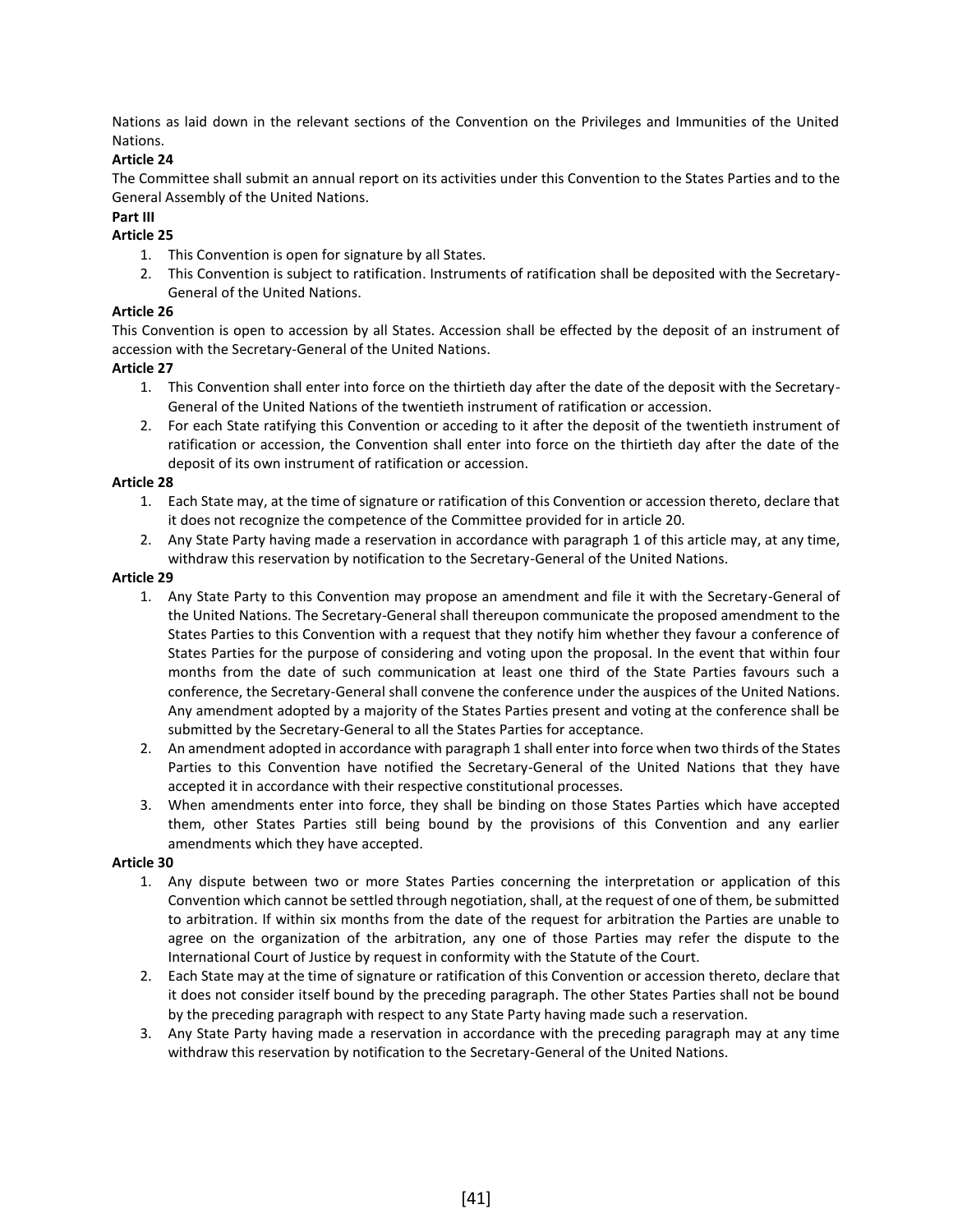- 1. A State Party may denounce this Convention by written notification to the Secretary-General of the United Nations. Denunciation becomes effective one year after the date of receipt of the notification by the Secretary-General.
- 2. Such a denunciation shall not have the effect of releasing the State Party from its obligations under this Convention in regard to any act or omission which occurs prior to the date at which the denunciation becomes effective. Nor shall denunciation prejudice in any way the continued consideration of any matter which is already under consideration by the Committee prior to the date at which the denunciation becomes effective.
- 3. Following the date at which the denunciation of a State Party becomes effective, the Committee shall not commence consideration of any new matter regarding that State.

#### **Article 32**

The Secretary-General of the United Nations shall inform all members of the United Nations and all States which have signed this Convention or acceded to it, or the following particulars:

- 1. Signatures, ratifications and accessions under articles 25 and 26;
- 2. The date of entry into force of this Convention under article 27, and the date of the entry into force of any amendments under article 29;
- 3. Denunciations under article 31.

#### **Article 33**

- 1. This Convention, of which the Arabic, Chinese, English, French, Russian and Spanish texts are equally authentic, shall be deposited in the archives of the United Nations.
- 2. The Secretary-General of the United Nations shall transmit certified copies of this Convention to all States.

On February 4, 1985, the Convention was opened for signature at United Nations Headquarters in New York. At that time, representatives of the following countries signed it: Afghanistan, Argentina, Belgium, Bolivia, Costa Rica, Denmark, Dominican Republic, Finland, France, Greece, Iceland, Italy, Netherlands, Norway, Portugal, Senegal, Spain, Sweden, Switzerland and Uruguay. Subsequently, signatures were received from Venezuela on February 15, from Luxembourg and Panama on February 22, from Austria on March 14, and from the United Kingdom on March 15, 1985.

<span id="page-41-0"></span>[\(signatures\)](http://www.hrweb.org/legal/catsigs.html)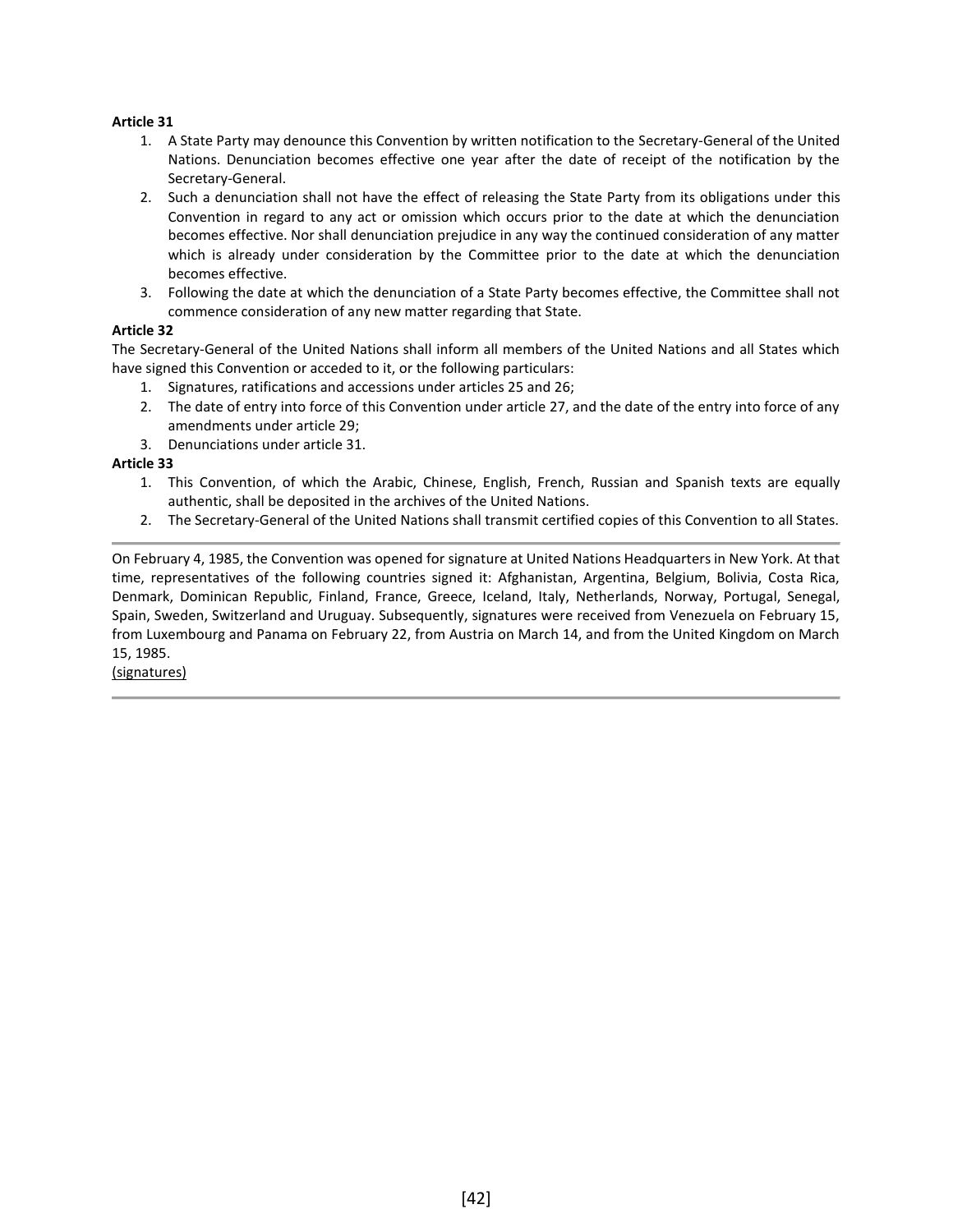# **APPENDIX 2**

<span id="page-42-0"></span>LIST OF SUBMISSIONS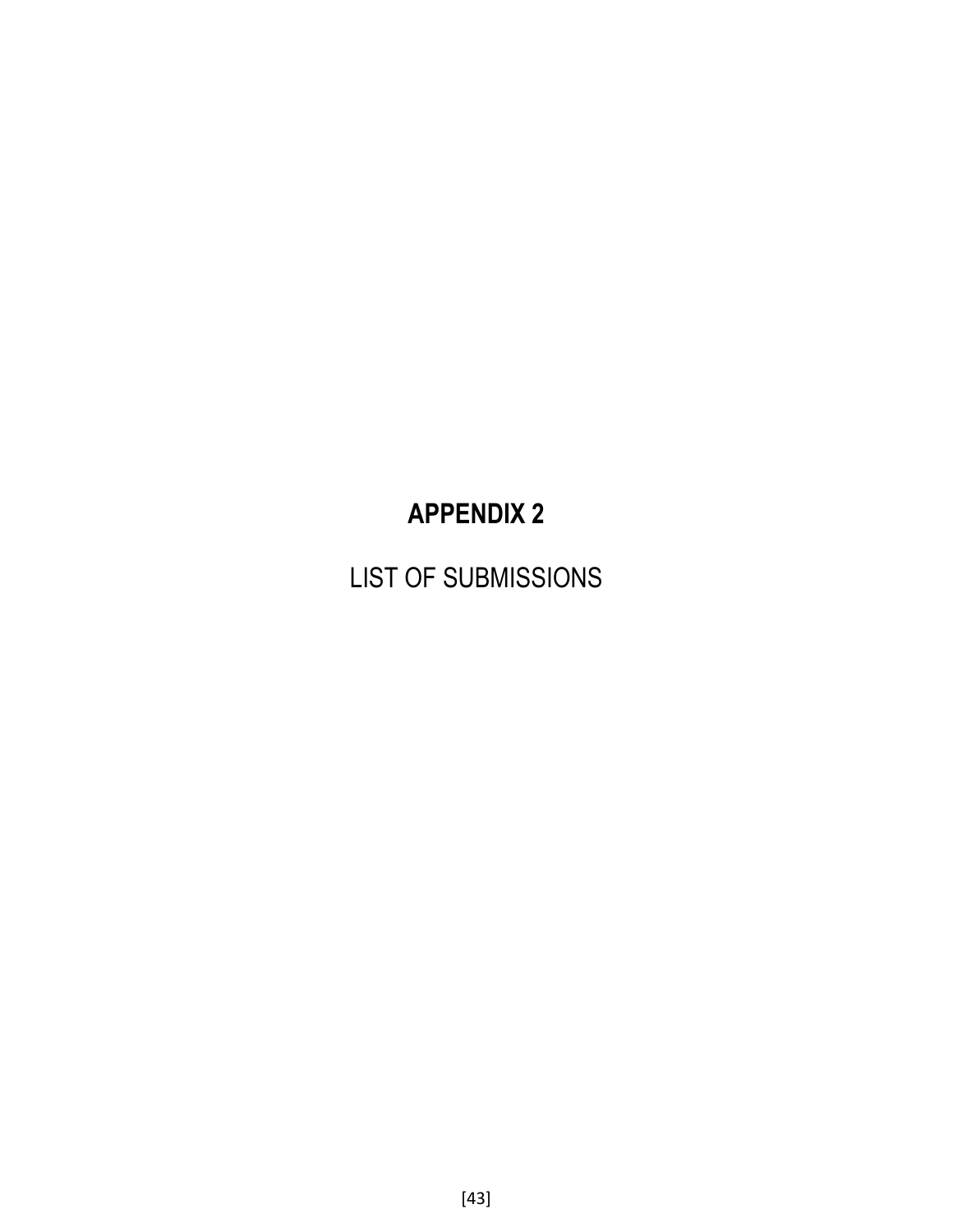The Committee subsequently received 20 submissions and heard evidence from 17 witnesses at public hearings held at the Parliament Committee Room East Wing from 20<sup>th</sup> to 27<sup>th</sup> February 2015. Oral submissions on the UN Convention Against Torture were received from the following individuals and organisations:

- 1) Ms Satya Jennings, UN Human Rights
- 2) Ms Tara Chetty, Fiji Women's Rights Movement and Ms Vandhna Narayan, Fiji Women's Crisis Centre
- 3) Mr Romulo Nayacalevu, Secretariat of the Pacific Community
- 4) Mr Ashok Balgovind, Vice President, Sanatan Dharam Pratinidhi Sabha of Fiji
- 5) Mr Filipe Nainoca, Fiji Red Cross Society and Ms Natalie Deffenbaugh, Regional Detention Delegate, International Committee of the Red Cross
- 6) Deputy Commissioner Isikeli Vuniwaqa and SSP Sakeo Raikaci, Legal Officer, Fiji Police Force
- 7) Commander Land Force Colonel Sitiveni Qiliho and Captain Esira Kulavati, Republic of Fiji Military Forces
- 8) Reverend Akuila Yabaki, CEO, Ms Supreena Narayan, Legal Officer and Ms Bhavana Dhanasar, Legal Officer, Citizens Constitutional Forum Ltd
- 9) Mr Pita Waqavonovono, SODELPA Youth Wing
- 10) Mr Sharvada Sharma, Solicitor-General and Ms Seema Chand, Legal Officer, Solicitor-General's Office
- 11) Mr Emosi Toga, Mr Inia Qoli and Hon. Niko Nawaikula MP, Fiji Native Tribal Congress
- 12) Mr Rajinesh Mishra, Officer in Charge and Ms Swasti Chand, Manager Complaints and Resolutions, Fiji Human Rights and Anti-Discrimination Commission
- 13) Ms Faye Volatabu and Ms Tauga Vulaono, National Council for Women
- 14) Deputy Commissioner of Prisons Akuila Namakadre and Assistant Commissioner Viliame Bulewa, Fiji Prisons and Correction Services
- 15) Ms Florence Swamy, Ms Vani Catanasiga and Mr David Whippy, Pacific Centre for Peacebuilding
- 16) Mr Parmod Rae and Ms Seini Nabou, National Federation Party
- 17) Mr Ben Padarath, Fiji Labour Party
- 18) Association for the Prevention of Torture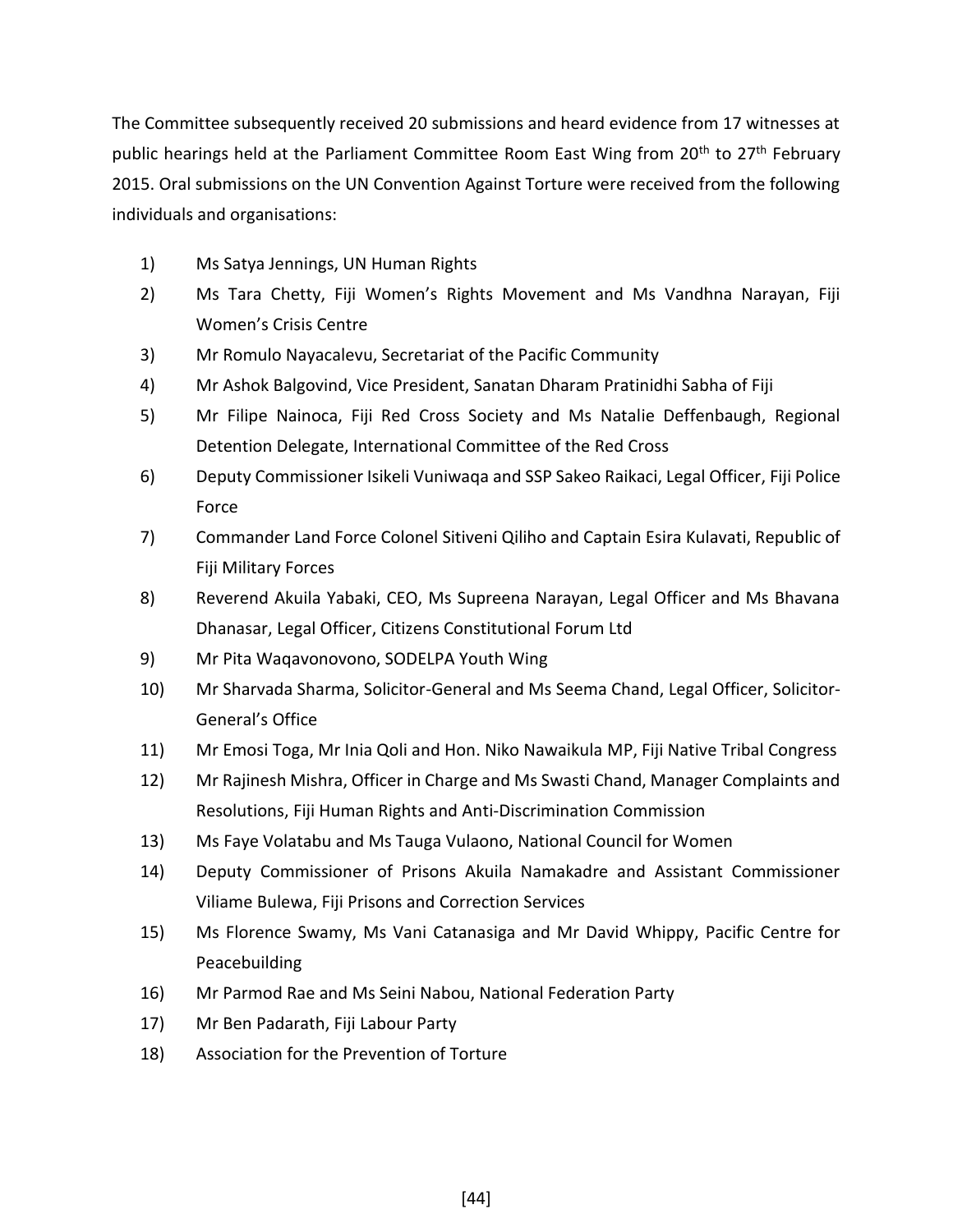19) Joint submission by Michelle Reddy, Veena Singh, Mamta Chand, Tavai Bale, Shyana Ali, Ronita Singh and Lusiana Caucau

Supplementary Submissions:

- 20) Ms Vandhna Narayan, Fiji Women's Crisis Centre
- 21) Mr Romulo Nayacalevu, Secretariat of the Pacific Community